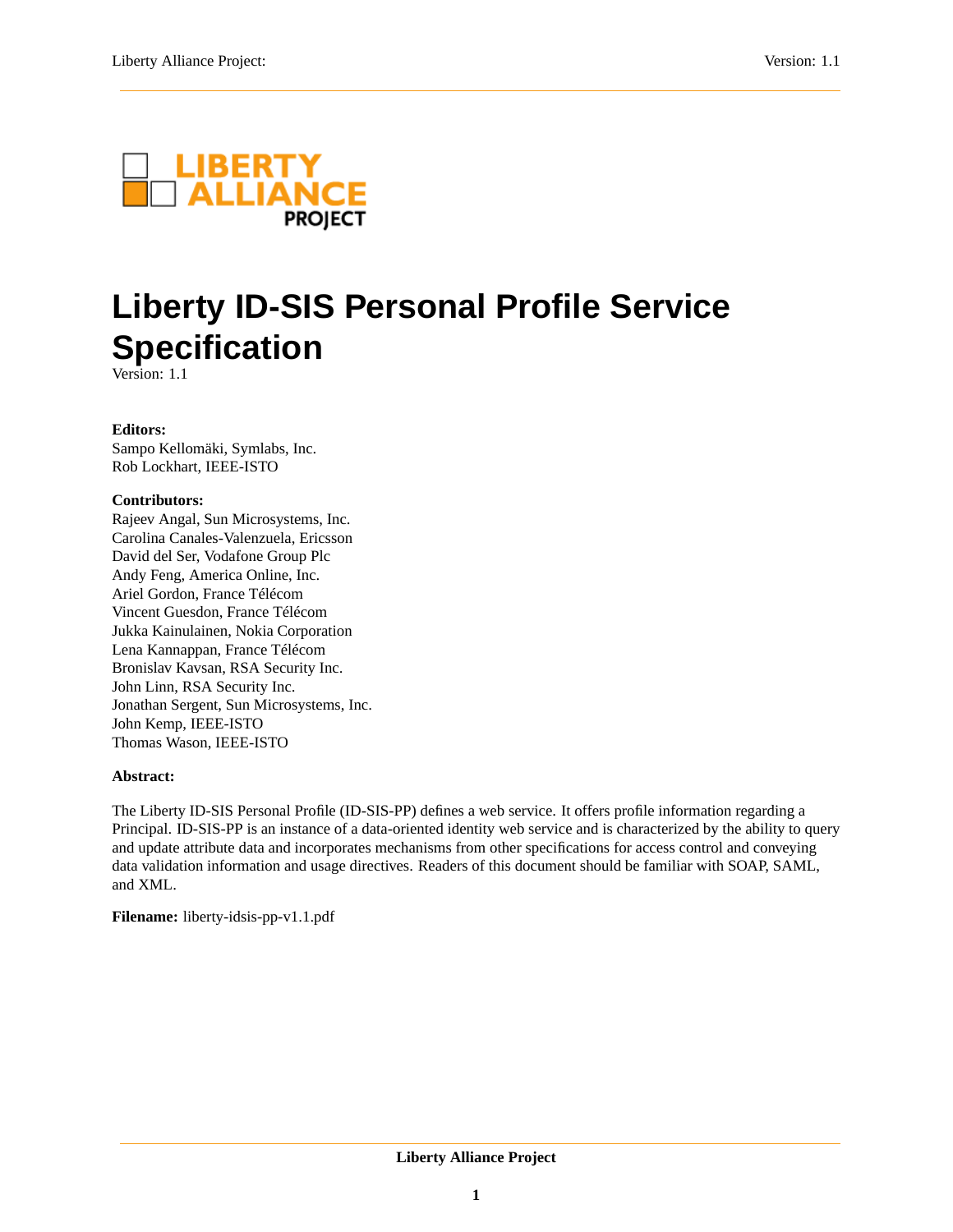#### **Notice**

This document has been prepared by Sponsors of the Liberty Alliance. Permission is hereby granted to use the

3 document solely for the purpose of implementing the Specification. No rights are granted to prepare derivative works

of this Specification. Entities seeking permission to reproduce portions of this document for other uses must contact

the Liberty Alliance to determine whether an appropriate license for such use is available.

Implementation of certain elements of this document may require licenses under third party intellectual property

rights, including without limitation, patent rights. The Sponsors of and any other contributors to the Specification are

not, and shall not be held responsible in any manner for identifying or failing to identify any or all such third party

intellectual property rights. **This Specification is provided "AS IS", and no participant in the Liberty Alliance**

**makes any warranty of any kind, express or implied, including any implied warranties of merchantability,**

**non-infringement of third party intellectual property rights, and fitness for a particular purpose.** Implementors

of this Specification are advised to review the Liberty Alliance Project's website [\(http://www.projectliberty.org/\)](http://www.projectliberty.org/) for

 information concerning any Necessary Claims Disclosure Notices that have been received by the Liberty Alliance Management Board.

Copyright © 2003-2005 ADAE; Adobe Systems; America Online, Inc.; American Express Company; Avatier

Corporation; Axalto; Bank of America Corporation; BIPAC; Computer Associates International, Inc.; DataPower

Technology, Inc.; Diversinet Corp.; Enosis Group LLC; Entrust, Inc.; Epok, Inc.; Ericsson; Fidelity Investments;

Forum Systems, Inc. ; France Telecom; Gamefederation; Gemplus; General Motors; Giesecke & Devrient GmbH;

Hewlett-Packard Company; IBM Corporation; Intel Corporation; Intuit Inc.; Kantega; Kayak Interactive; MasterCard

International; Mobile Telephone Networks (Pty) Ltd; NEC Corporation; Netegrity, Inc.; NeuStar, Inc.; Nippon

Telegraph and Telephone Corporation; Nokia Corporation; Novell, Inc.; NTT DoCoMo, Inc.; OpenNetwork; Oracle

Corporation; Ping Identity Corporation; Royal Mail Group plc; RSA Security Inc.; SAP AG; Senforce; Sharp

Laboratories of America; Sigaba; SmartTrust; Sony Corporation; Sun Microsystems, Inc.; Telefonica Moviles, S.A.;

Trusted Network Technologies.; Trustgenix; UTI; VeriSign, Inc.; Vodafone Group Plc. All rights reserved.

- Licensing Administrator
- c/o IEEE-ISTO
- 445 Hoes Lane
- Piscataway, NJ 08855-1331, USA
- info@projectliberty.org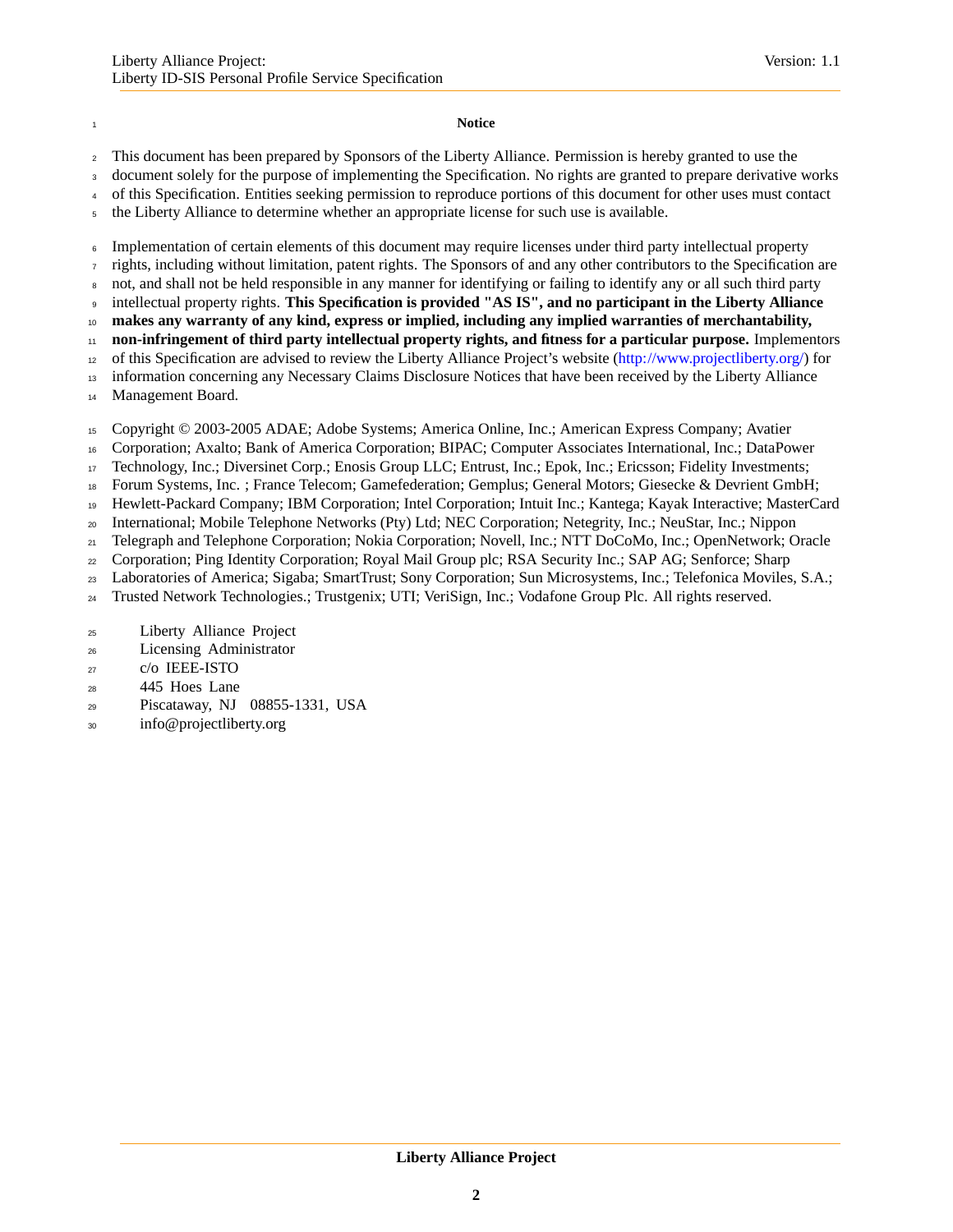## 31 Contents

| 32 |  |
|----|--|
| 33 |  |
| 34 |  |
| 35 |  |
| 36 |  |
| 37 |  |
| 38 |  |
| 39 |  |
| 40 |  |
| 41 |  |
| 42 |  |
| 43 |  |
| 44 |  |
| 45 |  |
| 46 |  |
| 47 |  |
| 48 |  |
| 49 |  |
| 50 |  |
| 51 |  |
| 52 |  |
| 53 |  |
| 54 |  |
| 55 |  |
| 56 |  |
| 57 |  |
| 58 |  |
| 59 |  |
| 60 |  |
| 61 |  |
| 62 |  |
| 63 |  |
| 64 |  |
| 65 |  |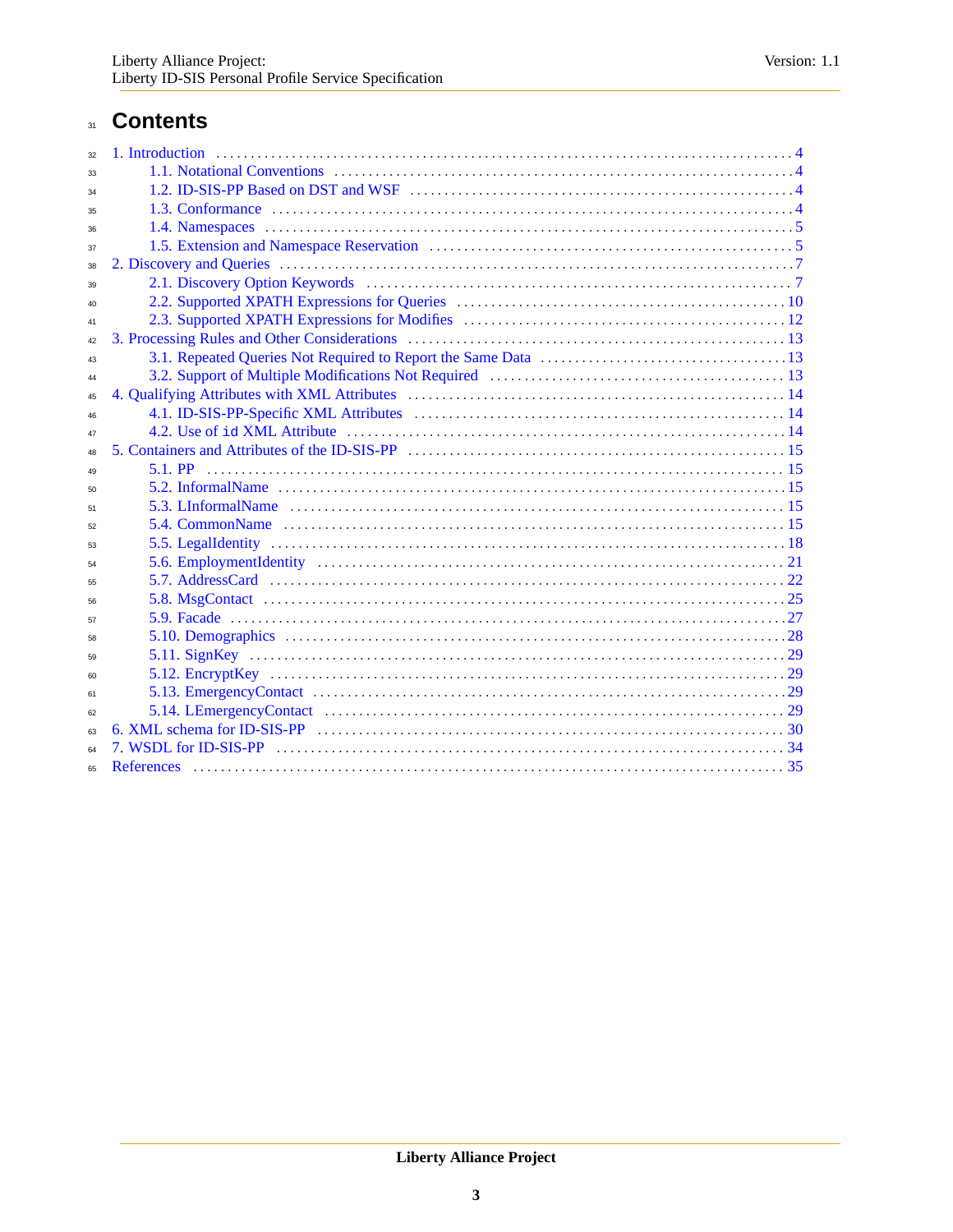## <span id="page-3-0"></span><sup>66</sup> **1. Introduction**

 $67$  The ID-SIS Personal Profile (ID-SIS-PP) is a Liberty identity service that supports identity information regarding Prin-<sup>68</sup> cipals themselves. This document normatively describes the ID-SIS-PP service. For rationale and guidance, please see <sup>69</sup> the companion document Liberty ID-SIS Personal Profile Service Implementation Guidelines [\[LibertyIDPPGuide\]](#page-35-0).

<sup>70</sup> This document is prescriptive, having precedence over any guidelines or XML schema descriptions. Any published

<span id="page-3-1"></span> $71$  errata is hereby incorporated to this document by reference and as such is normative.

## <sup>72</sup> **1.1. Notational Conventions**

 The key words "MUST," "MUST NOT," "REQUIRED," "SHALL," "SHALL NOT," "SHOULD," "SHOULD NOT," "RECOMMENDED," "MAY," and "OPTIONAL" in this specification are to be interpreted as described in the IETF [\[RFC2119\]](#page-34-1). These keywords are thus capitalized when used to unambiguously specify requirements over protocol and application features and behavior that affect the interoperability and security of implementations. When these

<span id="page-3-2"></span><sup>77</sup> words are not capitalized, they are meant in their natural-language sense.

## <sup>78</sup> **1.2. ID-SIS-PP Based on DST and WSF**

<sup>79</sup> The ID-SIS-PP service is an instance of the Data Services Template ([\[LibertyDST\]](#page-34-2)) specification. All stipulations of <sup>80</sup> [\[LibertyDST\]](#page-34-2) are hereby incorporated unless expressly waived or modified in this document.

<sup>81</sup> The Liberty architectural framework specifications ensure that a service properly represents the Principal or that the <sup>82</sup> Principal has consented to sharing the data. A service that consults an ID-SIS-PP service MUST adhere to the interface 83 defined in this specification to request information about a Principal. Further, a requesting entity MUST ensure 84 security and privacy through the adherence to the Liberty [\[LibertyProtSchema\]](#page-34-3) and [\[LibertyBindProf\]](#page-34-4) specifications. 85 A requester MAY, and frequently will, use the [\[LibertySOAPBinding\]](#page-34-5) specification for information interchange with 86 an ID-SIS-PP Service. An ID-SIS-PP Service MUST adhere to the [\[LibertyProtSchema\]](#page-34-3) and [\[LibertyBindProf\]](#page-34-4) <sup>87</sup> specifications in its communications with the requestor and other Liberty-enabled entities. Additionally, an ID-SIS-PP 88 Service MUST use the [\[LibertyInteract\]](#page-34-6) and [\[LibertyDisco\]](#page-34-7) specifications for identity-related interactions with other 89 Liberty-enabled services. Overviews of the application of these specifications are available in [\[LibertyIDFFOverview\]](#page-35-1)

90 and [\[LibertyIDWSFOverview\]](#page-35-2).

| <b>Table 1. DST Support Level</b> |
|-----------------------------------|
|                                   |

| <b>Parameter</b>                     | Value                                                                       |
|--------------------------------------|-----------------------------------------------------------------------------|
| <b>ServiceType</b>                   | urn:liberty:id-sis-pp:2005-05                                               |
| <b>Discovery Options</b>             | See Section 2.1                                                             |
| Data Schema                          | See Section 5                                                               |
| SelectType Element                   | See Section 2.2                                                             |
| <b>Query Language</b>                | XPATH subset (see Section 2.2 and Section 2.3), MAY sup-<br>port full XPATH |
| <b>Multiple Query</b>                | MAY                                                                         |
| Multiple QueryItem                   | <b>MUST</b>                                                                 |
| <b>Support Modification</b>          | <b>MAY</b>                                                                  |
| <b>Multiple Modify</b>               | MAY                                                                         |
| <b>Multiple Modification</b>         | MAY                                                                         |
| <b>Extension in Query</b>            | <b>MUST NOT</b>                                                             |
| <b>Extension in Modify</b>           | <b>MUST NOT</b>                                                             |
| Multiple elem uniqueness             | Use id XML attribute for AddressCard and MsgContact el-                     |
|                                      | ements. Use lang and script XML attributes for localizable                  |
|                                      | elements.                                                                   |
| changedSince<br>Support              | andMAY                                                                      |
| notChangedSince                      |                                                                             |
| Support includeCommonAttributes MUST |                                                                             |
| Data Extension Supported             | MAY, using Extension element                                                |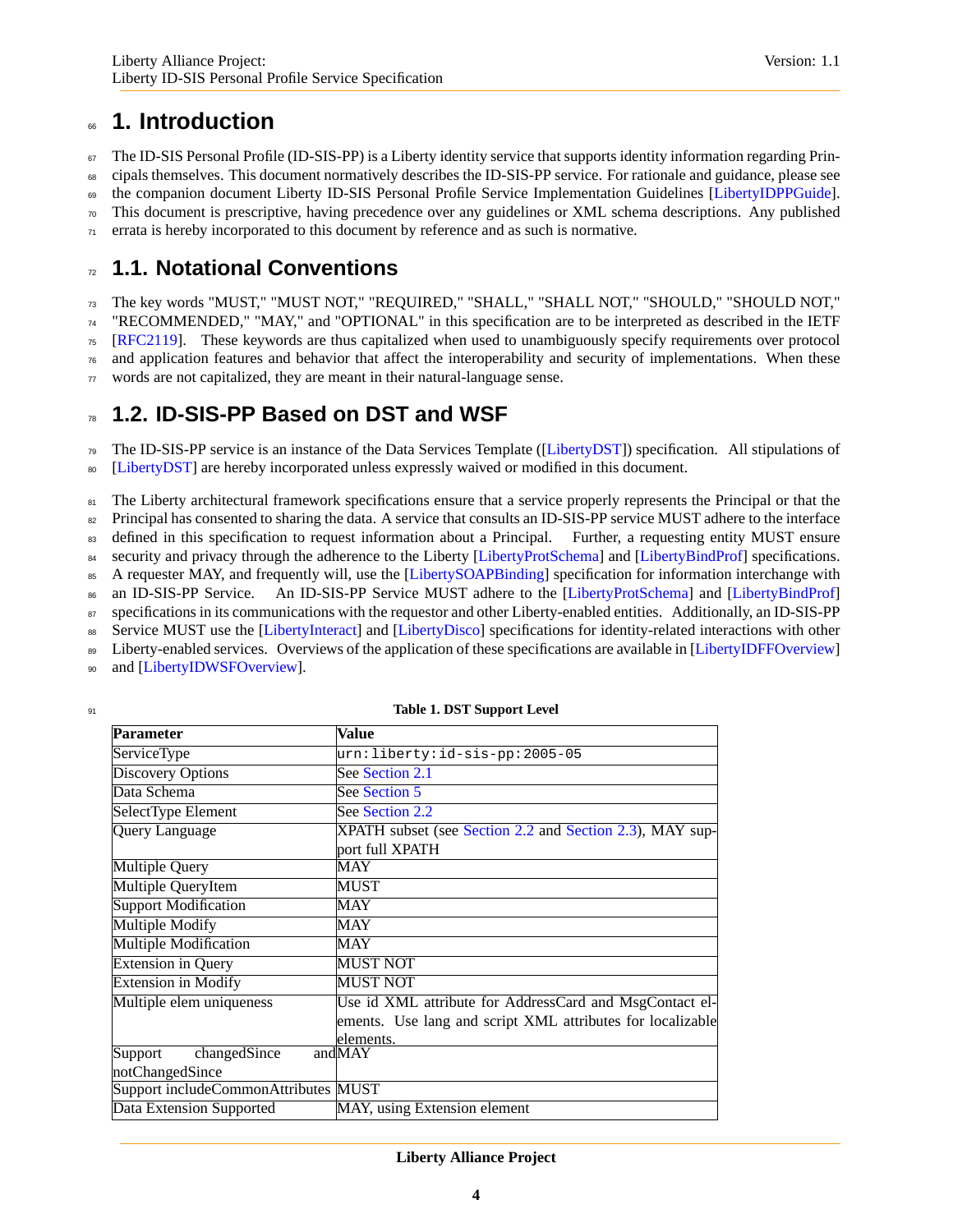## <span id="page-4-0"></span>**1.3. Conformance**

 A **deployment** is an instance of an **implementation**. This specification defines an interface to an ID-SIS-PP service to which an *implementation* and a subsequent **deployment** MUST conform. For an AP implementation to conform to this ID-SIS-PP specification, it MUST adhere to all mandatory aspects of the specification.

 A conforming ID-SIS-PP implementation MAY not support some optional ID-SIS-PP containers, elements, or features; this may be referred to as a "minimally conforming implementation." Such an implementation may be labeled as an "ID-SIS-PP implementation" provided that publicly-available documentation about the implementation discloses the parts of the schema and the features not supported. All other features and schema components may be assumed to be supported. A service that does not support the complete schema SHOULD only register the discovery option keywords that it supports.

 An implementation that supports all of the schema and features specified in this document MAY be labeled as a "full ID-SIS-PP implementation." An implementation that is deficient in any feature or part of the schema MUST NOT be

 labeled as a "full ID-SIS-PP implementation." A "full ID-SIS-PP implementation" deployment may administratively restrict the schema and the features.

 A deployment that supports the complete schema and all features specified in this document MAY be labeled as a "full ID-SIS-PP deployment" or a "full ID-SIS-PP service." A full ID-SIS-PP deployment or service MUST support all of the schema and features for all Principals wishing to use them, with the exception of those schema components and features excluded to a Principal as the result of a policy decision.

 A deployment that only supports some subset of ID-SIS-PP may be labeled as an "ID-SIS-PP deployment" or "ID-SIS-PP service" provided that the deployment publicly discloses the subset that it supports.

## <span id="page-4-1"></span>**1.4. Namespaces**

The namespace for the ID-SIS-PP service is designated by the URI "urn:liberty:id-sis-pp:2005-05."

 This namespace is abbreviated as "pp:" in this document. If the namespace has been omitted at any place in this document, "pp:" is to be considered to be the default namespace. The namespace URI is also used as the ServiceType designator.

 For enumerator URNs, the version number is not usually used. As enumerator URNs are separate from XML, this does not have an adverse effect.

#### **Table 2. Referenced XML Namespaces**

| <b>Prefix URI</b> |                                     | <b>Description</b>                                        |
|-------------------|-------------------------------------|-----------------------------------------------------------|
| ds:               | http://www.w3.org/2000/09/xmldsiq   | $\overline{\text{XML DSIG [RFC3275]}}$ (for SignKey type) |
|                   | $xml: http://www.w3.org/TR/REC-xml$ | $XML$ Definition $[XML]$ (for $xml$ : lang)               |
| xs:               | http://www.w3.org/2002/XMLSchema    | XML Schema Definition [Schema1]                           |

## <span id="page-4-2"></span>**1.5. Extension and Namespace Reservation**

- There are six methods for accomplishing extensions:
- 1. by adding more enumerators to existing attributes,
- 2. by adding new attributes to existing containers.
- 3. by creating new containers,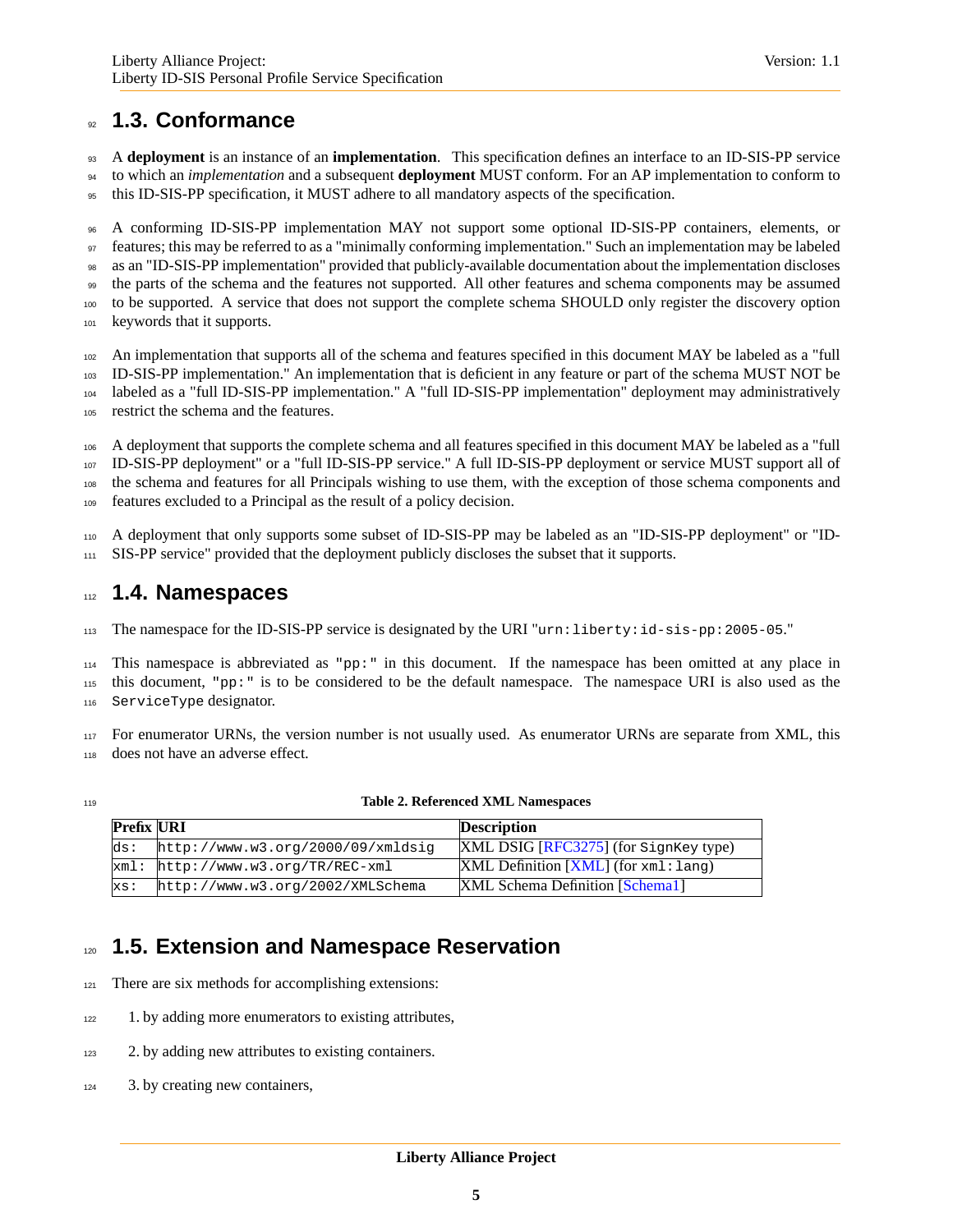#### 4. by creating new discovery option keywords,

- 5. by extending the supported subset of XPATH expressions, and/or
- 6. by schema extension.

ID-SIS-PP elements that have enumerated values use URIs as values ("values" may be referred to as "enumerators").

129 Each element's description details the authority for adopting new official enumeration values. See [\[LibertyReg\]](#page-34-11) for more information.

131 All containers and elements defined in the ID-SIS-PP schema have an Extension element which permits arbitrary schema extension. An implementation MAY support schema extension, but is not required to do so. If an implementation does support schema extension, then it MAY register the corresponding discovery option keyword

urn:liberty:dst:can:extend.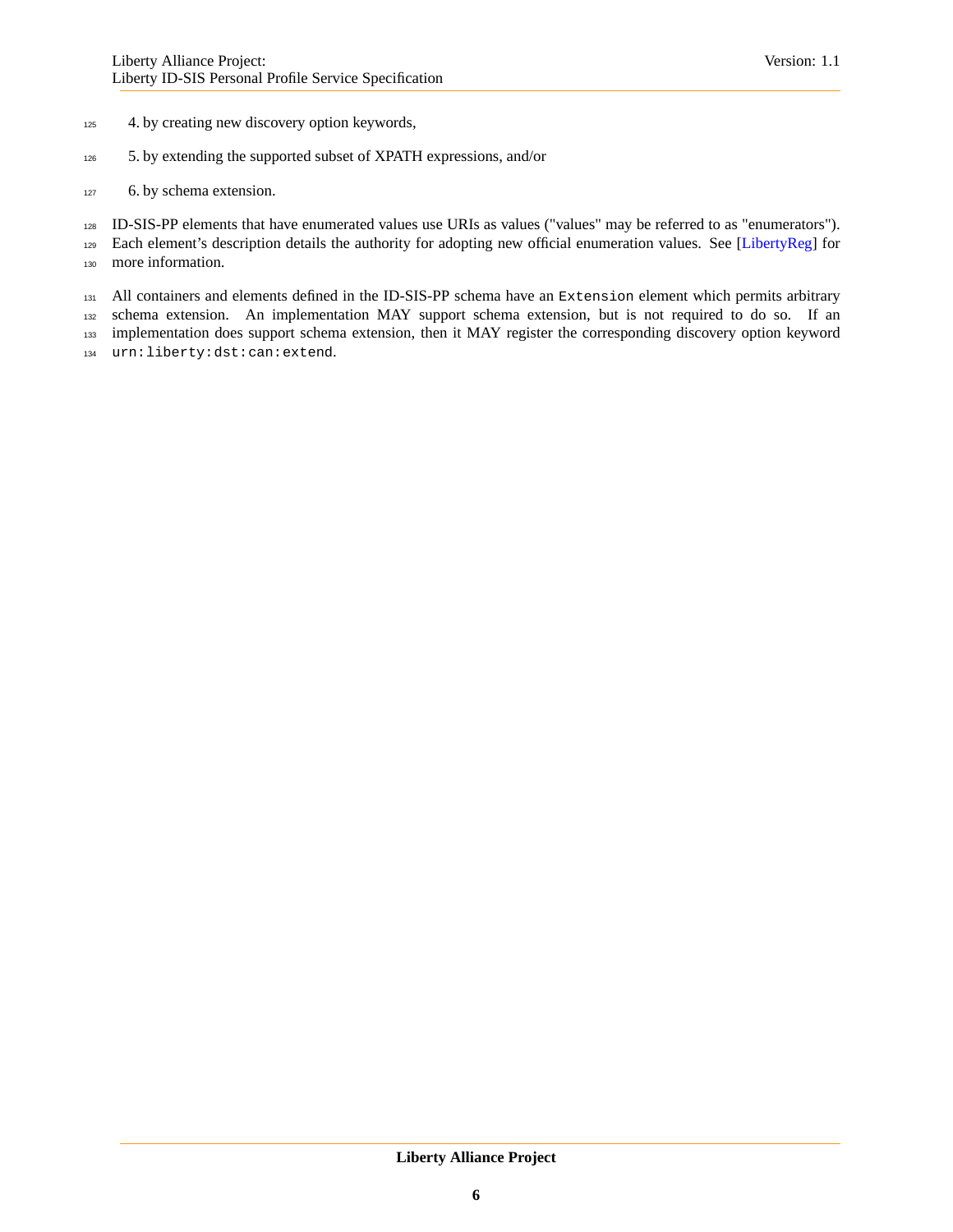## <span id="page-6-0"></span>**2. Discovery and Queries**

## <span id="page-6-1"></span>**2.1. Discovery Option Keywords**

 ID-SIS-PP defines a number of discovery keywords to be included as Option elements in discovery registrations and queries, see [\[LibertyDisco\]](#page-34-7). Some keywords express the availability of data; other keywords express the ability to 139 update data. An attribute provider MAY advertise the ability to update data even if it currently does not have a given data item populated for the Principal.

## **2.1.1. Data Availability Discovery Option Keywords**

 The keywords that express data availability extract selected components from the profile as if an XPATH expression were applied. An implementation is not required to use XPATH if the results are equivalent. Presence of the keyword implies that the corresponding data can be obtained, if queried. However, the data may not be available due to permissions or race conditions between data removal and updates to the discovery service.

**Table 3. Data Availability Discovery Option Keywords**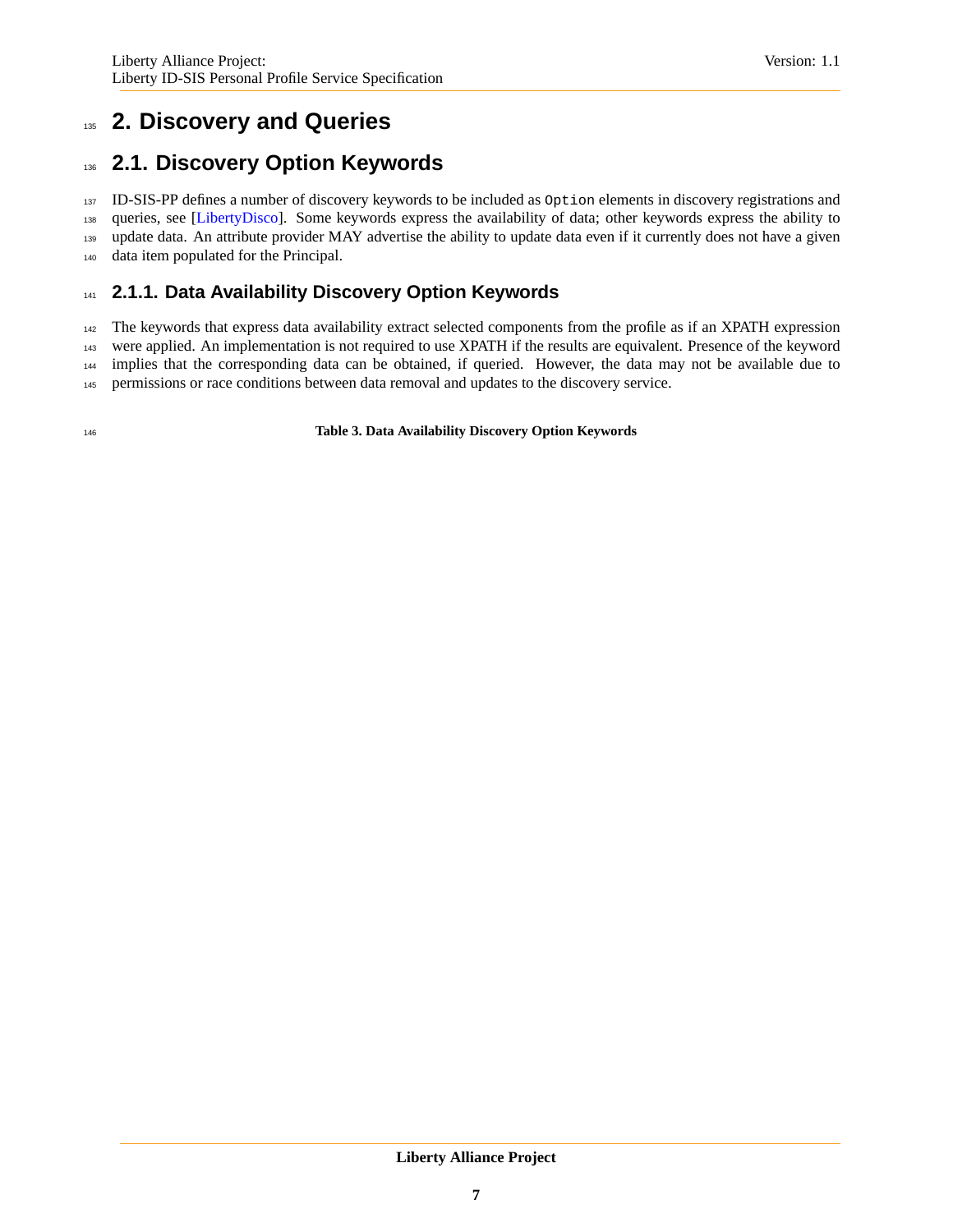| Keyword                                                      | <b>Equivalent XPATHs</b>                                      | <b>Meaning</b>                    |
|--------------------------------------------------------------|---------------------------------------------------------------|-----------------------------------|
| urn:liberty:id-sis-pp                                        | (pp:PP                                                        | Has some ID-SIS-PP data           |
| urn: liberty: id-sis-pp: domicile                            | /pp:PP/pp:AddressCard [pp:AddrType Has some address card data |                                   |
|                                                              | "urn:liberty:id-sis-pp:addrType:                              | corresponding to the domi-        |
|                                                              | domicile"]                                                    | cile                              |
| urn:liberty:id-sis-pp:home                                   | /pp:PP/pp:AddressCard [pp:AddrType#Ias some address card data |                                   |
|                                                              | "urn:liberty:id-sis-pp:addrType:                              | corresponding to the home         |
|                                                              | home"]                                                        | address                           |
| urn:liberty:id-sis-pp:work                                   | /pp:PP/pp:AddressCard [pp:AddrType#Has some address card or   |                                   |
|                                                              | "urn:liberty:id-sis-pp:addrType:                              | messaging contact data cor-       |
|                                                              | work"].                                                       | responding to the office ad-      |
|                                                              |                                                               | dress                             |
|                                                              | /pp:PP/pp:MsgContact [pp:MsgType=                             |                                   |
|                                                              | "urn:liberty:id-sis-pp:msgType:                               |                                   |
|                                                              | work"]                                                        |                                   |
| urn:liberty:id-sis-pp:personal                               | /pp:PP/pp:MsgContact [pp:MsgType=                             | Has some messaging con-           |
|                                                              | "urn:liberty:id-sis-pp:msgType:                               | tact data corresponding to        |
|                                                              | personal"                                                     | personal contact                  |
| urn:liberty:id-sis-pp:mobile                                 | /pp:PP/pp:MsgContact [pp:MsgType=                             | Has some messaging contact        |
|                                                              | "urn:liberty:id-sis-pp:msgType:                               | data for mobile contact           |
|                                                              | mobile"]                                                      |                                   |
| urn:liberty:id-sis-pp:vacation                               | /pp:PP/pp:MsgContact [pp:MsgType=                             | Has some messaging contact        |
|                                                              | "urn:liberty:id-sis-pp:msgType:                               | or address data for vacation      |
|                                                              | vacation"],                                                   | contact                           |
|                                                              |                                                               |                                   |
|                                                              | /pp:PP/pp:AddressCard [pp:AddrType=                           |                                   |
|                                                              | "urn:liberty:id-sis-pp:addrType:                              |                                   |
|                                                              | vacation"]                                                    |                                   |
| urn:liberty:id-sis-pp:address                                | /pp:PP/pp:AddressCard                                         | Has some address card data        |
| urn:liberty: id-sis-pp: cn                                   | /pp:PP/pp:CommonName                                          | Has some common name              |
|                                                              |                                                               | data                              |
| urn:liberty:id-sis-pp:                                       | /pp:PP/pp:InformalName,                                       | Has informal name                 |
| linformalName                                                |                                                               |                                   |
| urn:liberty:id-sis-pp:legal                                  | /pp:PP/pp:LInformalName<br>/pp:PP/pp:LegalIdentity            | Has some legal identity data      |
|                                                              |                                                               |                                   |
| urn:liberty:id-sis-pp:employment/pp:PP/pp:EmploymentIdentity |                                                               | Has some employment iden-         |
|                                                              |                                                               | tity data<br>Has some facade data |
| urn: liberty: id-sis-pp: facade                              | /pp:PP/pp:Facade                                              |                                   |
| urn:liberty:id-sis-pp:keys                                   | /pp:PP/pp:SignKey,                                            | Has either or both keys           |
|                                                              |                                                               |                                   |
| urn:liberty:id-sis-pp:                                       | /pp:PP/pp:EncryptKey<br>/pp:PP/pp:Demographics                | Has some demographics data        |
|                                                              |                                                               |                                   |
| demographics<br>urn:liberty:id-sis-pp:emergency              | /pp:PP/pp:EmergencyContact,                                   | Has some emergency contact        |
|                                                              |                                                               | data                              |
|                                                              | /pp:PP/pp:AddressCard [pp:AddrType=                           |                                   |
|                                                              | "urn:liberty:id-sis-pp:addrType:                              |                                   |
|                                                              | emergency"]                                                   |                                   |
|                                                              |                                                               |                                   |

 An attribute provider MUST NOT register a data availability discovery option keyword if it is *probable* that the data will not be available. For example, if an AP does not yet have the data, it MUST NOT register the keyword with an intent of gathering the data by the time it is requested or with the intent of gathering the data when requested via the Interaction Service protocol [[\[LibertyInteract\]](#page-34-6)]. An attribute provider SHOULD NOT register a keyword if the

<sup>151</sup> Principal has set permissions on the data such that it can not be released under any plausible circumstances.

## <sup>152</sup> **2.1.2. Data Update Discovery Option Keywords**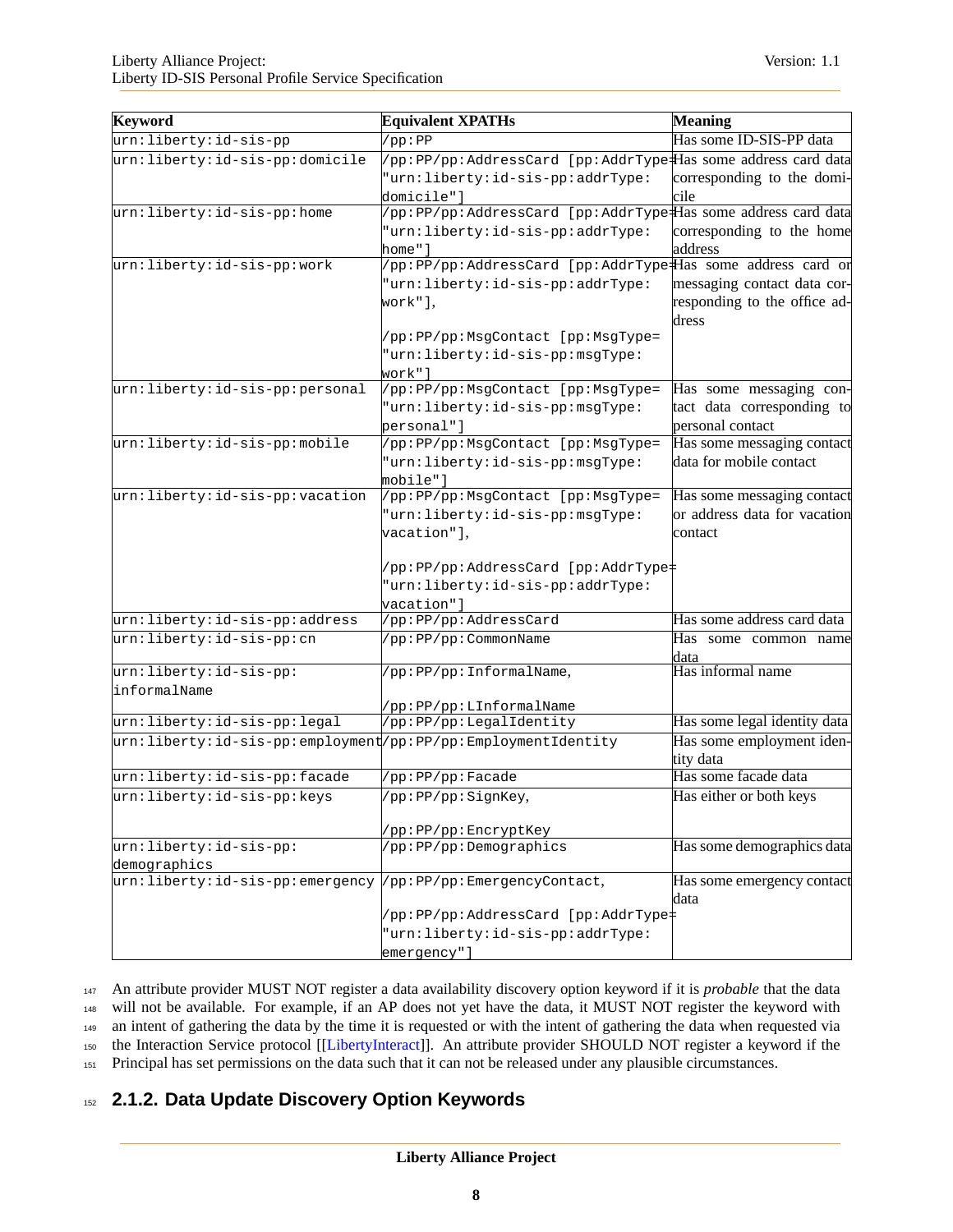<sup>153</sup> The data update discovery option keywords express the willingness and ability of the AP to store some data

<sup>154</sup> corresponding to the given XPATH expression. These keywords do not imply that the AP currently has any data

<sup>155</sup> regarding the containers referenced by the keyword.

| Keyword                                          | <b>Equivalent XPATHs</b>                                                             | <b>Meaning</b>                                                      |
|--------------------------------------------------|--------------------------------------------------------------------------------------|---------------------------------------------------------------------|
| urn:liberty:id-sis-pp:can                        | (pp:PP                                                                               | Can store some ID-SIS-PP<br>data                                    |
| urn:liberty:id-sis-pp:can:                       | /pp:PP/pp:AddressCard [pp:AddrType <sup>1</sup> Can store some address card          |                                                                     |
| domicile                                         | "urn:liberty:id-sis-pp:addrType:<br>domicile"]                                       | data corresponding to the<br>domicile                               |
| urn:liberty:id-sis-pp:can:home                   | /pp:PP/pp:AddressCard [pp:AddrType <sup>1</sup> Can store some address card          |                                                                     |
|                                                  | "urn:liberty:id-sis-pp:addrType:<br>home"]                                           | data corresponding to the<br>home address                           |
| urn:liberty:id-sis-pp:can:work                   | /pp:PP/pp:AddressCard [pp:AddrType <sup>1</sup> Can store some address card          |                                                                     |
|                                                  | "urn:liberty:id-sis-pp:addrType:<br>work"],                                          | or messaging contact data<br>corresponding to the office<br>address |
|                                                  | /pp:PP/pp:MsgContact [pp:MsgType=<br>"urn:liberty:id-sis-pp:msgType:                 |                                                                     |
|                                                  | work" l                                                                              |                                                                     |
| urn:liberty:id-sis-pp:can:                       | /pp:PP/pp:MsgContact [pp:MsgType=                                                    | Can store some messaging                                            |
| personal                                         | "urn:liberty:id-sis-pp:msgType:<br>personal"]                                        | contact data corresponding<br>to personal contact                   |
| urn:liberty:id-sis-pp:can:                       | /pp:PP/pp:MsgContact [pp:MsgType=                                                    | Can store some messaging                                            |
| mobile                                           | "urn:liberty:id-sis-pp:msgType:<br>mobile"]                                          | contact data for mobile con-<br>tact                                |
| urn:liberty:id-sis-pp:can:                       | /pp:PP/pp:MsgContact [pp:MsgType=                                                    | Can store some messaging                                            |
| vacation                                         | "urn:liberty:id-sis-pp:msgType:                                                      | contact or address data for                                         |
|                                                  | vacation"],                                                                          | vacation contact                                                    |
|                                                  | /pp:PP/pp:AddressCard [pp:AddrType‡<br>"urn:liberty:id-sis-pp:msgType:<br>vacation"] |                                                                     |
| urn: liberty: id-sis-pp: can:                    | /pp:PP/pp:AddressCard                                                                | Can store some address card                                         |
| address                                          |                                                                                      | data                                                                |
| urn:liberty:id-sis-pp:can:cn                     | /pp:PP/pp:CommonName                                                                 | Can store some common<br>name data                                  |
| urn:liberty:id-sis-pp:can:                       | /pp:PP/pp:InformalName,                                                              | Can store informal name                                             |
| informalName                                     | /pp:PP/pp:LInformalName                                                              |                                                                     |
| urn:liberty:id-sis-pp:can:legal                  | /pp:PP/pp:LegalIdentity                                                              | Can store some legal identity<br>data                               |
| urn:liberty:id-sis-pp:can:                       | /pp:PP/pp:EmploymentIdentity                                                         | Can store some employment                                           |
| employment                                       |                                                                                      | identity data                                                       |
| urn:liberty:id-sis-pp:can:facade/pp:PP/pp:Facade |                                                                                      | Can store some facade data                                          |
| urn:liberty:id-sis-pp:can:keys                   | /pp:PP/pp:SignKey,                                                                   | Can store either or both keys                                       |
|                                                  | /pp:PP/pp:EncryptKey                                                                 |                                                                     |
| urn:liberty:id-sis-pp:can:                       | /pp:PP/pp:Demographics                                                               | Can store some demograph-                                           |
| demographics                                     |                                                                                      | ics data                                                            |
| urn:liberty:id-sis-pp:can:                       | /pp:PP/pp:pp:EmergencyContact                                                        | Can store some emergency                                            |
| emergency                                        |                                                                                      | data                                                                |

#### <sup>156</sup> **Table 4. Data Update Discovery Option Keywords**

<sup>157</sup> An implementation MUST NOT register a data update discovery option keyword unless some Modify request <sup>158</sup> regarding the data referenced by the keyword can plausibly succeed. For example, if an AP is read only, it MUST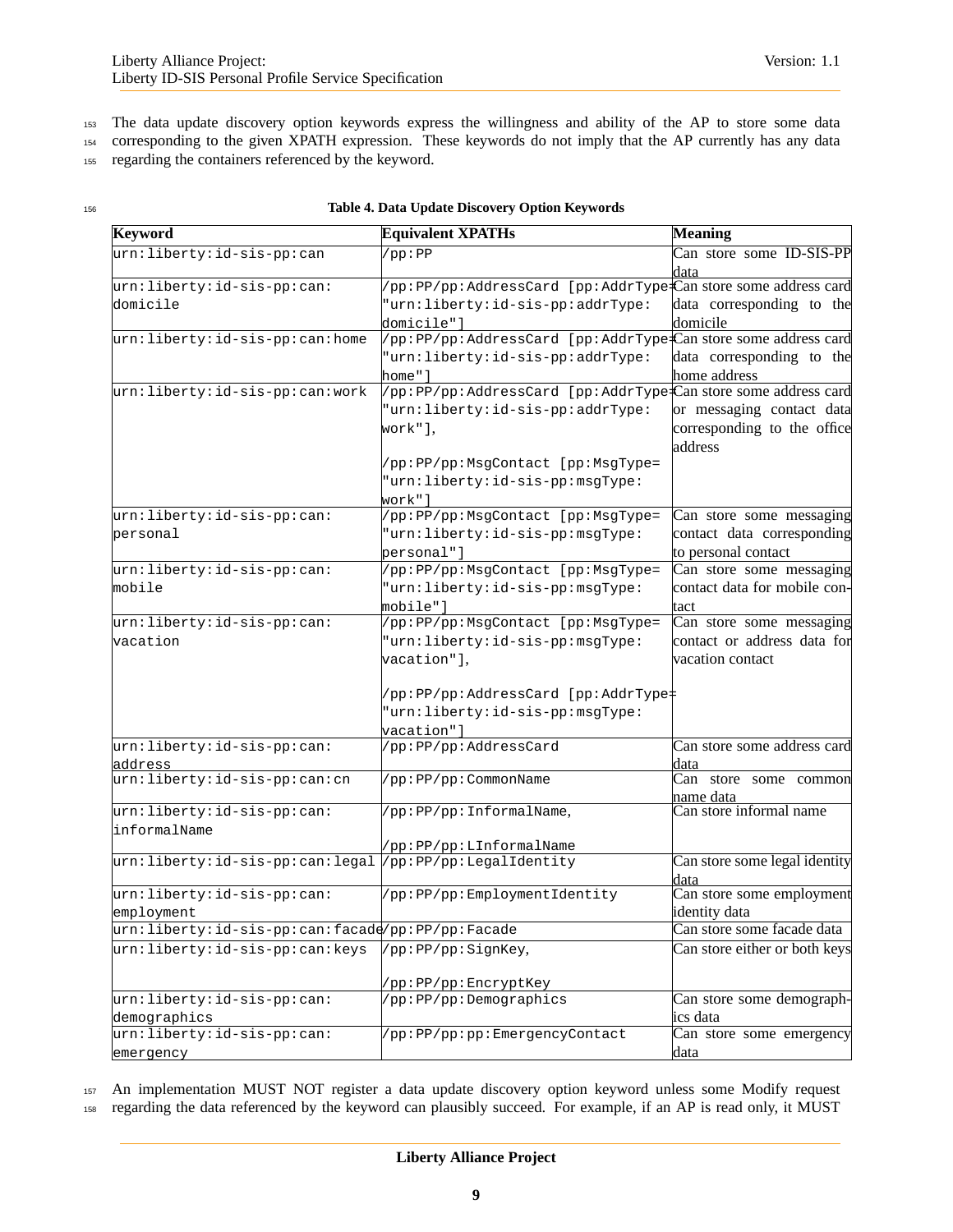NOT register any data update discovery option keywords.Similarlyy, if the underlying database is incapable of storing the data, then the keyword MUST NOT be advertised.

 An implementation that registers a data update discovery option keyword SHOULD be capable of accepting any Modify request (subject to permissions) regarding that category of data, and SHOULD support all elements specified in ID-SIS-PP schema for that category.

164 An implementation MAY choose to support a read-only service. Such an implementation MUST NOT register any data update discovery option keywords.

## <span id="page-9-0"></span>**2.2. Supported XPATH Expressions for Queries**

 The [\[LibertyDST\]](#page-34-2) specifies a Query element that potentially contains several QueryItem elements, which in turn each contain a Select element. [\[LibertyDST\]](#page-34-2) does not define the contents of the Select element, SelectType. ID-SIS-PP defines SelectType as follows:

```
170 <xs:simpleType name="SelectType">
171 <xs:restriction base="xs:string"/>
172 </xs:simpleType>
```
 The Select string holds an XPATH expression. An ID-SIS-PP implementation MAY support full XPATH expressions [\[XPATH\]](#page-34-12) as a Select expression. If it does support full XPATH expressions, it MAY advertise the discovery option keyword urn:liberty:dst:fullXPath. Conforming implementations of the ID-SIS-PP specification MUST support at a minimum the following the XPATH expressions as Select expressions:

 1. slash-separated path to any depth. The path is always anchored at the document root and may not contain wild cards or empty nodes. ID-SIS-PP may be extended; the current complete set of all possible slashed paths is as follows:

| 180 | pp:PP                                                     |
|-----|-----------------------------------------------------------|
| 181 | /pp:PP/pp:InformalName                                    |
| 182 | /pp:PP/pp:LInformalName                                   |
| 183 | /pp:PP/pp:CommonName                                      |
| 184 | /pp:PP/pp:CommonName/pp:CN                                |
| 185 | /pp:PP/pp:CommonName/pp:LCN                               |
| 186 | /pp:PP/pp:CommonName/pp:AltCN                             |
| 187 | /pp:PP/pp:CommonName/pp:LAltCN                            |
| 188 | /pp:PP/pp:CommonName/pp:AnalyzedName                      |
| 189 | /pp:PP/pp:CommonName/pp:AnalyzedName/pp:PersonalTitle     |
| 190 | /pp:PP/pp:CommonName/pp:AnalyzedName/pp:LPersonalTitle    |
| 191 | /pp:PP/pp:CommonName/pp:AnalyzedName/pp:FN                |
| 192 | /pp:PP/pp:CommonName/pp:AnalyzedName/pp:LFN               |
| 193 | /pp:PP/pp:CommonName/pp:AnalyzedName/pp:SN                |
| 194 | /pp:PP/pp:CommonName/pp:AnalyzedName/pp:LSN               |
| 195 | /pp:PP/pp:CommonName/pp:AnalyzedName/pp:MN                |
| 196 | /pp:PP/pp:CommonName/pp:AnalyzedName/pp:LMN               |
| 197 | /pp:PP/pp:LegalIdentity                                   |
| 198 | /pp:PP/pp:LegalIdentity/pp:LegalName                      |
| 199 | /pp:PP/pp:LegalIdentity/pp:LLegalName                     |
| 200 | /pp:PP/pp:LegalIdentity/pp:AnalyzedName                   |
| 201 | /pp:PP/pp:LegalIdentity/pp:AnalyzedName/pp:PersonalTitle  |
| 202 | /pp:PP/pp:LegalIdentity/pp:AnalyzedName/pp:LPersonalTitle |
| 203 | /pp:PP/pp:LegalIdentity/pp:AnalyzedName/pp:FN             |
| 204 | /pp:PP/pp:LegalIdentity/pp:AnalyzedName/pp:LFN            |
| 205 | /pp:PP/pp:LegalIdentity/pp:AnalyzedName/pp:SN             |
| 206 | /pp:PP/pp:LegalIdentity/pp:AnalyzedName/pp:LSN            |
| 207 | /pp:PP/pp:LegalIdentity/pp:AnalyzedName/pp:MN             |
| 208 | /pp:PP/pp:LegalIdentity/pp:AnalyzedName/pp:LMN            |
| 209 | /pp:PP/pp:LegalIdentity/pp:VAT                            |
| 210 | /pp:PP/pp:LegalIdentity/pp:VAT/pp:IDValue                 |
| 211 | /pp:PP/pp:LegalIdentity/pp:VAT/pp:IDType                  |
| 212 | /pp:PP/pp:LegalIdentity/pp:AltID                          |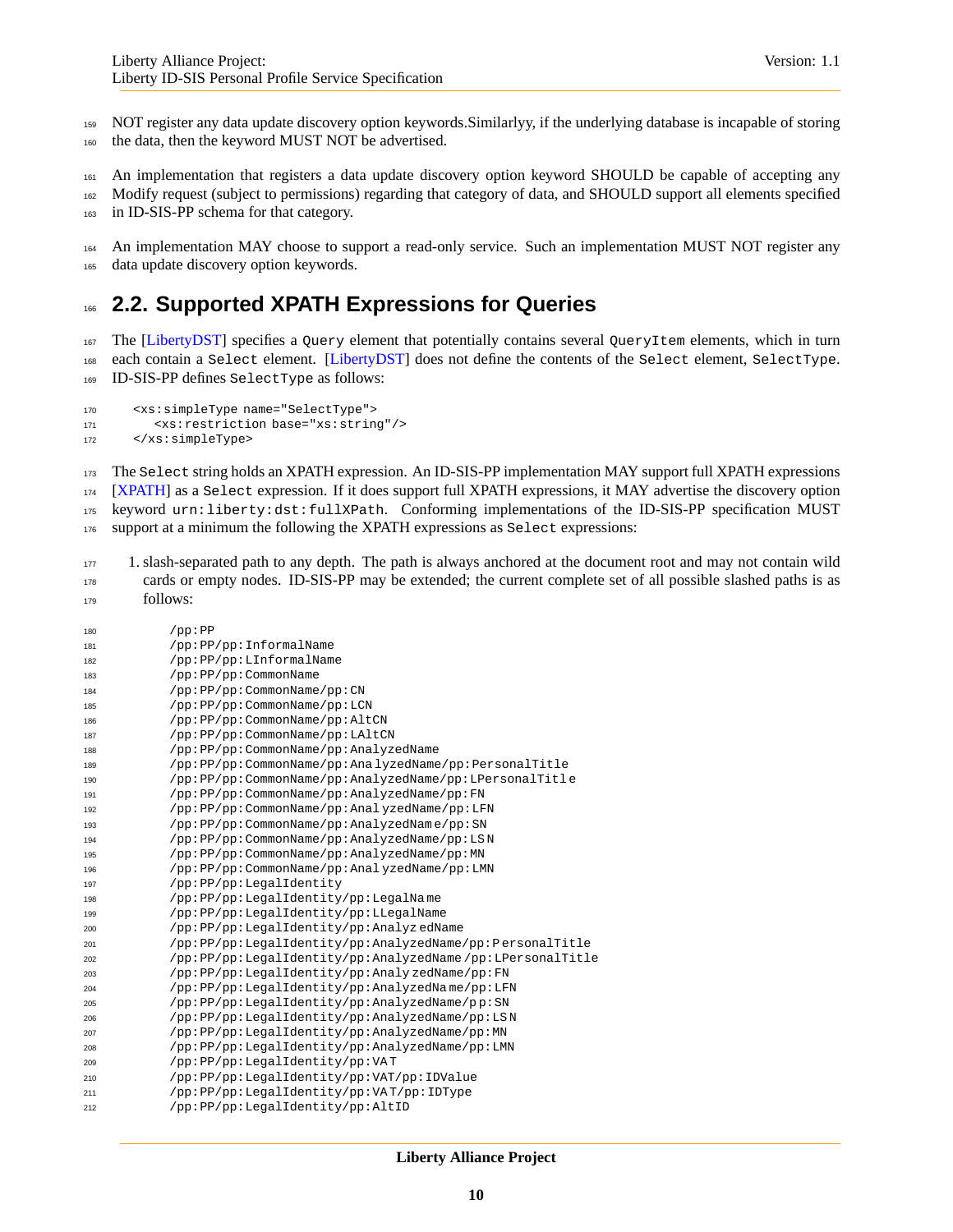| 213 | /pp:PP/pp:LegalIdentity/pp:AltID/pp:IDValue        |
|-----|----------------------------------------------------|
| 214 | /pp:PP/pp:LegalIdentity/pp:AltID/pp:IDType         |
| 215 | /pp:PP/pp:LegalIdentity/pp:DOB                     |
| 216 | /pp:PP/pp:LegalIdentity/pp:Gender                  |
| 217 | /pp:PP/pp:LegalIdentity/pp:MaritalStatus           |
| 218 | /pp:PP/pp:EmploymentIdentity                       |
| 219 | /pp:PP/pp:EmploymentIdentity/pp:JobTitle           |
| 220 | /pp:PP/pp:EmploymentIdentity/pp:LJobTitle          |
| 221 | /pp:PP/pp:EmploymentIdentity/pp:0                  |
| 222 | /pp:PP/pp:EmploymentIdentity/pp:LO                 |
| 223 | /pp:PP/pp:EmploymentIdentity/pp:AltO               |
| 224 | /pp:PP/pp:EmploymentIdentity/pp:AltLO              |
| 225 | /pp:PP/pp:AddressCard                              |
| 226 | /pp:PP/pp:AddressCard/pp:AddrType                  |
| 227 | /pp:PP/pp:AddressCard/pp:Address                   |
| 228 | /pp:PP/pp:AddressCard/pp:Address/pp:PostalAddress  |
| 229 | /pp:PP/pp:AddressCard/pp:Address/pp:LPostalAddress |
| 230 | /pp:PP/pp:AddressCard/pp:Address/pp:PostalCode     |
| 231 | /pp:PP/pp:AddressCard/pp:Address/pp:L              |
| 232 | /pp:PP/pp:AddressCard/pp:Address/pp:LL             |
| 233 | /pp:PP/pp:AddressCard/pp:Address/pp:St             |
| 234 | /pp:PP/pp:AddressCard/pp:Address/pp:LSt            |
| 235 | /pp:PP/pp:AddressCard/pp:Address/pp:C              |
| 236 | /pp:PP/pp:AddressCard/pp:Nick                      |
| 237 | /pp:PP/pp:AddressCard/pp:LNick                     |
| 238 | /pp:PP/pp:AddressCard/pp:LComment                  |
| 239 | /pp:PP/pp:MsgContact                               |
| 240 | /pp:PP/pp:MsgContact/pp:Nick                       |
| 241 | /pp:PP/pp:MsgContact/pp:LNick                      |
| 242 | /pp:PP/pp:MsgContact/pp:LComment                   |
| 243 | /pp:PP/pp:MsgContact/pp:MsgType                    |
| 244 | /pp:PP/pp:MsgContact/pp:MsgMethod                  |
| 245 | /pp:PP/pp:MsgContact/pp:MsgTechnology              |
| 246 | /pp:PP/pp:MsgContact/pp:MsgProvider                |
| 247 | /pp:PP/pp:MsqContact/pp:MsqAccount                 |
| 248 | /pp:PP/pp:MsgContact/pp:MsgSubaccount              |
| 249 | /pp:PP/pp:Facade                                   |
| 250 | /pp:PP/pp:Facade/pp:MugShot                        |
| 251 | /pp:PP/pp:Facade/pp:WebSite                        |
| 252 | /pp:PP/pp:Facade/pp:NamePronounced                 |
| 253 | /pp:PP/pp:Facade/pp:GreetSound                     |
| 254 | /pp:PP/pp:Facade/pp:GreetMeSound                   |
| 255 | /pp:PP/pp:Demographics                             |
| 256 | /pp:PP/pp:Demographics/pp:DisplayLanguage          |
| 257 | /pp:PP/pp:Demographics/pp:Language                 |
| 258 | /pp:PP/pp:Demographics/pp:Birthday                 |
| 259 | /pp:PP/pp:Demographics/pp:Age                      |
| 260 | /pp:PP/pp:Demographics/pp:TimeZone                 |
| 261 | /pp:PP/pp:SignKey                                  |
| 262 | /pp:PP/pp:EncryptKey                               |
| 263 | /pp:PP/pp:EmergencyContact                         |
| 264 | /pp:PP/pp:LEmergencyContact                        |

- When slash-separated paths are used, only the container selected by the path and its contents will be returned.
- 2. Selection of AddressCard by an exact match on the contents of a leaf element for the following leaf elements:
- a. pp:AddrType
- b. pp:Nick
- c. pp:LNick

 Only one of the tests needs to be supported in any one slashed path. Such bracketed expression may also appear within (i.e., in the middle of) a slashed path.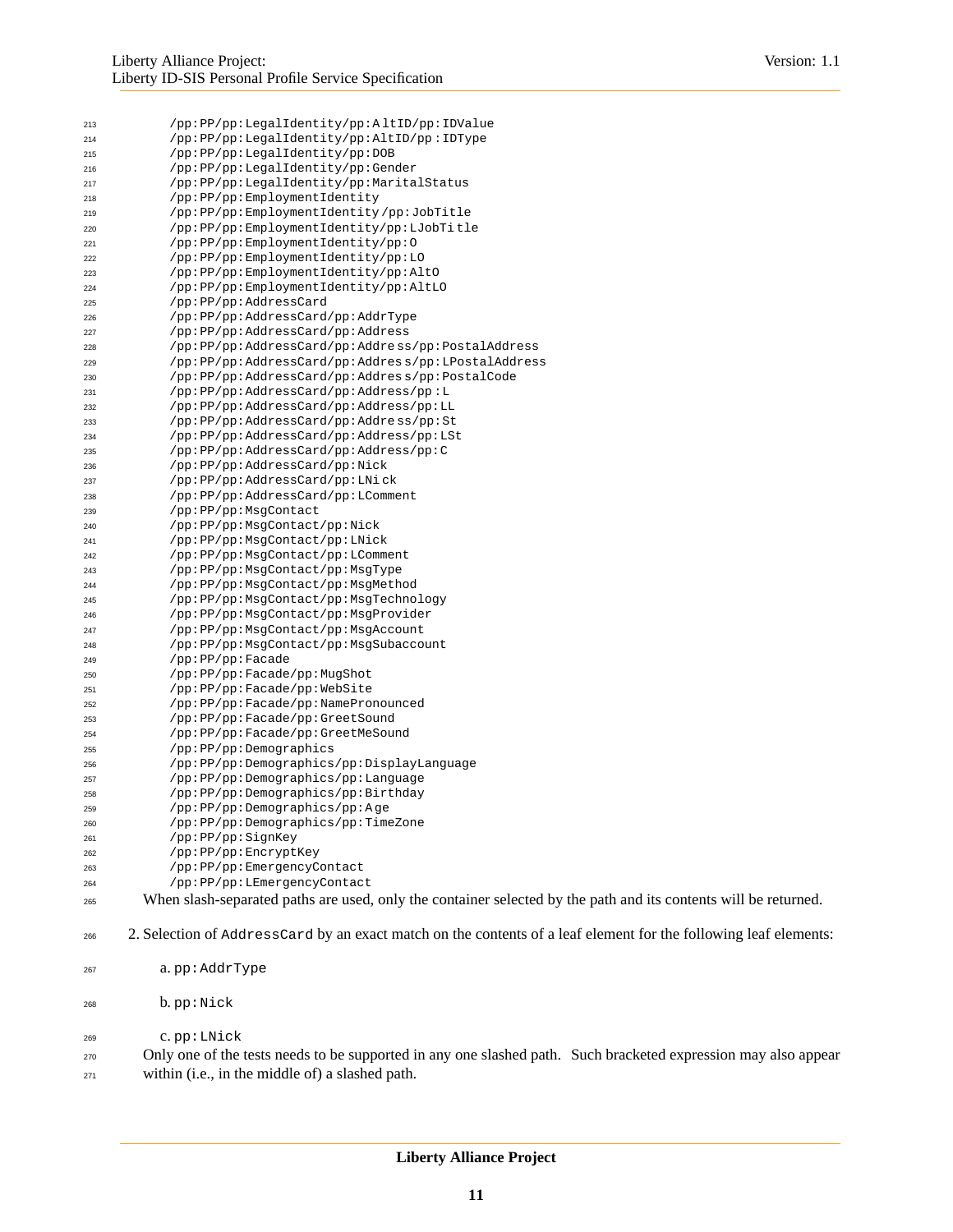- 3. Selection of MsqContact by an exact match on the contents of a leaf element for the following leaf elements:
- a. pp:Nick
- b. pp:LNick
- c. pp:MsgTechnology
- d. pp:MsgMethod
- e. pp:MsgType

 Nick and LNick need only be testable in isolation. MsgTechnology, MsgMethod, and MsgType can be tested in isolation or simultaneously combined with an AND operator. Other operators do not need to be supported. Such bracketed expression may also appear within a slashed path.

- 281 4. Selection by the id XML attribute of AddressCard or MsgContact. This test may appear within a slashed path and need not be combinable with any other test.
- 5. Selection of /pp:PP/pp:LegalIdentity/pp:AltID by an exact match against the pp:IDType element's contents
- XML namespaces MUST be fully supported in the XPATH expressions by all implementations of ID-SIS-PP, including minimally conforming implementations. The XML namespace mechanism provides flexibility that allows any
- extension attributes to coexist with standard attributes.

 Subject to permissions and usage directives, the query MUST return a result that matches the XPATH expression and <sup>289</sup> is extracted from the ID-SIS Personal Profile XML document according to the rules specified in [\[XPATH\]](#page-34-12). The result MAY be empty if no elements match the XPATH expression.

## <span id="page-11-0"></span>**2.3. Supported XPATH Expressions for Modifies**

- For Modify requests, the following slashed paths MUST be supported in Select elements (see [\[LibertyDST\]](#page-34-2)):
- /pp:PP /pp:PP/pp:InformalName
- /pp:PP/pp:LInformalName
- /pp:PP/pp:CommonName
- /pp:PP/pp:LegalIdentity
- /pp:PP/pp:EmploymentIdentity
- /pp:PP/pp:AddressCard
- /pp:PP/pp:MsgContact
- /pp:PP/pp:Facade
- /pp:PP/pp:Demographics
- /pp:PP/pp:SignKey
- /pp:PP/pp:EncryptKey
- /pp:PP/pp:EmergencyContact /pp:PP/pp:LEmergencyContact
- This set of slashed paths defines the minimal granularity of updates that MUST be supported. Updates to the containers listed above SHOULD be atomic when feasible.
- 309 An implementation MAY support full XPATH for modifies. In such cases the implementation MAY restrict the set of

slashed paths to the list above. If an implementation supports full XPATH for querying, then it MUST also support

311 full XPATH for modifies.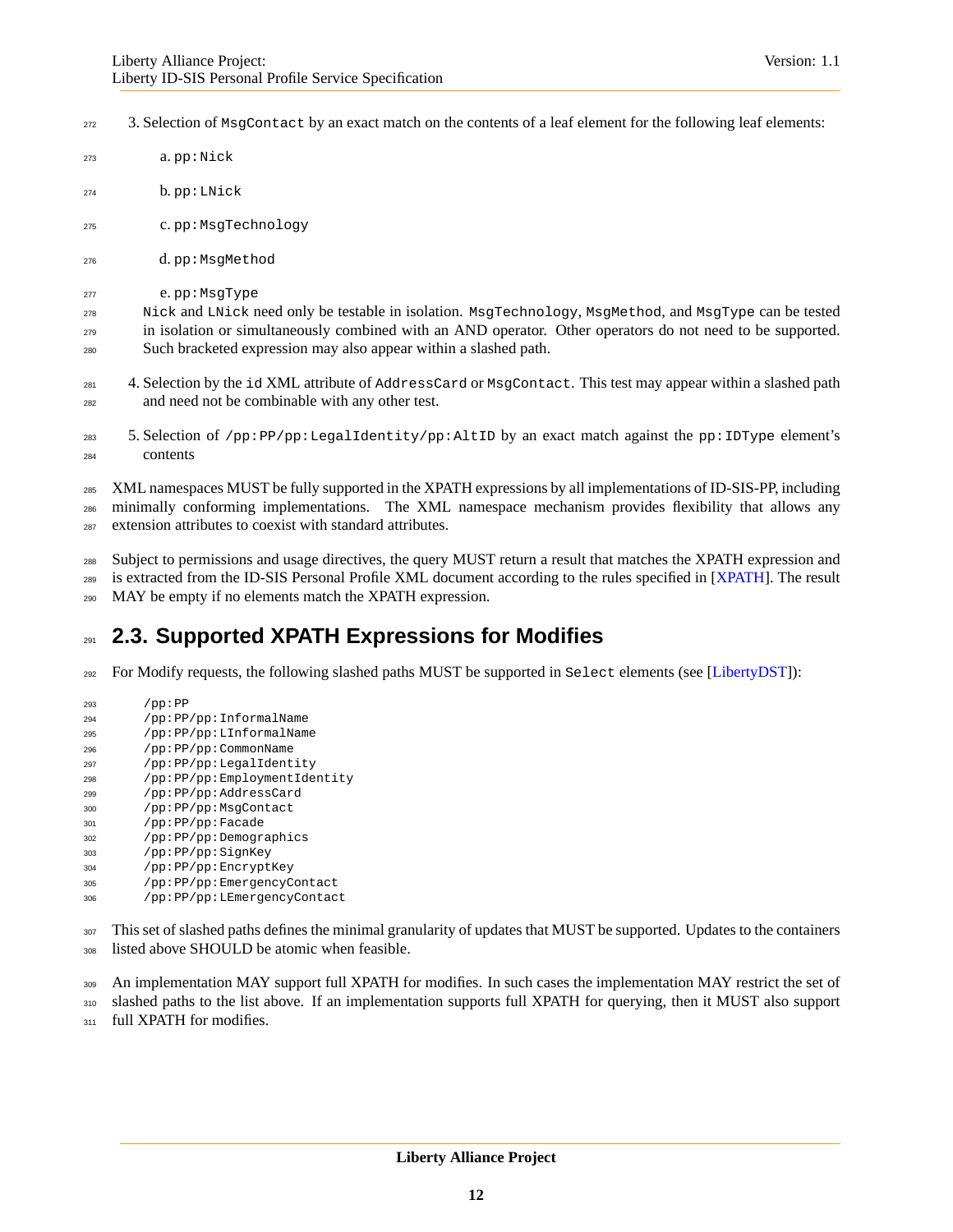## <span id="page-12-0"></span><sup>312</sup> **3. Processing Rules and Other Considerations**

## <span id="page-12-1"></span><sup>313</sup> **3.1. Repeated Queries Not Required to Report the Same Data**

314 An ID-SIS-PP instance is NOT REQUIRED to report the same results to two instances of the same query. An ID-315 SIS-PP instance SHOULD report the same results to the same query made by the same client, unless an update 316 (Modify or out-of-band) has occurred in the interim. An ID-SIS-PP instance MAY use the Interaction Service protocol 317 [\[LibertyInteract\]](#page-34-6) or out-of-band means to determine which data to return.

318 An ID-SIS-PP provider is guided by its policies, the permissions the Principal has set, and the interaction with the 319 Principal, in determining the data to be returned in response to a query. Clients should use the data based on the data's <sup>320</sup> semantic meaning as specified here and further qualified by the acc (Attribute Collection Context) XML attributes <sup>321</sup> [\[LibertyDST\]](#page-34-2) that may be present in the query response. A client SHOULD NOT attempt to use ID-SIS-PP as a <sup>322</sup> transparent data store, as there can be multiple updates, permission, and policy reasons that impede the transparency.

## <span id="page-12-2"></span><sup>323</sup> **3.2. Support of Multiple Modifications Not Required**

<sup>324</sup> A minimally compliant implementation is not required to support multiple Modification elements. The 325 Modify operation functions as described in [\[LibertyDST\]](#page-34-2). The Modify operation has the additional relaxation that 326 a minimally compliant ID-SIS-PP implementation MAY refuse a Modify request with multiple Modification 327 elements, provided all processing rules specified in [\[LibertyDST\]](#page-34-2) are followed regarding failure to support multiple <sup>328</sup> Modification elements.

<sup>329</sup> Implementations SHOULD support multiple Modification elements when feasible. If an imple-<sup>330</sup> mentation supports multiple Modification elements it MAY register the discovery option keyword <sup>331</sup> urn:liberty:dst:multipleModification.

332 As specified in [\[LibertyDST\]](#page-34-2), a minimally compliant ID-SIS-PP implementation MUST support multiple QueryItem <sup>333</sup> elements.

334 Support for Multiple Modify and Query elements is not required.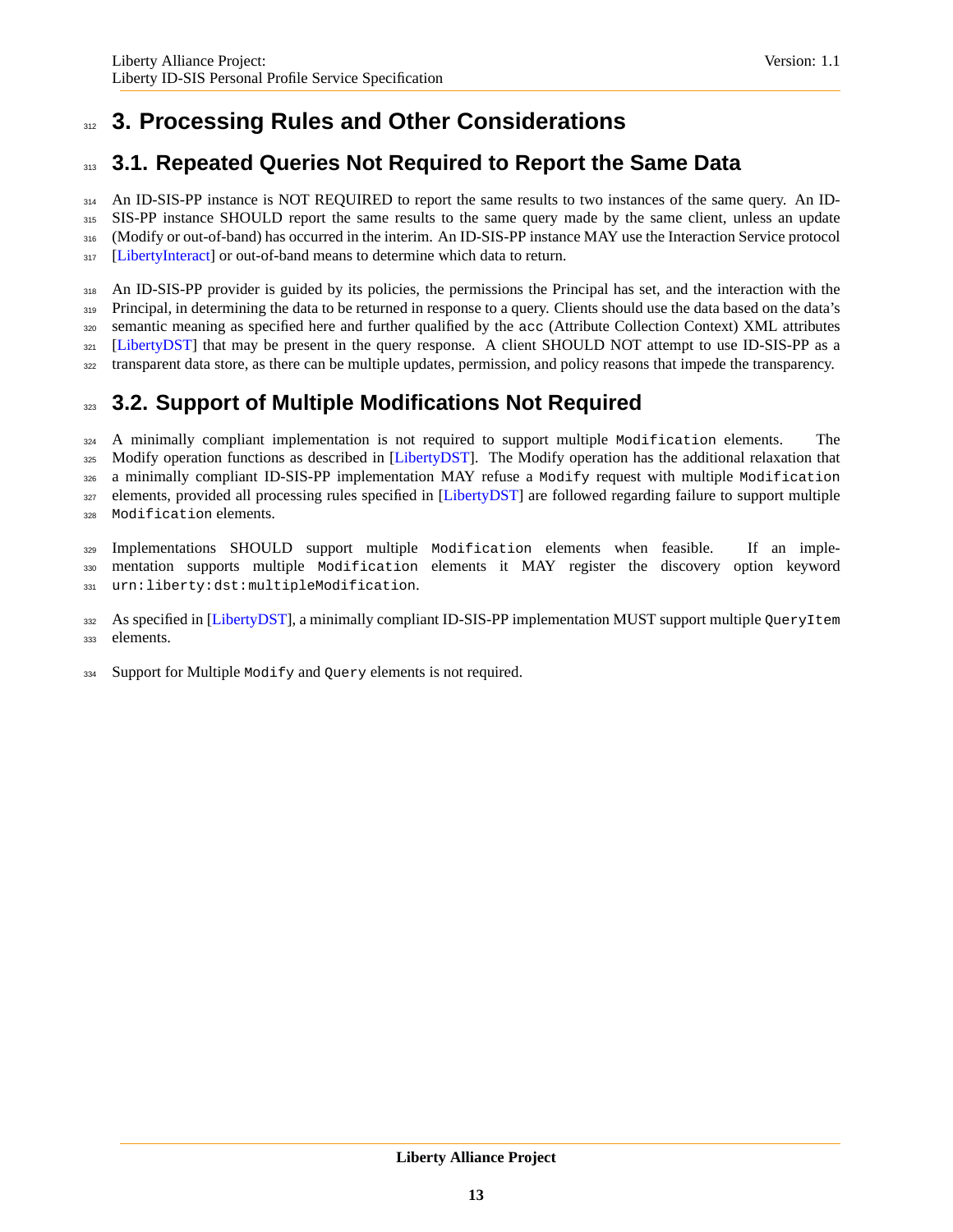## <span id="page-13-0"></span>**4. Qualifying Attributes with XML Attributes**

## <span id="page-13-1"></span>**4.1. ID-SIS-PP-Specific XML Attributes**

### **4.1.1. nameScheme**

Synopsis Scheme for analyzing a name into components

Data type anyURI

341 Schemes are culture-dependent; therefore, it expected that the list will be expanded. The enumerators are URIs to facilitate expansion without conflict. Currently the following enumerators are defined:

```
343 urn:liberty:id-sis-pp:nameScheme:firstlast
344 urn:liberty:id-sis-pp:nameSc heme:firstmiddlelast
```
<span id="page-13-2"></span>345 Additional enumerators can be defined as specified in [\[LibertyReg\]](#page-34-11).

## **4.2. Use of id XML Attribute**

347 An id XML attribute is allowed on any element; it is mandatory for AddressCard and MsgContact containers, 348 because there can be multiple of each as children of the PP container. The id XML attribute has uniqueness properties

349 as specified in [\[LibertyDST\]](#page-34-2), i.e., the id is unique among elements within the conceptual underlying XML document.

A client that adds AddressCard and MsgContact containers MUST supply an id when making a Modify request.

 A client MAY supply an id XML attribute for any element as part of the Modify request, but a server is not required to store the id XML attribute except for AddressCard and MsgContact containers.

 AddressCard and MsgContact containers that are populated out-of-band MUST provision the id XML attribute; this can beaccomplishedd in an implementation-dependent manner. Out-of-band provisioning MAY supply an id

XML attribute for any element.

 Once an id XML attribute has been provisioned for AddressCard and MsgContact containers, whether via Modify or by out-of-band update, it MUST remain unaltered and MUST be returned by queries regarding these containers until another Modify or out-of-band update occurs. Modifies and out-of-band updates that do not create these containers, but merely modify their contents, SHOULD not alter the id XML attribute.

Modifies and out-of-band updates that do not create an element, but merely modify it's contents, SHOULD not alter

361 the id XML attribute. With the exceptions of AddressCard or MsgContact containers, once an id XML attribute

has been provisioned for an element, whether via Modify or by out-of-band update, it MUST remain unaltered if it is

returned by queries regarding the element until another Modify or out-of-band update occurs.

Example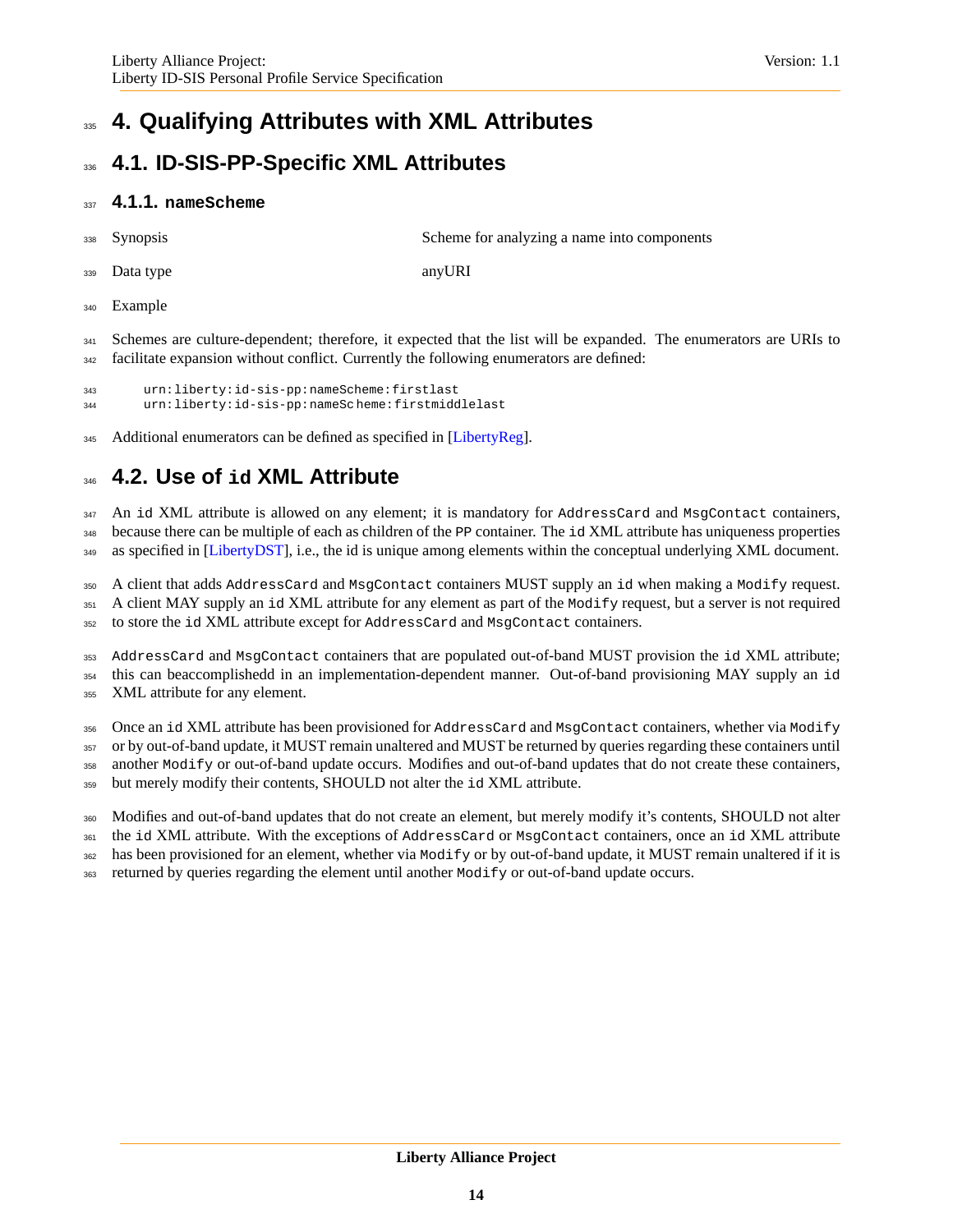## <span id="page-14-1"></span><span id="page-14-0"></span>**364 5. Containers and Attributes of the ID-SIS-PP**

## **5.1. PP**

Synopsis ID-SIS Personal Profile

Cardinality 0-1

### **XML schema:**

| 369 | <xs:element name="PP" type="PPType"></xs:element>                                                                                         |
|-----|-------------------------------------------------------------------------------------------------------------------------------------------|
| 370 | <xs:complextype name="PPType"></xs:complextype>                                                                                           |
| 371 | <xs:sequence></xs:sequence>                                                                                                               |
| 372 | <xs:element minoccurs="0" ref="InformalName"></xs:element>                                                                                |
| 373 | <xs:element_ref="linformalname"_minoccurs="0"_maxoccurs="unbounded"></xs:element_ref="linformalname"_minoccurs="0"_maxoccurs="unbounded"> |
| 374 | <xs:element minoccurs="0" ref="CommonName"></xs:element>                                                                                  |
| 375 | <xs:element minoccurs="0" ref="LeqalIdentity"></xs:element>                                                                               |
| 376 | <xs:element minoccurs="0" ref="EmploymentIdentity"></xs:element>                                                                          |
| 377 | <xs:element maxoccurs="unbounded" minoccurs="0" ref="AddressCard"></xs:element>                                                           |
| 378 | <xs:element maxoccurs="unbounded" minoccurs="0" ref="MsqContact"></xs:element>                                                            |
| 379 | <xs:element minoccurs="0" ref="Facade"></xs:element>                                                                                      |
| 380 | <xs: element="" minoccurs="0" ref="Demographics"></xs:>                                                                                   |
| 381 | <xs: element="" minoccurs="0" ref="SignKey"></xs:>                                                                                        |
| 382 | <xs: element="" minoccurs="0" ref="EncryptKey"></xs:>                                                                                     |
| 383 | <xs:element minoccurs="0" ref="EmergencyContact"></xs:element>                                                                            |
| 384 | <xs:element maxoccurs="unbounded" minoccurs="0" ref="LEmergencyContact"></xs:element>                                                     |
| 385 | <xs:element minoccurs="0" ref="Extension"></xs:element>                                                                                   |
| 386 | $\langle xs : \text{sequence} \rangle$                                                                                                    |
| 387 | <xs: attributegroup="" ref="commonAttributes"></xs:>                                                                                      |
| 388 |                                                                                                                                           |

## <span id="page-14-2"></span>**5.2. InformalName**

<span id="page-14-4"></span><span id="page-14-3"></span>

| 390        | Synopsis               | Screen name of the Principal                                                 |
|------------|------------------------|------------------------------------------------------------------------------|
| 391        | Data type              | cis                                                                          |
| 392        | Cardinality            | $0-1$                                                                        |
|            | 393 5.3. LinformalName |                                                                              |
| 394        | Synopsis               | Localized screen name of the Principal                                       |
| 395        | Data type              | cis                                                                          |
| 396        | Cardinality            | $0-n$                                                                        |
| 397        | 5.4. CommonName        |                                                                              |
| 398<br>399 | Synopsis               | The name the user prefers to be referred to with in everyday situa-<br>tions |
| 400        | Cardinality            | $0 - 1$                                                                      |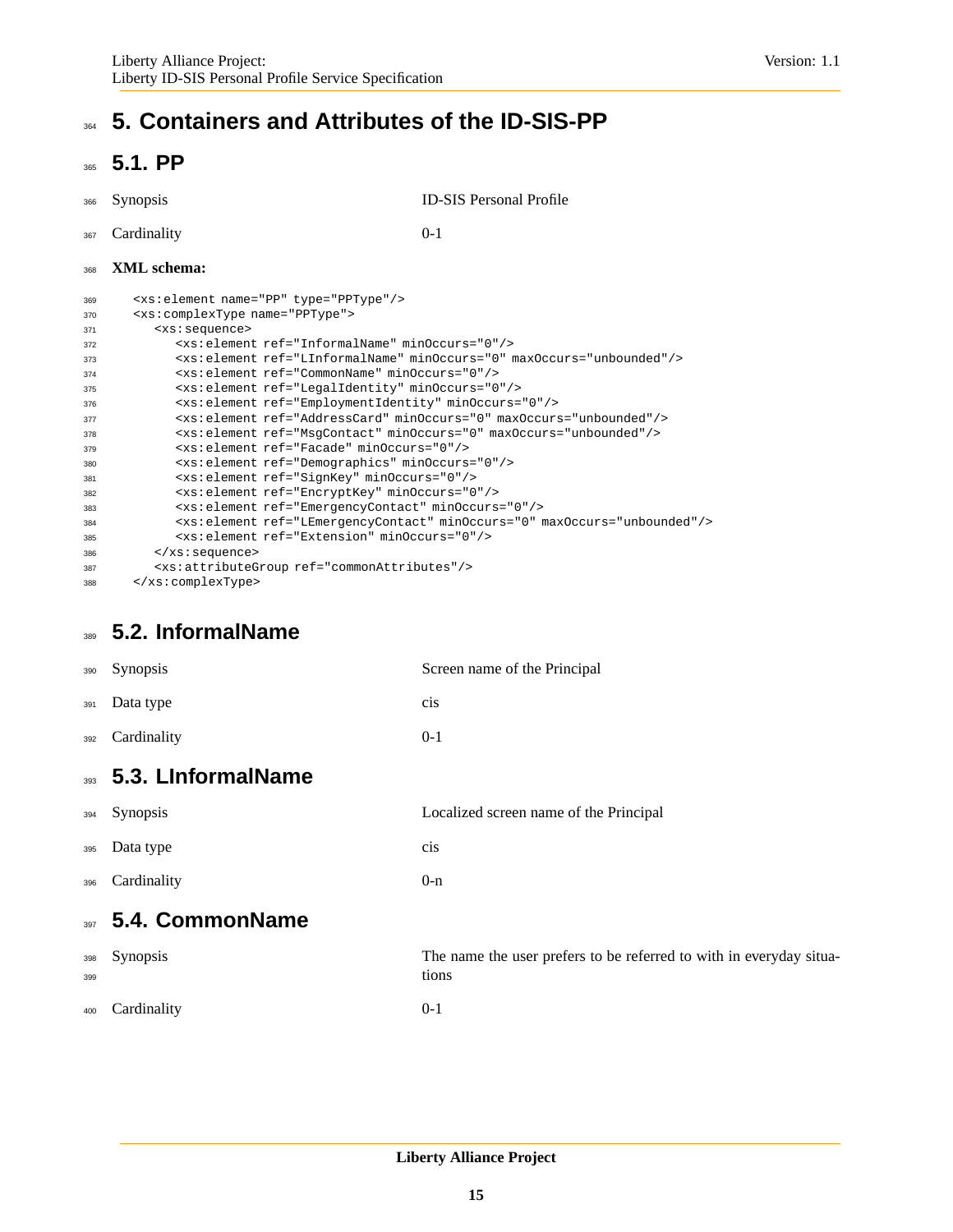### **XML schema:**

| <xs:element name="CommonName" type="CommonNameType"></xs:element>          |
|----------------------------------------------------------------------------|
| <xs:complextype name="CommonNameType"></xs:complextype>                    |
| <xs:sequence></xs:sequence>                                                |
| <xs:element minoccurs="0" ref="CN"></xs:element>                           |
| <xs:element maxoccurs="unbounded" minoccurs="0" ref="LCN"></xs:element>    |
| <xs:element maxoccurs="unbounded" minoccurs="0" ref="AltCN"></xs:element>  |
| <xs:element maxoccurs="unbounded" minoccurs="0" ref="LAltCN"></xs:element> |
| <xs:element minoccurs="0" ref="AnalyzedName"></xs:element>                 |
| <xs: element="" minoccurs="0" ref="Extension"></xs:>                       |
| $\langle xs : \text{sequence} \rangle$                                     |
| <xs: attributegroup="" ref="commonAttributes"></xs:>                       |
|                                                                            |
|                                                                            |

## **5.4.1. CN**

| 415 | Synopsis             | Everyday name in the Latin writing system             |
|-----|----------------------|-------------------------------------------------------|
| 416 | Data type            | cis                                                   |
| 417 | Cardinality          | $0 - 1$                                               |
| 418 | 5.4.2. LCN           |                                                       |
| 419 | Synopsis             | Everyday name in a local writing system               |
| 420 | Data type            | cis                                                   |
| 421 | Cardinality          | $0 - n$                                               |
| 422 | 5.4.3. AltCN         |                                                       |
| 423 | Synopsis             | Additional everyday names in the Latin writing system |
| 424 | Data type            | cis                                                   |
| 425 | Cardinality          | $0 - n$                                               |
| 426 | <b>5.4.4. LAItCN</b> |                                                       |
| 427 | Synopsis             | An additional everyday name in a local writing system |
| 428 | Data type            | cis                                                   |
| 429 | Cardinality          | $0 - n$                                               |
| 430 | 5.4.5. AnalyzedName  |                                                       |
| 431 | Synopsis             | Name analyzed (decomposed) into its components        |
| 432 | Cardinality          | $0 - 1$                                               |
| 433 | XML-attributes       | nameScheme                                            |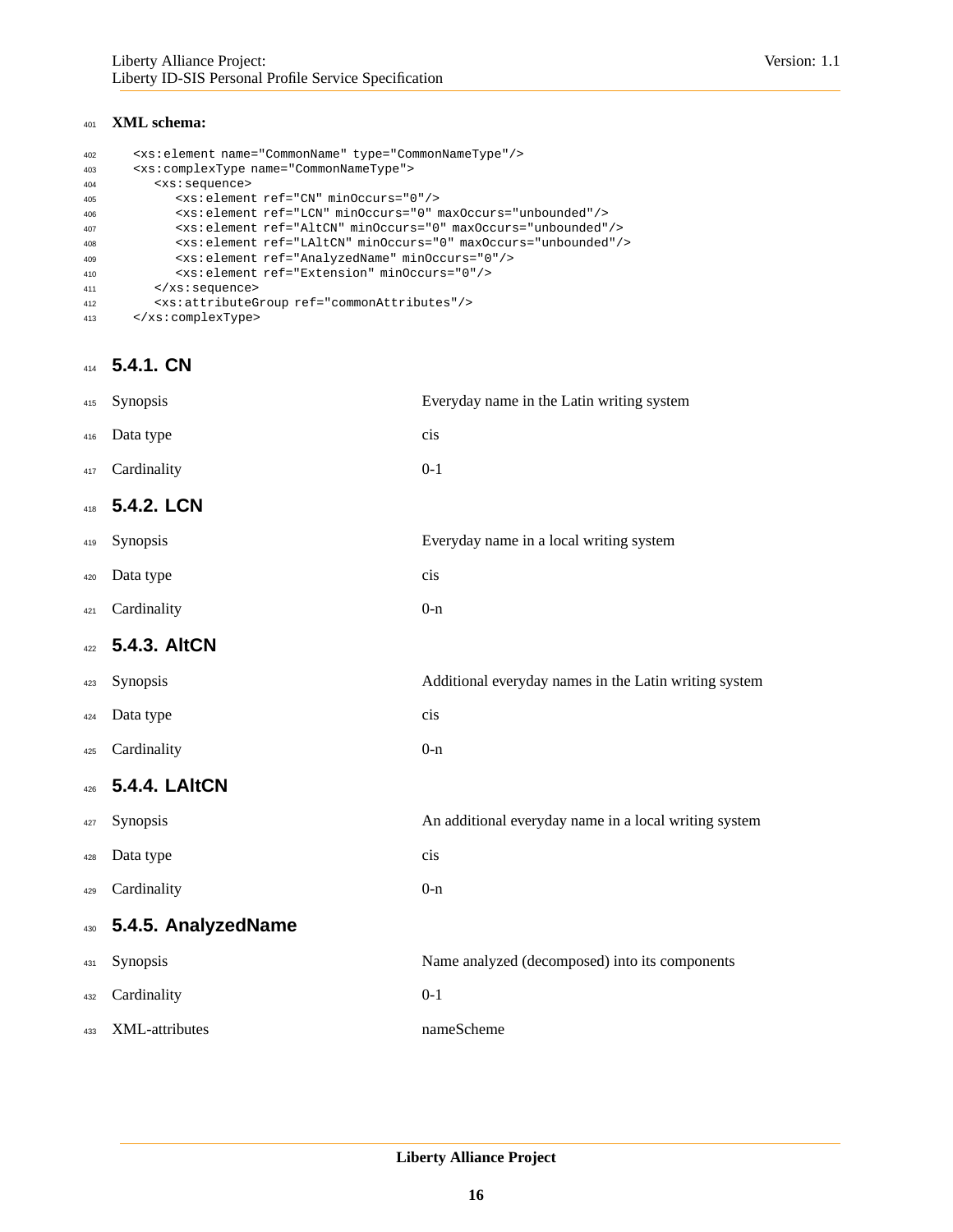#### **XML schema:**

```
435 <xs:element name="AnalyzedName" type="AnalyzedNameType"/>
436 <xs:complexType name="AnalyzedNameType">
437 <xs:sequence>
438 <xs:element ref="PersonalTitle" minOccurs="0"/>
439 <xs:element ref="LPersonalTitle" minOccurs="0" maxOccurs="unbounded"/>
440 <xs:element ref="FN" minOccurs="0"/>
441 <xs:element ref="LFN" minOccurs="0" maxOccurs="unbounded"/>
442 <xs:element ref="SN" minOccurs="0"/>
443 <xs:element ref="LSN" minOccurs="0" maxOccurs="unbounded"/>
444 <xs:element ref="MN" minOccurs="0"/>
445 <xs:element ref="LMN" minOccurs="0" maxOccurs="unbounded"/>
446 <xs:element ref="Extension" minOccurs="0"/>
447 </xs:sequence>
448 <xs:attribute name="nameScheme" type="xs:anyURI" use="optional"/>
449 <xs:attributeGroup ref="commonAttributes"/>
450 </xs:complexType>
```
#### **5.4.5.1. PersonalTitle**

| 452 | Synopsis                | Personal or honorary title               |
|-----|-------------------------|------------------------------------------|
| 453 | Data type               | cis                                      |
| 454 | Cardinality             | $0 - 1$                                  |
| 455 | 5.4.5.2. LPersonalTitle |                                          |
| 456 | Synopsis                | Personal title in a local writing system |
| 457 | Data type               | cis                                      |
| 458 | Cardinality             | $0 - n$                                  |
| 459 | 5.4.5.3. FN             |                                          |
| 460 | Synopsis                | First name, Given name                   |
| 461 | Data type               | cis                                      |
| 462 | Cardinality             | $0 - 1$                                  |
| 463 | 5.4.5.4. LFN            |                                          |
| 464 | Synopsis                | First name in a local writing system     |
| 465 | Data type               | cis                                      |
| 466 | Cardinality             | $0 - n$                                  |
| 467 | 5.4.5.5. SN             |                                          |
| 468 | Synopsis                | Surname (familyname)                     |
| 469 | Data type               | cis                                      |
| 470 | Cardinality             | $0 - 1$                                  |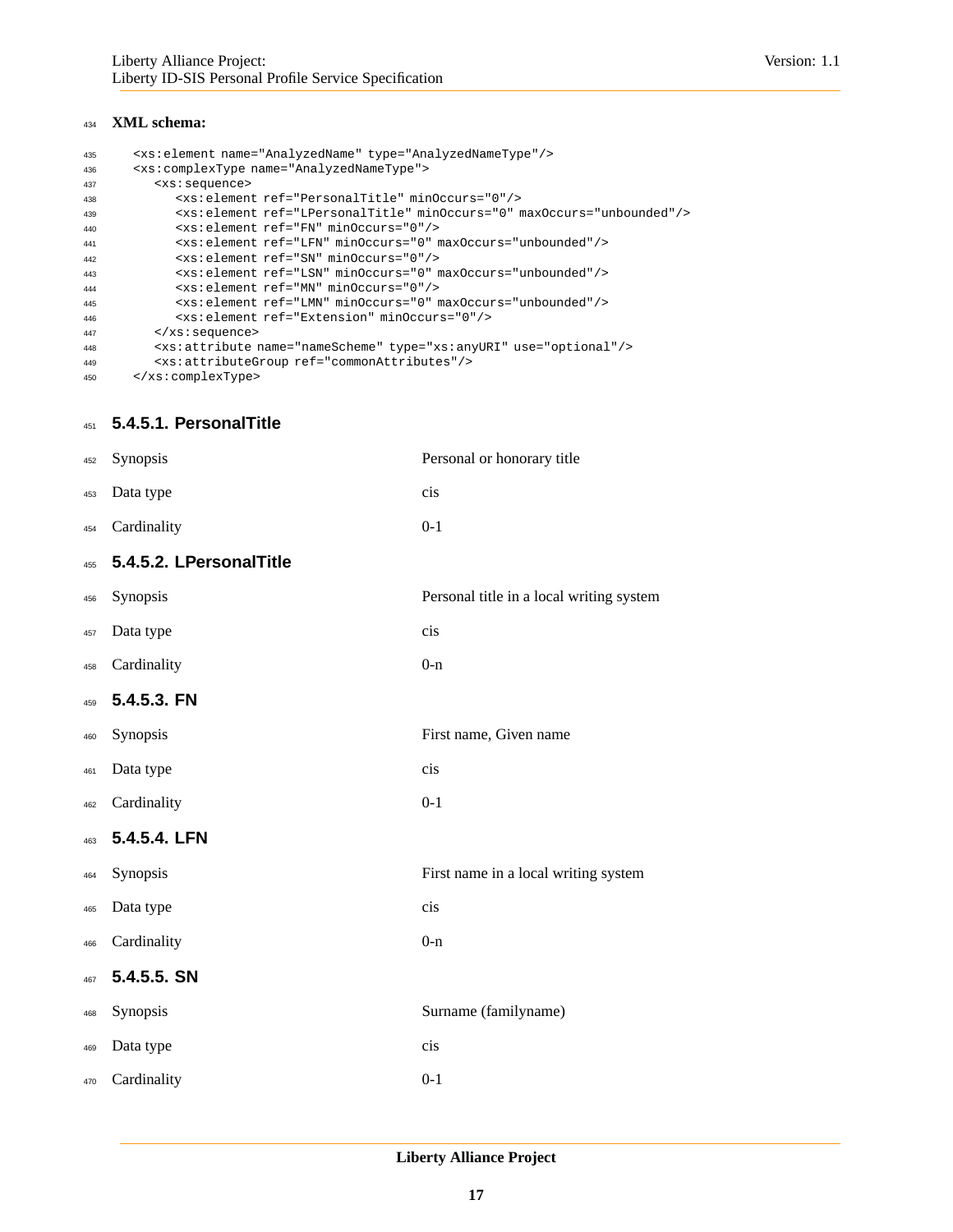### **5.4.5.6. LSN**

| 472 | Synopsis     | Surname in a local writing system                |
|-----|--------------|--------------------------------------------------|
| 473 | Data type    | cis                                              |
| 474 | Cardinality  | $0-n$                                            |
| 475 | 5.4.5.7. MN  |                                                  |
| 476 | Synopsis     | Middle name oinitialal                           |
| 477 | Data type    | cis                                              |
| 478 | Cardinality  | $0 - 1$                                          |
| 479 | 5.4.5.8. LMN |                                                  |
| 480 | Synopsis     | Middle name or initial in a local writing system |
| 481 | Data type    | cis                                              |
| 482 | Cardinality  | $0 - n$                                          |
|     |              |                                                  |

## <span id="page-17-0"></span>**5.5. LegalIdentity**

| 484        | <b>Synopsis</b>                                                                                                                       | Official legal identification of the Principal |
|------------|---------------------------------------------------------------------------------------------------------------------------------------|------------------------------------------------|
| 485        | Cardinality                                                                                                                           | $() - 1$                                       |
| 486        | <b>XML</b> schema:                                                                                                                    |                                                |
| 487<br>488 | <xs:element name="LegalIdentity" type="LegalIdentityType"></xs:element><br><xs:complextype name="LegalIdentityType"></xs:complextype> |                                                |

| 400 | -AS.COMPIEAIYPE HAME- DEGAIIUEHLILYIYPE >                                      |
|-----|--------------------------------------------------------------------------------|
| 489 | <xs:sequence></xs:sequence>                                                    |
| 490 | <xs:element minoccurs="0" ref="LegalName"></xs:element>                        |
| 491 | <xs:element maxoccurs="unbounded" minoccurs="0" ref="LLeqalName"></xs:element> |
| 492 | <xs:element minoccurs="0" ref="AnalyzedName"></xs:element>                     |
| 493 | <xs:element minoccurs="0" ref="VAT"></xs:element>                              |
| 494 | <xs:element maxoccurs="unbounded" minoccurs="0" ref="AltID"></xs:element>      |
| 495 | <xs:element minoccurs="0" ref="DOB"></xs:element>                              |
| 496 | <xs:element minoccurs="0" ref="Gender"></xs:element>                           |
| 497 | <xs: element="" minoccurs="0" ref="MaritalStatus"></xs:>                       |
| 498 | <xs:element minoccurs="0" ref="Extension"></xs:element>                        |
| 499 | $\langle xs : \text{sequence} \rangle$                                         |
| 500 | <xs: attributegroup="" ref="commonAttributes"></xs:>                           |
| 501 |                                                                                |
|     |                                                                                |

### **5.5.1. LegalName**

| 503 | <b>Synopsis</b>       | Full legal name in the Latin writing system |
|-----|-----------------------|---------------------------------------------|
| 504 | Data type             | cis                                         |
| 505 | Cardinality           | $0 - 1$                                     |
|     | 506 5.5.2. LLegalName |                                             |
| 507 | <b>Synopsis</b>       | Full legal name in a local writing system   |
|     |                       |                                             |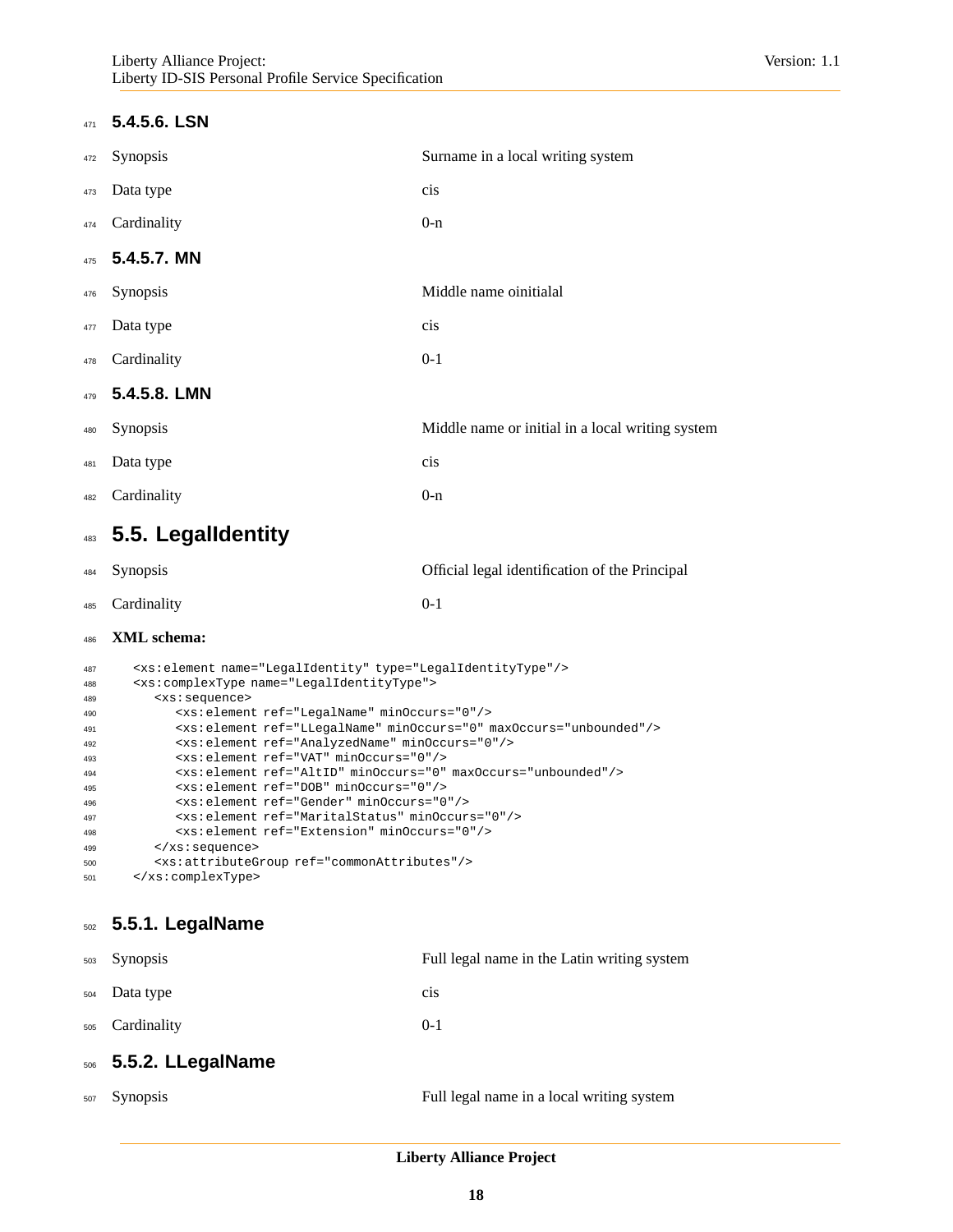<span id="page-18-0"></span>

| 508 | Data type                  | cis                          |
|-----|----------------------------|------------------------------|
| 509 | Cardinality                | $0-n$                        |
|     | 510 5.5.3. VAT             |                              |
| 511 | Synopsis                   | Fiscal identification number |
|     | <sub>512</sub> Cardinality | $0-1$                        |

#### **Processing rules**

 If AP chooses to store the VAT attribute, AP MUST implement sufficient permissions enforcement, policies, audit trail, and usage directives to ensure that the VAT is only used for legitimate purposes. AP MUST NOT disclose the VAT to

inappropriate parties. It is RECOMMENDED that this attribute not be populated.

#### **XML schema:**

| 518 | <xs:element name="VAT" type="VATType"></xs:element>     |
|-----|---------------------------------------------------------|
| 519 | <xs:complextype name="VATType"></xs:complextype>        |
| 520 | <xs:sequence></xs:sequence>                             |
| 521 | <xs:element ref="IDValue"></xs:element>                 |
| 522 | <xs: element="" minoccurs="0" ref="IDType"></xs:>       |
| 523 | <xs:element minoccurs="0" ref="Extension"></xs:element> |
| 524 | $\langle xs : \text{sequence} \rangle$                  |
| 525 | <xs: attributegroup="" ref="commonAttributes"></xs:>    |
| 526 |                                                         |

### **5.5.3.1. IDValue**

|     | 531 5.5.3.2. IDType |                             |
|-----|---------------------|-----------------------------|
| 530 | Cardinality         | $0-1$                       |
| 529 | Data type           | ces                         |
| 528 | Synopsis            | Identification number value |

| <sub>532</sub> Synopsis    | Type of identification number stored in a VAT or AltID attribute |
|----------------------------|------------------------------------------------------------------|
| <sub>533</sub> Data type   | URI enumeration                                                  |
| <sub>534</sub> Cardinality | $() - 1$                                                         |

Enumerators are be defined as specified in [\[LibertyReg\]](#page-34-11). The current enumerators are:

```
536 urn:liberty:id-sis-pp:IDType:ukvat
537 urn:liberty:id-sis-pp:IDType:itcif
538 urn:liberty:id-sis-pp:IDType:ptnif
539 urn:liberty:id-sis-pp:IDType:esnif
540 urn:liberty:id-sis-pp:IDType:fialv
541 urn:liberty:id-sis-pp:IDType:rfid
```
## **5.5.4. AltID**

| <sub>543</sub> Synopsis    | Other identification number(s) |
|----------------------------|--------------------------------|
| <sub>544</sub> Cardinality | $()$ -n                        |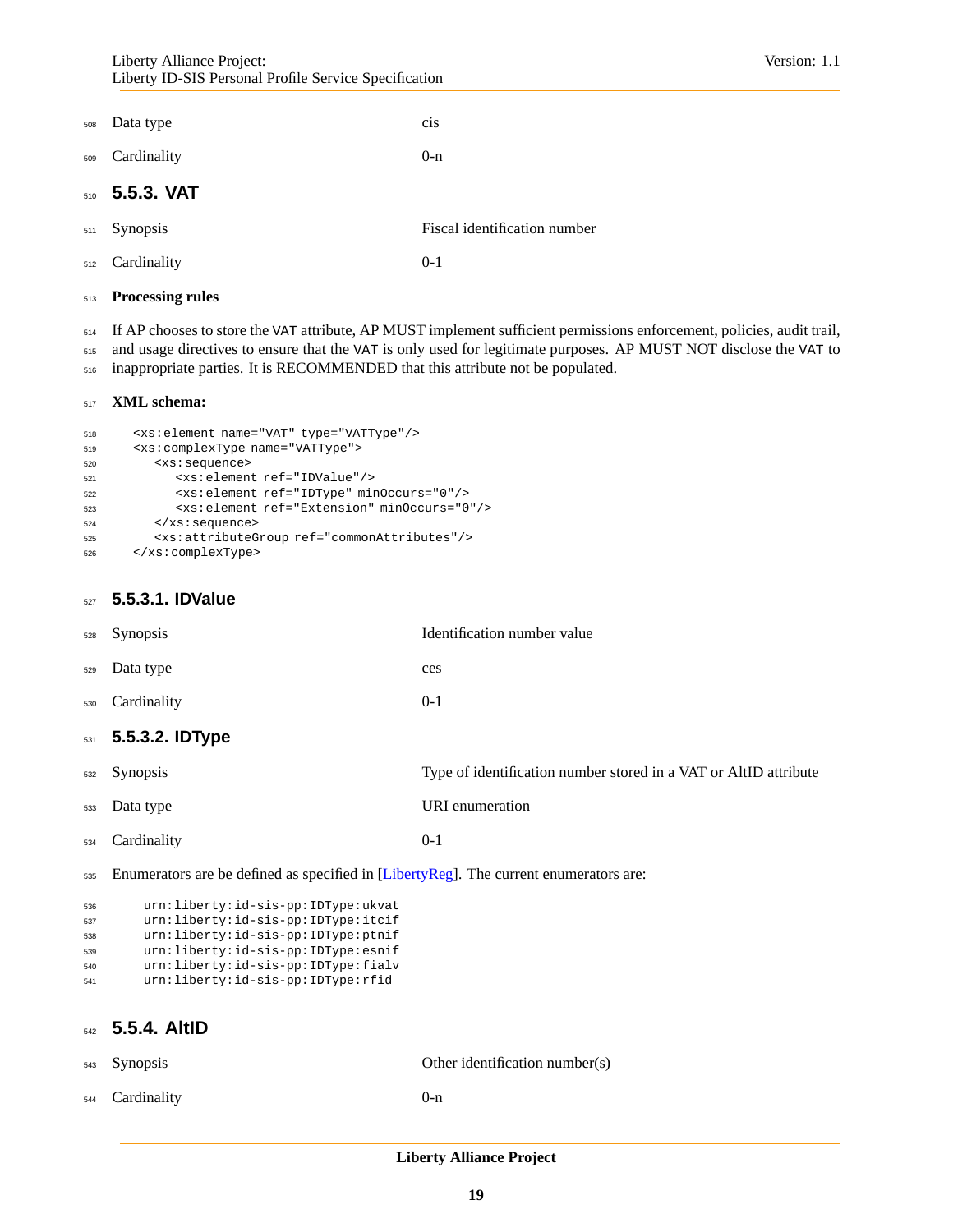#### **Processing rules**

- If an AP chooses to store AltID attributes, the AP MUST implement sufficient permissions enforcement, policies,
- audit trail, and usage directives to ensure that AltID is used for legitimate purposes only. AP MUST NOT disclose
- AltID to inappropriate parties. It is RECOMMENDED that this attribute not be populated.

#### **XML schema:**

```
550 <xs:element name="AltID" type="AltIDType"/>
551 <xs:complexType name="AltIDType">
552 <xs:sequence>
553 <xs:element ref="IDValue"/>
554 <xs:element ref="IDType" minOccurs="0"/>
555 <xs:element ref="Extension" minOccurs="0"/>
556 </xs:sequence>
557 <xs:attributeGroup ref="commonAttributes"/>
558 </xs:complexType>
```
559 See VAT [Section 5.5.3](#page-18-0) for descriptions of IDValue and IDType.

### **5.5.5. DOB**

| <sub>561</sub> Synopsis    | Date of Birth |
|----------------------------|---------------|
| <sub>562</sub> Data type   | date          |
| <sub>563</sub> Cardinality | $0 - 1$       |

If an AP chooses to store the DOB attribute, the AP MUST implement sufficient permissions enforcement, policies,

- audit trail, and usage directives to ensure that DOB is used only for legitimate purposes. An AP MUST NOT disclose
- DOB to inappropriate parties. It is RECOMMENDED that this attribute not be populated. It is RECOMMENDED that
- the Age attribute be used instead when feasible.

#### **5.5.6. Gender**

- Synopsis Gender of the Principal Data type URI enumeration Cardinality 0-1
- The following enumerators MUST be supported:

```
573 urn:liberty:id-sis-pp:gender:m (male)
574 urn:liberty:id-sis-pp:gender:f (female)
```
### **5.5.7. MaritalStatus**

| <sub>576</sub> Synopsis    | Marital status, such as single or married |
|----------------------------|-------------------------------------------|
| <sub>577</sub> Data type   | URI enumeration                           |
| <sub>578</sub> Cardinality | $0 - 1$                                   |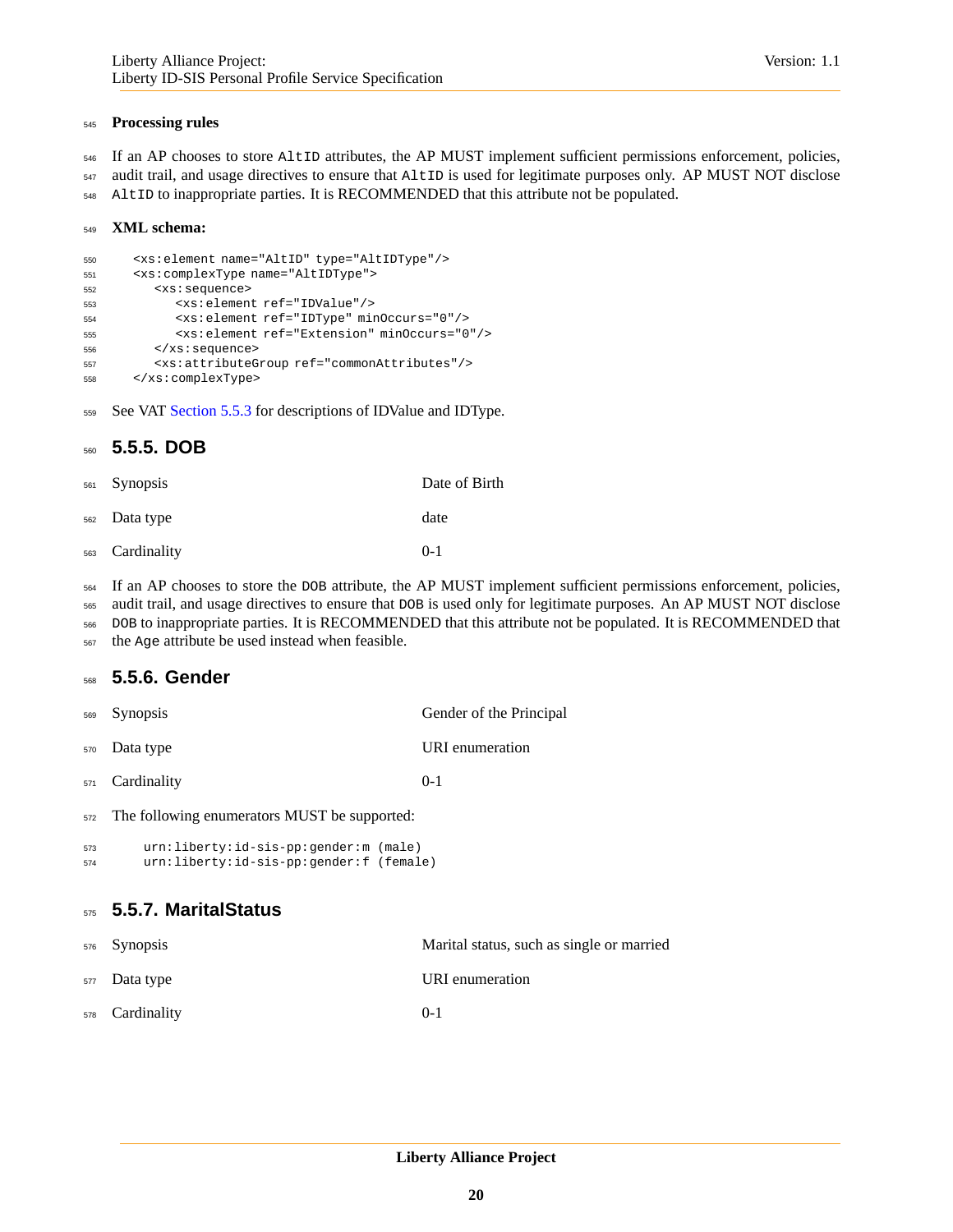The following enumerators MUST be supported:

```
580 urn:liberty:id-sis-pp:maritalstatus:single
581 urn:liberty:id-sis-pp:marita lstatus:married
582 urn:liberty:id-sis-pp:maritalstatu s:commonlawmarriage
583 urn:liberty:id-sis-pp:maritals tatus:separated
584 urn:liberty:id-sis-pp:maritalstatu s:divorced
585 urn:liberty:id-sis-pp:maritalstatus:wi dowed
586 urn:liberty:id-sis-pp:maritalstatus:dead
587 urn:liberty:id-sis-pp:maritalstatus:notapplicable
```
<span id="page-20-0"></span>588 The list of enumerators MAY be extended as described in [\[LibertyReg\]](#page-34-11).

## **5.6. EmploymentIdentity**

Synopsis Minimal Employer and employment details

Cardinality 0-1

#### **XML schema:**

```
593 <xs:element name="EmploymentIdentity" type="EmploymentIdentityType"/>
594 <xs:complexType name="EmploymentIdentityType">
595 <xs:sequence>
596 <xs:element ref="JobTitle" minOccurs="0"/>
597 <xs:element ref="LJobTitle" minOccurs="0" maxOccurs="unbounded"/>
598 <xs:element ref="O" minOccurs="0"/>
599 <xs:element ref="LO" minOccurs="0"/>
600 <xs:element ref="AltO" minOccurs="0" maxOccurs="unbounded"/>
601 <xs:element ref="AltLO" minOccurs="0" maxOccurs="unbounded"/>
602 <xs:element ref="Extension" minOccurs="0"/>
603 </xs:sequence>
604 <xs:attributeGroup ref="commonAttributes"/>
605 </xs:complexType>
```
### **5.6.1. JobTitle**

| 607 | Synopsis         | Job title in Latin script           |
|-----|------------------|-------------------------------------|
| 608 | Data type        | cis                                 |
| 609 | Cardinality      | $0-1$                               |
| 610 | 5.6.2. LJobTitle |                                     |
| 611 | Synopsis         | Job title in a local writing system |
| 612 | Data type        | cis                                 |
| 613 | Cardinality      | $0-n$                               |
| 614 | $5.6.3.$ O       |                                     |
| 615 | Synopsis         | Informal name of an organization    |
| 616 | Data type        | cis                                 |
| 617 | Cardinality      | $0 - 1$                             |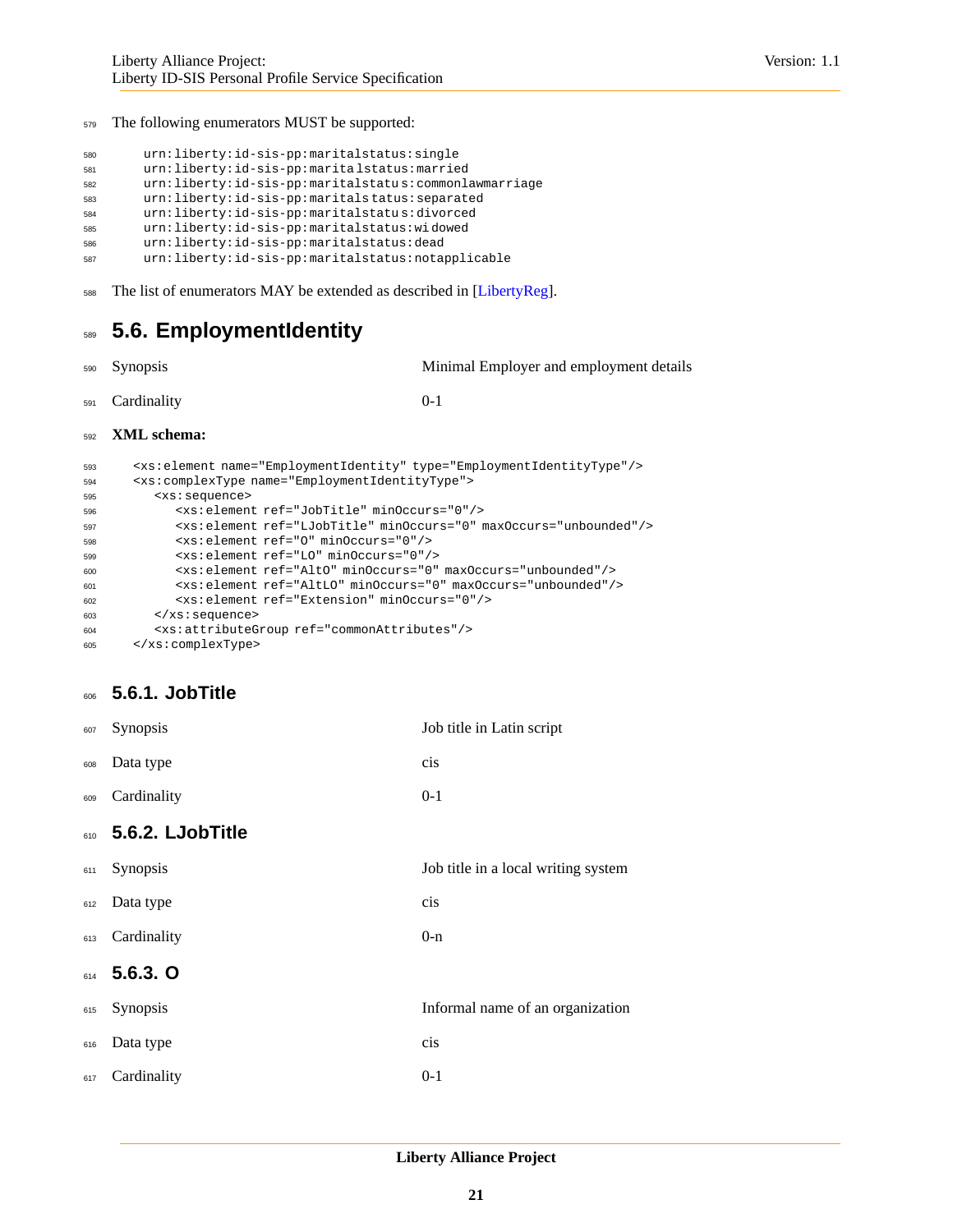### **5.6.4. LO**

| 619 | Synopsis        | Localized version of organization's informal name    |
|-----|-----------------|------------------------------------------------------|
| 620 | Data type       | cis                                                  |
| 621 | Cardinality     | $0-1$                                                |
|     | 622 5.6.5. AltO |                                                      |
| 623 | Synopsis        | Additional informal names of an organization         |
| 624 | Data type       | cis                                                  |
| 625 | Cardinality     | $0-n$                                                |
| 626 | 5.6.6. AltLO    |                                                      |
| 627 | Synopsis        | Localized version of an organization's informal name |
| 628 | Data type       | cis                                                  |
| 629 | Cardinality     | $0 - n$                                              |
|     |                 |                                                      |

## <span id="page-21-0"></span>**5.7. AddressCard**

| 631 Synopsis               | An address card data structure for ID-SIS-PP |
|----------------------------|----------------------------------------------|
| <sub>632</sub> Cardinality | $()$ -n                                      |

#### **XML schema:**

| 634 | <xs:element name="AddressCard" type="AddressCardType"></xs:element>          |
|-----|------------------------------------------------------------------------------|
| 635 | <xs:complextype name="AddressCardType"></xs:complextype>                     |
| 636 | <xs:sequence></xs:sequence>                                                  |
| 637 | <xs:element maxoccurs="unbounded" minoccurs="0" ref="AddrType"></xs:element> |
| 638 | <xs:element minoccurs="0" ref="Address"></xs:element>                        |
| 639 | <xs:element minoccurs="0" ref="Nick"></xs:element>                           |
| 640 | <xs:element maxoccurs="unbounded" minoccurs="0" ref="LNick"></xs:element>    |
| 641 | <xs: element="" minoccurs="0" ref="LComment"></xs:>                          |
| 642 | <xs:element minoccurs="0" ref="Extension"></xs:element>                      |
| 643 | $\langle xs : \text{sequence} \rangle$                                       |
| 644 | <xs: attributegroup="" ref="commonAttributes"></xs:>                         |
| 645 |                                                                              |

## **5.7.1. AddrType**

| <sup>647</sup> Synopsis    | Defines the role of an AddressCard |
|----------------------------|------------------------------------|
| <sup>648</sup> Data type   | URI enumeration                    |
| <sup>649</sup> Cardinality | $()$ -n                            |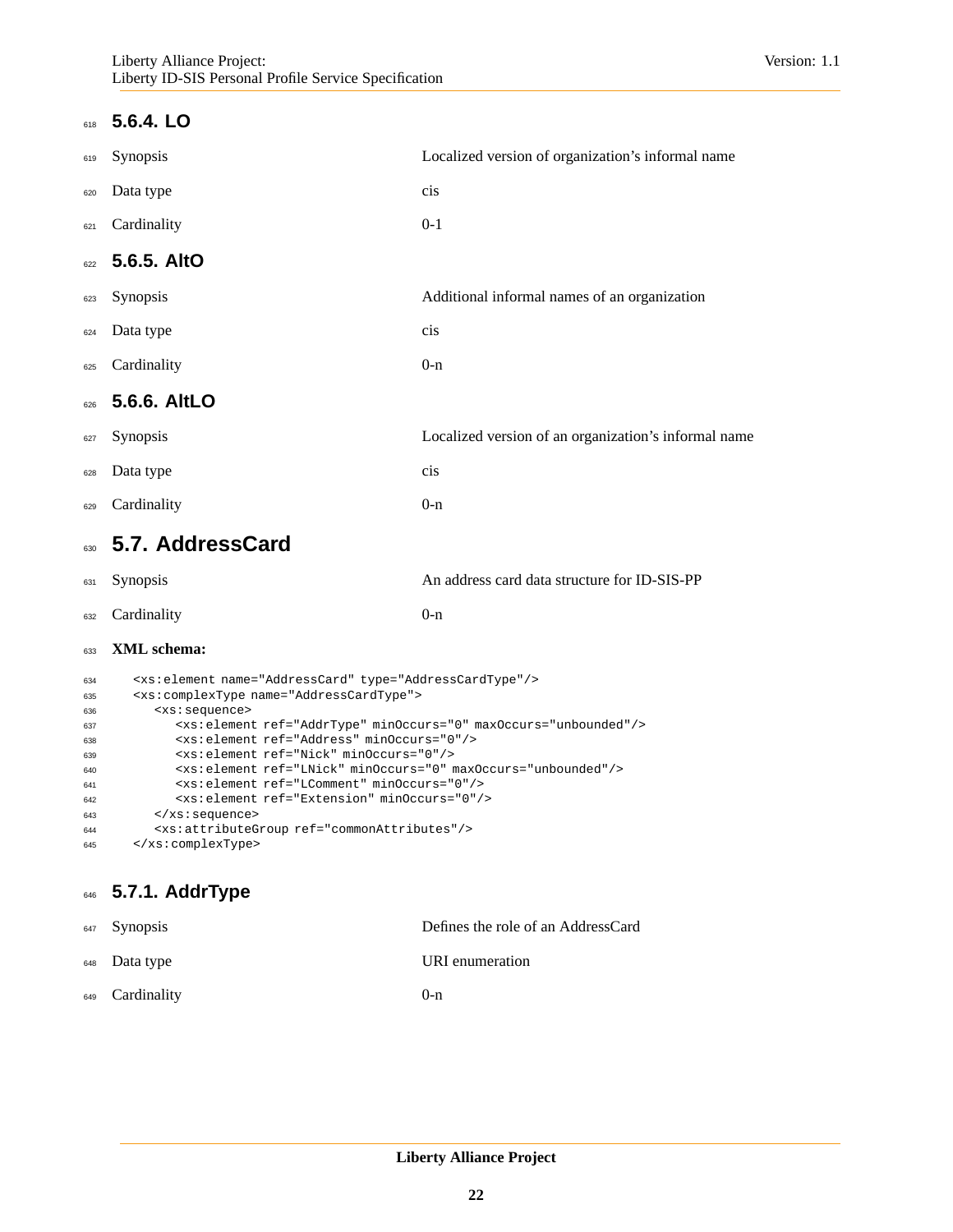Following enumerators MUST be supported:

```
651 urn:liberty:id-sis-pp:addrType:domicile legal residence
652 urn:liberty:id-sis-pp:addrType:home everyday home
653 urn:liberty:id-sis-pp:addrType:work work address, the office where the person works
654 urn:liberty:id-sis-pp:addrType: vacation holiday address
655 urn:liberty:id-sis-pp:addrType:emergency structured emergency contact
```
656 Additional enumerators MAY be defined as described in [\[LibertyReg\]](#page-34-11).

### **5.7.2. Address**

| 658 Synopsis | Commonly used group of postal address fields |
|--------------|----------------------------------------------|
|              |                                              |

Cardinality 0-1

#### **Processing rules**

661 AP SHOULD implement permissions enforcement that allows only C and PostalCode attributes to be provided to those SPs that do not need the entire address.

#### **XML schema:**

| 664 | <xs:element name="Address" type="AddressType"></xs:element>                        |
|-----|------------------------------------------------------------------------------------|
| 665 | <xs:complextype name="AddressType"></xs:complextype>                               |
| 666 | <xs:sequence></xs:sequence>                                                        |
| 667 | <xs: element="" minoccurs="0" ref="PostalAddress"></xs:>                           |
| 668 | <xs:element maxoccurs="unbounded" minoccurs="0" ref="LPostalAddress"></xs:element> |
| 669 | <xs:element minoccurs="0" ref="PostalCode"></xs:element>                           |
| 670 | <xs:element minoccurs="0" ref="L"></xs:element>                                    |
| 671 | <xs:element maxoccurs="unbounded" minoccurs="0" ref="LL"></xs:element>             |
| 672 | <xs:element minoccurs="0" ref="St"></xs:element>                                   |
| 673 | $\{xs:$ element $ref='LSt" minOcurs='0" maxOcurs='unbounded'/$                     |
| 674 | <xs:element minoccurs="0" ref="C"></xs:element>                                    |
| 675 | <xs:element minoccurs="0" ref="Extension"></xs:element>                            |
| 676 | $\langle xs : \text{sequence} \rangle$                                             |
| 677 | <xs: attributegroup="" ref="commonAttributes"></xs:>                               |
| 678 |                                                                                    |

#### **5.7.2.1. PostalAddress**

| 681 | 680 Synopsis                                                                                    | Detailed local address, e.g., street or block address with house<br>number, etc. |
|-----|-------------------------------------------------------------------------------------------------|----------------------------------------------------------------------------------|
|     | <sub>682</sub> Data type                                                                        | C1S                                                                              |
| 683 | Cardinality                                                                                     | $0 - 1$                                                                          |
|     | 684 Multiline address MUST be represented using the dollar sign ("\$") to mark the line breaks. |                                                                                  |
|     | 685 5.7.2.2. LPostalAddress                                                                     |                                                                                  |
|     | 686 Synopsis                                                                                    | Street address in a local writing system                                         |

| $000$ Dynupoid           | Street address in a local writing system |
|--------------------------|------------------------------------------|
| <sub>687</sub> Data type | C1S                                      |
| 688 Cardinality          | $0-n$                                    |

**5.7.2.3. PostalCode**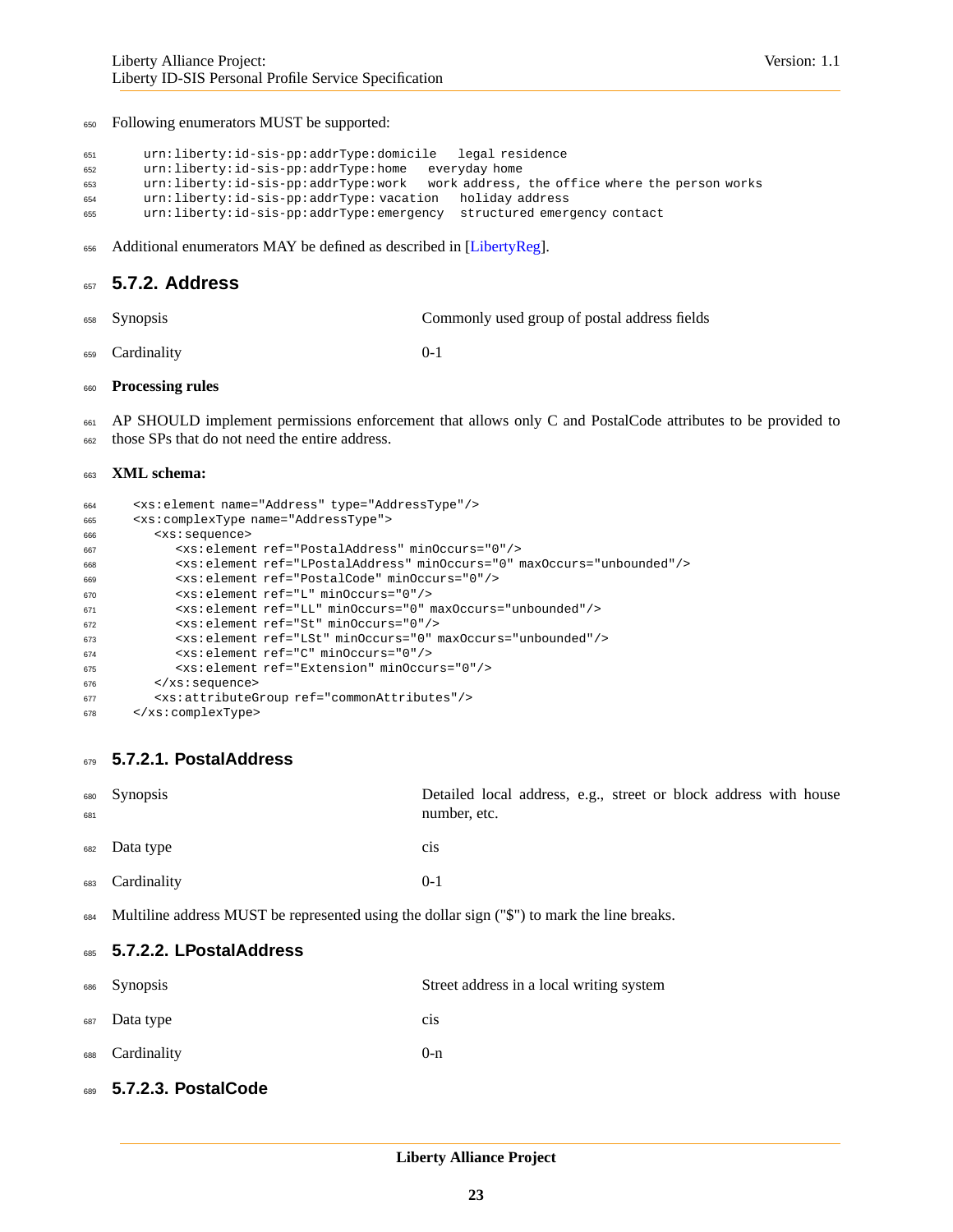| 690 | Synopsis     | Postal code, such as zip code                        |
|-----|--------------|------------------------------------------------------|
| 691 | Data type    | cis                                                  |
| 692 | Cardinality  | $0-1$                                                |
| 693 | 5.7.2.4. L   |                                                      |
| 694 | Synopsis     | Locality or city                                     |
| 695 | Data type    | cis                                                  |
| 696 | Cardinality  | $0 - 1$                                              |
| 697 | 5.7.2.5. LL  |                                                      |
| 698 | Synopsis     | Locality or city in a local writing system           |
| 699 | Data type    | cis                                                  |
| 700 | Cardinality  | $0 - n$                                              |
| 701 | 5.7.2.6. St  |                                                      |
| 702 | Synopsis     | State or province, if applicable                     |
| 703 | Data type    | cis                                                  |
| 704 | Cardinality  | $0-1$                                                |
| 705 | 5.7.2.7. LSt |                                                      |
| 706 | Synopsis     | State or province in a local writing system          |
| 707 | Data type    | cis                                                  |
| 708 | Cardinality  | $0 - n$                                              |
| 709 | 5.7.2.8. C   |                                                      |
| 710 | Synopsis     | Country                                              |
| 711 | Data type    | ISO 3166 country code                                |
| 712 | Cardinality  | $0-1$                                                |
| 713 | 5.7.3. Nick  |                                                      |
| 714 | Synopsis     | Nickname foidentifyingng an item in a user interface |
| 715 | Data type    | cis                                                  |
| 716 | Cardinality  | $0 - 1$                                              |

717 Nickname SHOULD NOT be printed in address label. The nickname can not and SHOULD NOT be used as machine-

readable identification of any data item. Nick names are not unique.

### **5.7.4. LNick**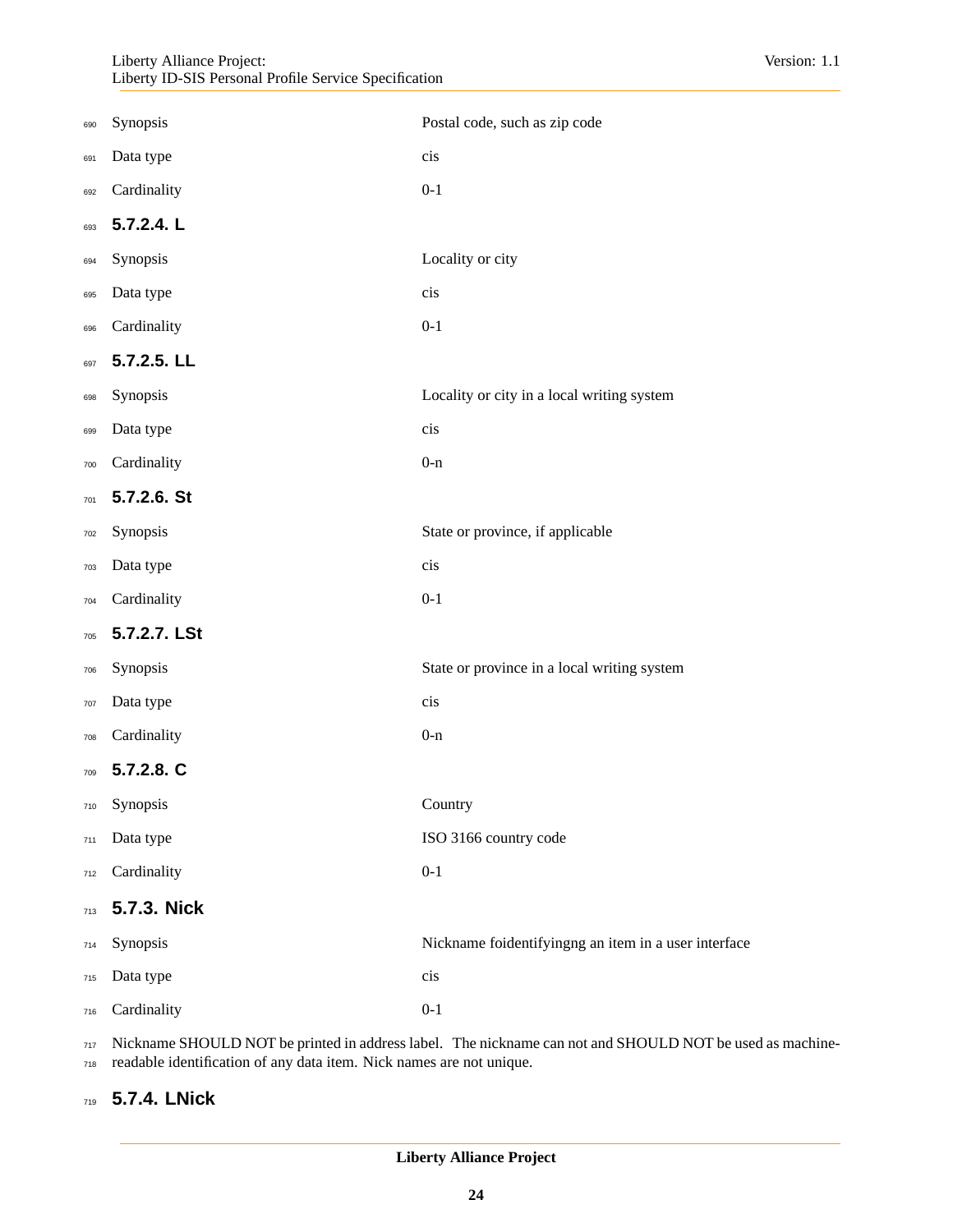| 720 | <b>Synopsis</b> | Local script version of nickname    |
|-----|-----------------|-------------------------------------|
| 721 | Data type       | cis                                 |
| 722 | Cardinality     | $0-n$                               |
| 723 | 5.7.5. LComment |                                     |
| 724 | Synopsis        | Private comment about a data object |
| 725 | Data type       | cis                                 |
| 726 | Cardinality     | $0-1$                               |
| 727 | 5.8. MsgContact |                                     |

# <span id="page-24-0"></span>Synopsis Generic phone, email, or instant messaging contact information

729 Cardinality 0-n

### **XML schema:**

| 731 | <xs:element name="MsgContact" type="MsgContactType"></xs:element>                 |
|-----|-----------------------------------------------------------------------------------|
| 732 | <xs:complextype name="MsqContactType"></xs:complextype>                           |
| 733 | <xs:sequence></xs:sequence>                                                       |
| 734 | <xs:element minoccurs="0" ref="Nick"></xs:element>                                |
| 735 | <xs:element maxoccurs="unbounded" minoccurs="0" ref="LNick"></xs:element>         |
| 736 | <xs:element minoccurs="0" ref="LComment"></xs:element>                            |
| 737 | <xs:element maxoccurs="unbounded" minoccurs="0" ref="MsqType"></xs:element>       |
| 738 | <xs:element maxoccurs="unbounded" minoccurs="0" ref="MsqMethod"></xs:element>     |
| 739 | <xs:element maxoccurs="unbounded" minoccurs="0" ref="MsqTechnology"></xs:element> |
| 740 | <xs: element="" minoccurs="0" ref="MsqProvider"></xs:>                            |
| 741 | <xs: element="" minoccurs="0" ref="MsqAccount"></xs:>                             |
| 742 | <xs: element="" minoccurs="0" ref="MsqSubaccount"></xs:>                          |
| 743 | <xs:element minoccurs="0" ref="Extension"></xs:element>                           |
| 744 | $\langle xs : \text{sequence} \rangle$                                            |
| 745 | <xs:attributegroup ref="commonAttributes"></xs:attributegroup>                    |
| 746 |                                                                                   |

## **5.8.1. MsgType**

|     | <sup>748</sup> Synopsis                  | Usage role of the messaging contact |
|-----|------------------------------------------|-------------------------------------|
|     | 749 Data type                            | URI enumeration                     |
|     | <sup>750</sup> Cardinality               | $()$ -n                             |
| 751 | Following enumerators MUST be supported: |                                     |

```
752 urn:liberty:id-sis-pp:msgType:personal
753 urn:liberty:id-sis-pp:msgType:w ork
754 urn:liberty:id-sis-pp:msgType:mobile
```

```
755 urn:liberty:id-sis-pp:msgType: vacation
```

```
756 urn:liberty:id-sis-pp:msgType:emergency
```
Additional enumerators MAY be defined as described in [\[LibertyReg\]](#page-34-11).

### **5.8.2. MsgMethod**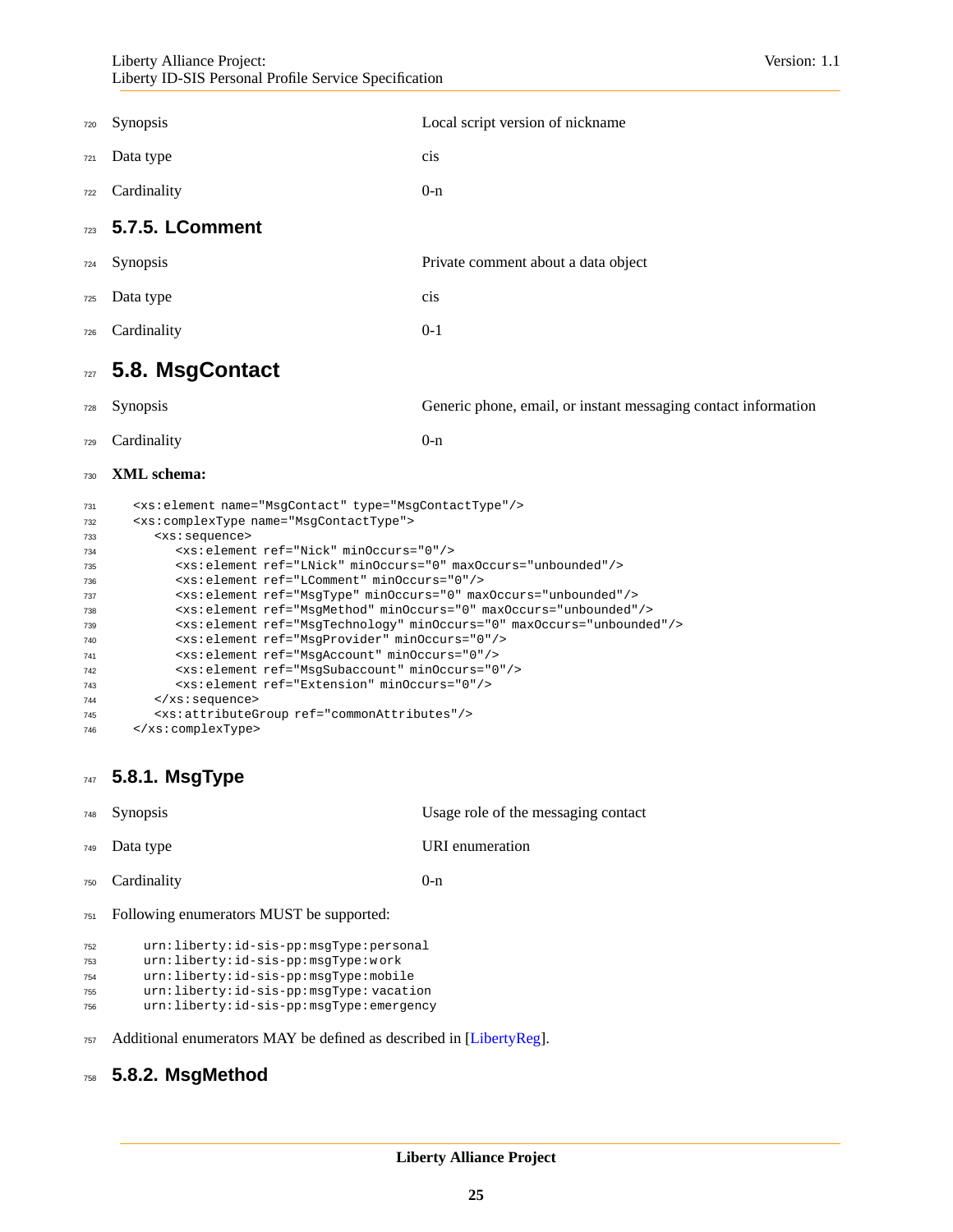- Synopsis Messaging method associated with this contact or device
- Data type URI
- 761 Cardinality 0-n

Following enumerators MUST be supported:

| 763 | urn:liberty:id-sis-pp:msqMethod:voice |
|-----|---------------------------------------|
| 764 | urn:liberty:id-sis-pp:msqMethod:fax   |
| 765 | urn:liberty:id-sis-pp:msqMethod:email |
| 766 | urn:liberty:id-sis-pp:msqMethod:pager |
| 767 | urn:liberty:id-sis-pp:msgMethod:im    |

Additional enumerators MAY be defined as described in [\[LibertyReg\]](#page-34-11).

### **5.8.3. MsgTechnology**

| 771 | 770 Synopsis       | Messaging technology or protocol associated with this contact or<br>device |
|-----|--------------------|----------------------------------------------------------------------------|
|     | 772 Data type      | URI enumeration                                                            |
|     | 773 Cardinality    | $0-n$                                                                      |
|     | 774 XML-attributes | msgLimit                                                                   |
|     |                    |                                                                            |

#### Following enumerators MUST be supported:

```
776 urn:liberty:id-sis-pp:msgTechnology:pots
777 urn:liberty:id-sis-pp:msgTechn ology:voip
778 urn:liberty:id-sis-pp:msgTechnology:fa x
779 urn:liberty:id-sis-pp:msgTechnology:email
780 urn:liberty:id-sis-pp:msgTe chnology:sms
781 urn:liberty:id-sis-pp:msgTechnology: mms
782 urn:liberty:id-sis-pp:msgTechnology:pager
783 urn:liberty:id-sis-pp:msgTechnology:aol
784 urn:liberty:id-sis-pp:msgTechnology :icq
785 urn:liberty:id-sis-pp:msgTechnology:yahoo
786 urn:liberty:id-sis-pp:msgTechnology:msn
787 urn:liberty:id-sis-pp:msgTechnolo gy:mim
788 urn:liberty:id-sis-pp:msgTechnology:irc
```
789 Additional enumerators MAY be defined as described in [\[LibertyReg\]](#page-34-11).

### **5.8.4. MsgProvider**

| 791 | <b>Synopsis</b>   | Service provider or domain that provides messaging services  |
|-----|-------------------|--------------------------------------------------------------|
| 792 | Data type         | ces                                                          |
| 793 | Cardinality       | $0 - 1$                                                      |
| 794 | 5.8.5. MsgAccount |                                                              |
| 795 | <b>Synopsis</b>   | Account or address information within the messaging provider |
| 796 | Data type         | ces                                                          |
| 797 | Cardinality       | $0 - 1$                                                      |
|     |                   |                                                              |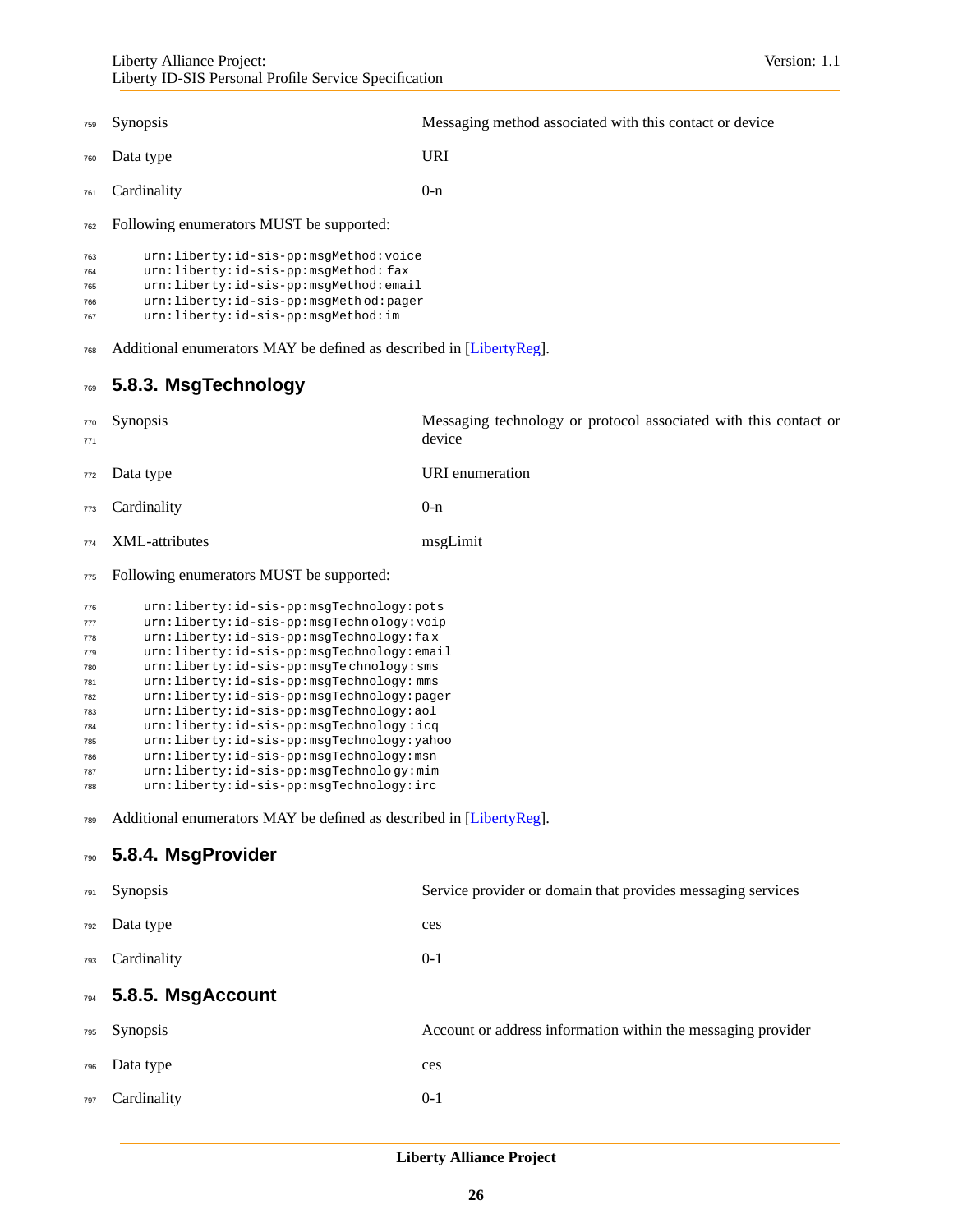## **5.8.6. MsgSubaccount**

<span id="page-26-0"></span>

| <b>Synopsis</b>                                                  | Subaccount within a messaging account, such as voice mail box<br>under phone number                                                       |
|------------------------------------------------------------------|-------------------------------------------------------------------------------------------------------------------------------------------|
| Data type                                                        | ces                                                                                                                                       |
| Cardinality                                                      | $0-1$                                                                                                                                     |
|                                                                  |                                                                                                                                           |
| <b>Synopsis</b>                                                  | Principal's look and sound facade                                                                                                         |
| Cardinality                                                      | $0-1$                                                                                                                                     |
| XML schema:<br>806                                               |                                                                                                                                           |
| <xs:element name="Facade" type="FacadeType"></xs:element><br>807 |                                                                                                                                           |
| <xs:complextype name="FacadeType"></xs:complextype>              |                                                                                                                                           |
| <xs:sequence></xs:sequence>                                      |                                                                                                                                           |
| <xs: element="" minoccurs="0" ref="MugShot"></xs:>               |                                                                                                                                           |
| <xs:element minoccurs="0" ref="WebSite"></xs:element>            |                                                                                                                                           |
| <xs:element minoccurs="0" ref="NamePronounced"></xs:element>     |                                                                                                                                           |
|                                                                  |                                                                                                                                           |
| <xs:element minoccurs="0" ref="Extension"></xs:element>          |                                                                                                                                           |
|                                                                  | 803 5.9. Facade<br><xs:element minoccurs="0" ref="GreetSound"></xs:element><br><xs:element minoccurs="0" ref="GreetMeSound"></xs:element> |

</xs:sequence>

```
817 <xs:attributeGroup ref="commonAttributes"/>
818 </xs:complexType>
```
## **5.9.1. MugShot**

| 820 | Synopsis              | Face photo                                                |
|-----|-----------------------|-----------------------------------------------------------|
| 821 | Data type             | <b>URL</b>                                                |
| 822 | Cardinality           | $0 - 1$                                                   |
| 823 | 5.9.2. WebSite        |                                                           |
| 824 | Synopsis              | Web site of the Principal                                 |
| 825 | Data type             | <b>URI</b>                                                |
| 826 | Cardinality           | $0 - 1$                                                   |
| 827 | 5.9.3. NamePronounced |                                                           |
| 828 | Synopsis              | User's common name pronounced (usually by the user)       |
| 829 | Data type             | <b>URL</b>                                                |
| 830 | Cardinality           | $0-1$                                                     |
| 831 | 5.9.4. GreetSound     |                                                           |
| 832 | Synopsis              | Greeting sound, e.g., user saying "Hello" to someone else |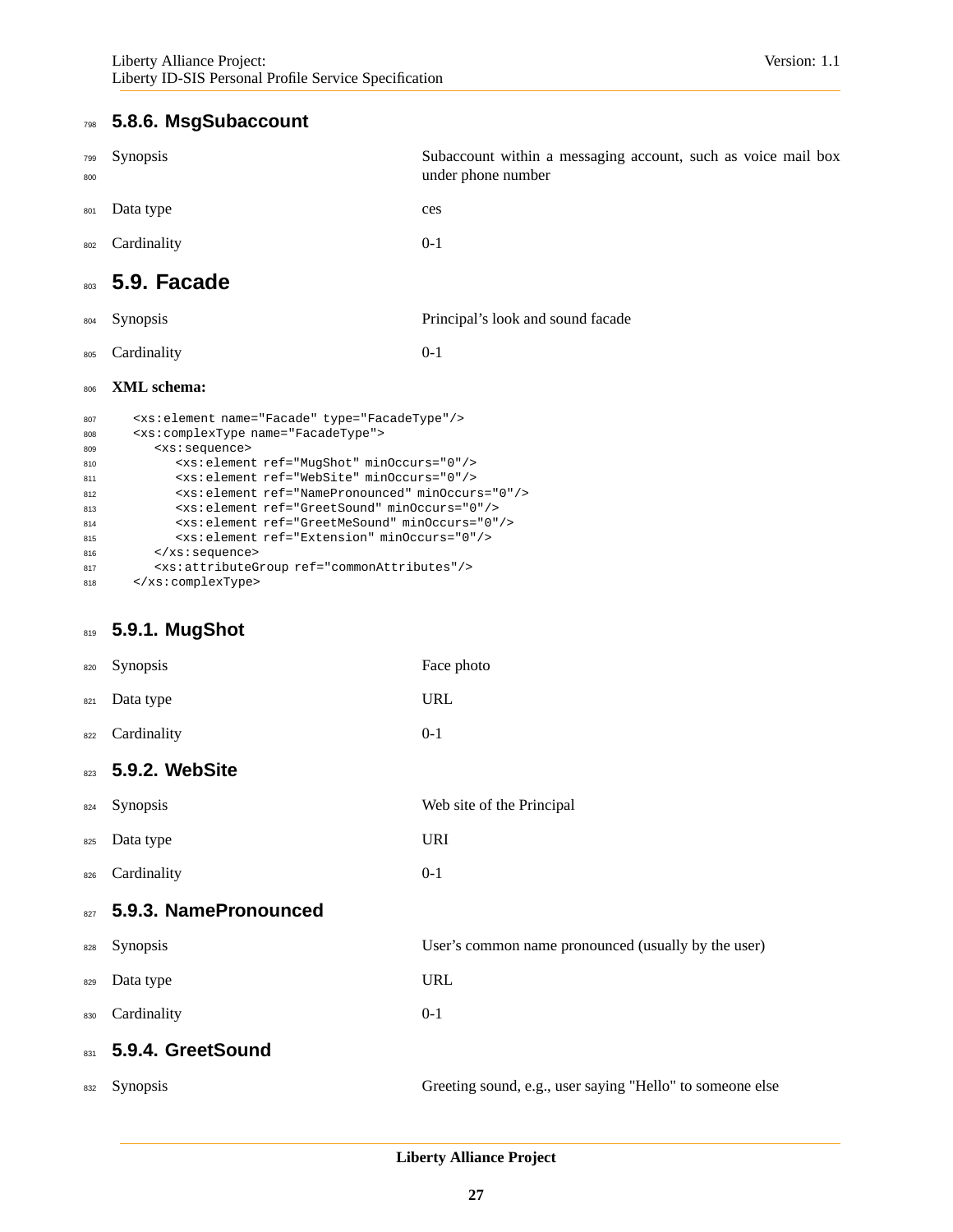Liberty Alliance Project: Version: 1.1 Liberty ID-SIS Personal Profile Service Specification

| 833 Data type   | <b>URL</b> |
|-----------------|------------|
| 834 Cardinality | $0-1$      |

### **5.9.5. GreetMeSound**

| 836 Synopsis  | Sound for user interface to greet the user |
|---------------|--------------------------------------------|
| 837 Data type | URL                                        |

<span id="page-27-0"></span>Cardinality 0-1

## **5.10. Demographics**

|     | 840 Synopsis                                                          | Base level demographics used by ID-PP |
|-----|-----------------------------------------------------------------------|---------------------------------------|
|     | 841 Cardinality                                                       | $() - 1$                              |
|     | 842 XML schema:                                                       |                                       |
| 843 | <xs:element name="Demographics" type="DemographicsType"></xs:element> |                                       |

| 844 | <xs:complextype name="DemographicsType"></xs:complextype>                    |
|-----|------------------------------------------------------------------------------|
| 845 | <xs:sequence></xs:sequence>                                                  |
| 846 | <xs:element minoccurs="0" ref="DisplayLanguage"></xs:element>                |
| 847 | <xs:element maxoccurs="unbounded" minoccurs="0" ref="Language"></xs:element> |
| 848 | <xs: element="" minoccurs="0" ref="Birthday"></xs:>                          |
| 849 | <xs: element="" minoccurs="0" ref="Age"></xs:>                               |
| 850 | <xs:element minoccurs="0" ref="TimeZone"></xs:element>                       |
| 851 | <xs:element minoccurs="0" ref="Extension"></xs:element>                      |
| 852 | $\langle xs : \text{sequence} \rangle$                                       |
| 853 | <xs: attributegroup="" ref="commonAttributes"></xs:>                         |
| 854 |                                                                              |

## **5.10.1. DisplayLanguage**

| 856 | Synopsis         | The language the Principal prefers for displayed user interfaces |
|-----|------------------|------------------------------------------------------------------|
| 857 | Data type        | ISO Language code                                                |
| 858 | Cardinality      | $0 - 1$                                                          |
| 859 | 5.10.2. Language |                                                                  |
| 860 | Synopsis         | Language the Principal is able to understand                     |
| 861 | Data type        | ISO Language code                                                |
| 862 | Cardinality      | $0 - n$                                                          |
| 863 | 5.10.3. Birthday |                                                                  |
| 864 | Synopsis         | Birthday without year                                            |
| 865 | Data type        | gMonthDay                                                        |
| 866 | Cardinality      | $0 - 1$                                                          |
| 867 | 5.10.4. Age      |                                                                  |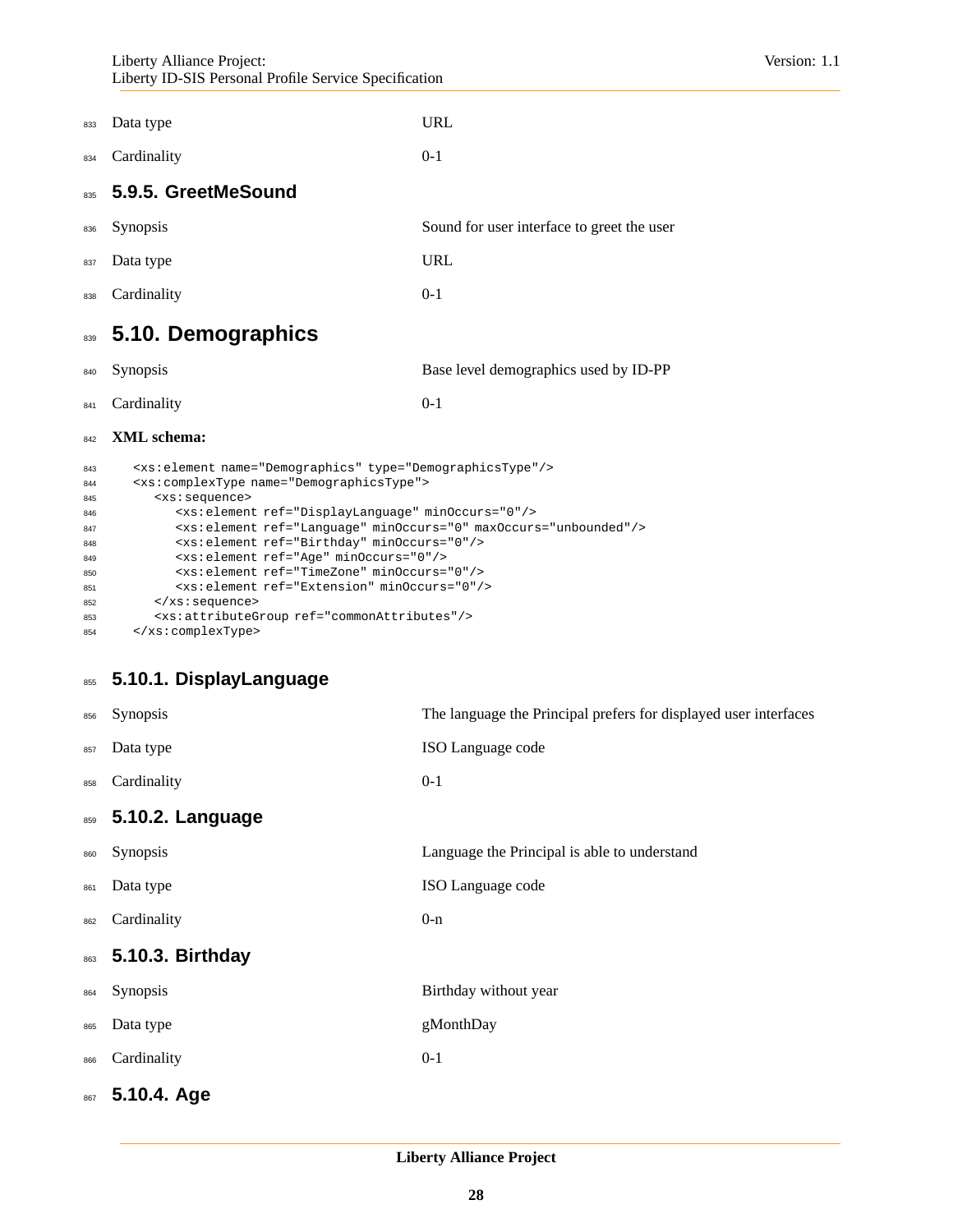| 868 | <b>Synopsis</b>  | Age of the Principal in years |
|-----|------------------|-------------------------------|
| 869 | Data type        | number                        |
| 870 | Cardinality      | $0 - 1$                       |
| 871 | 5.10.5. TimeZone |                               |
| 872 | Synopsis         | Time zone of the Principal    |
| 873 | Data type        | ces                           |
| 874 | Cardinality      | $0 - 1$                       |

875 Syntax of time zone is plus or minus sign followed by two digit hour, a colon, and a two digit minute expressing the 876 offset from UTC.

## <span id="page-28-0"></span>**5.11. SignKey**

<span id="page-28-3"></span><span id="page-28-2"></span><span id="page-28-1"></span>

| 878        | Synopsis                | Principal's public key or certificate for signing                            |
|------------|-------------------------|------------------------------------------------------------------------------|
| 879        | Data type               | pp: KeyInfoType                                                              |
| 880        | Cardinality             | $0-1$                                                                        |
| 881        | 5.12. EncryptKey        |                                                                              |
| 882        | Synopsis                | Principal's public key or certificate for encryption                         |
| 883        | Data type               | pp:KeyInfoType                                                               |
| 884        | Cardinality             | $0-1$                                                                        |
| 885        | 5.13. EmergencyContact  |                                                                              |
| 886<br>887 | Synopsis                | Next of kin or other person to contact if Principal has medical<br>emergency |
| 888        | Data type               | ces                                                                          |
| 889        | Cardinality             | $0 - 1$                                                                      |
| 890        | 5.14. LEmergencyContact |                                                                              |
| 891        | Synopsis                | Localized EmergencyContact                                                   |
| 892        | Data type               | ces                                                                          |
| 893        | Cardinality             | $0 - n$                                                                      |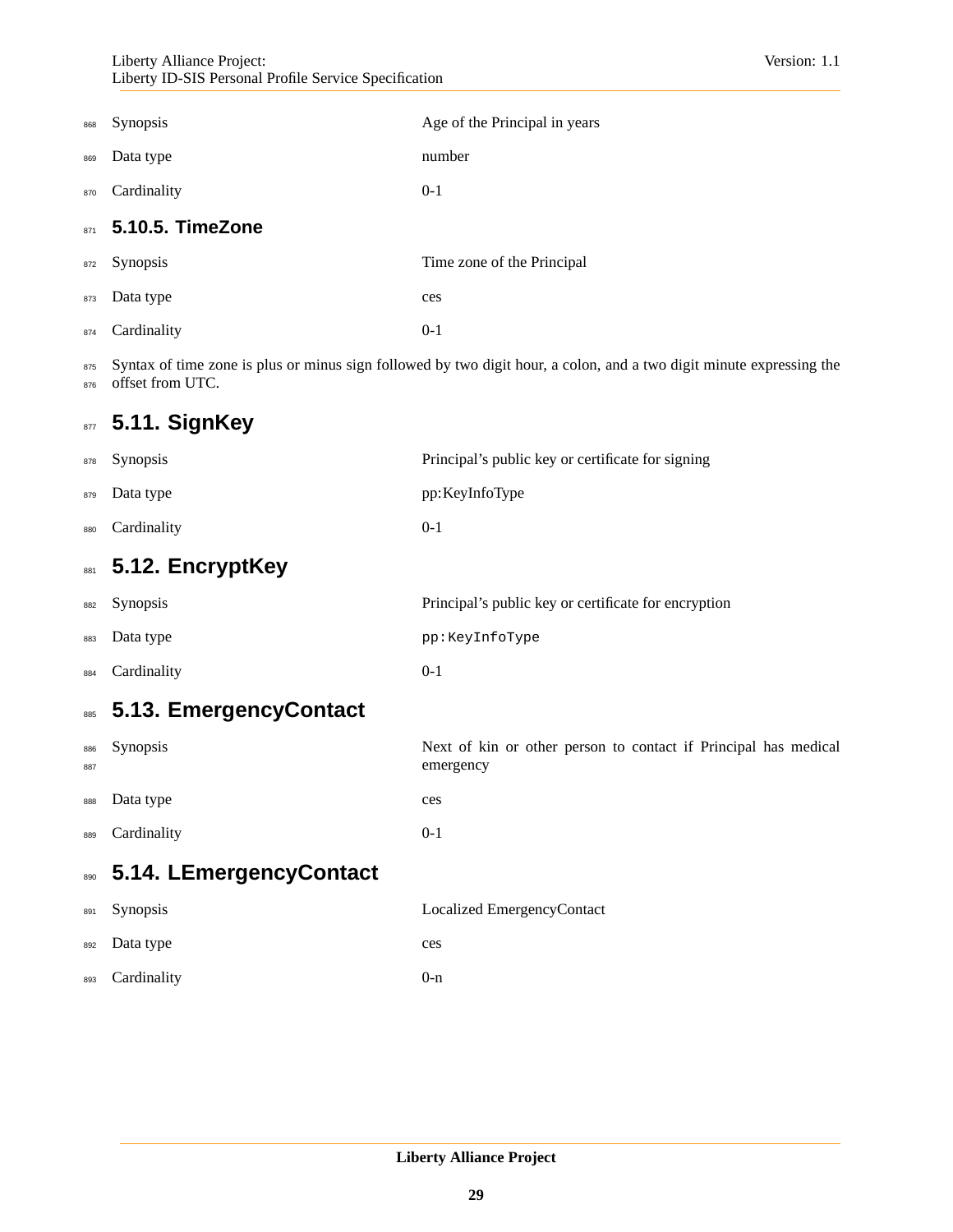## <span id="page-29-0"></span>**6. XML schema for ID-SIS-PP**

```
The formal XML schema for the ID Personal Profile follows:
```

```
896 <?xml version="1.0" encoding="UTF-8"?>
897 <xs:schema
898 targetNamespace="urn:liberty: id-sis-pp:2005-05"
899 xmlns="urn:liberty:id-sis-pp: 2005-05"
900 xmlns:xs="http://www.w3.org/2001/XMLSche ma"
901 xmlns:ds="http://www.w3.org/2000/09/xmldsig#"
902 elementFormDefault="qualified" version="1.1">
903 <xs:import
904 namespace="http://www.w3.org/2000/09/xmld sig#"
905 schemaLocation="http://www.w3.org/TR/2002/REC -xmldsig-core-20020212/xmldsig
906 -core-schema.xsd"/>
907 <xs:include schemaLocation="liberty-idwsf-dst-v1.1.xsd"/>
908 <xs:include schemaLocation="liberty-idwsf-dst-dt-v1.1.xsd"/>
909 <xs:complexType name="KeyInfoType" mixed="true">
910 <xs:complexContent mixed="true">
911 <xs:extension base="ds:KeyInfoType">
912 <xs:attribute ref="modificationTime"/>
913 <xs:attribute ref="ACC"/>
914 <xs:attribute ref="ACCTime"/>
915 <xs:attribute ref="modifier"/>
916 </xs:extension>
917 </xs:complexContent>
918 </xs:complexType>
919 <xs:simpleType name="SelectType">
920 <xs:restriction base="xs:string"/>
921 </xs:simpleType>
922 <xs:element name="PP" type="PPType"/>
923 <xs:complexType name="PPType">
924 <xs:sequence>
925 <xs:element ref="InformalName" minOccurs="0"/>
926 <xs:element ref="LInformalName" minOccurs="0" maxOccurs="unbounded"/>
927 <xs:element ref="CommonName" minOccurs="0"/>
928 <xs:element ref="LegalIdentity" minOccurs="0"/>
929 <xs:element ref="EmploymentIdentity" minOccurs="0"/>
930 <xs:element ref="AddressCard" minOccurs="0" maxOccurs="unbounded"/>
931 <xs:element ref="MsgContact" minOccurs="0" maxOccurs="unbounded"/>
932 <xs:element ref="Facade" minOccurs="0"/>
933 <xs:element ref="Demographics" minOccurs="0"/>
934 <xs:element ref="SignKey" minOccurs="0"/>
935 <xs:element ref="EncryptKey" minOccurs="0"/>
936 <xs:element ref="EmergencyContact" minOccurs="0"/>
937 <xs:element ref="LEmergencyContact" minOccurs="0" maxOccurs="unbounded"/>
938 <xs:element ref="Extension" minOccurs="0"/>
939 </xs:sequence>
940 <xs:attributeGroup ref="commonAttributes"/>
941 </xs:complexType>
942 <xs:element name="InformalName" type="DSTString"/>
943 <xs:element name="LInformalName" type="DSTLocalizedString"/>
944 <xs:element name="CommonName" type="CommonNameType"/>
945 <xs:complexType name="CommonNameType">
946 <xs:sequence>
947 <xs:element ref="CN" minOccurs="0"/>
948 <xs:element ref="LCN" minOccurs="0" maxOccurs="unbounded"/>
949 <xs:element ref="AltCN" minOccurs="0" maxOccurs="unbounded"/>
950 <xs:element ref="LAltCN" minOccurs="0" maxOccurs="unbounded"/>
951 <xs:element ref="AnalyzedName" minOccurs="0"/>
952 <xs:element ref="Extension" minOccurs="0"/>
953 </xs:sequence>
954 <xs:attributeGroup ref="commonAttributes"/>
955 </xs:complexType>
956 <xs:element name="CN" type="DSTString"/>
957 <xs:element name="LCN" type="DSTLocalizedString"/>
958 <xs:element name="AltCN" type="DSTString"/>
```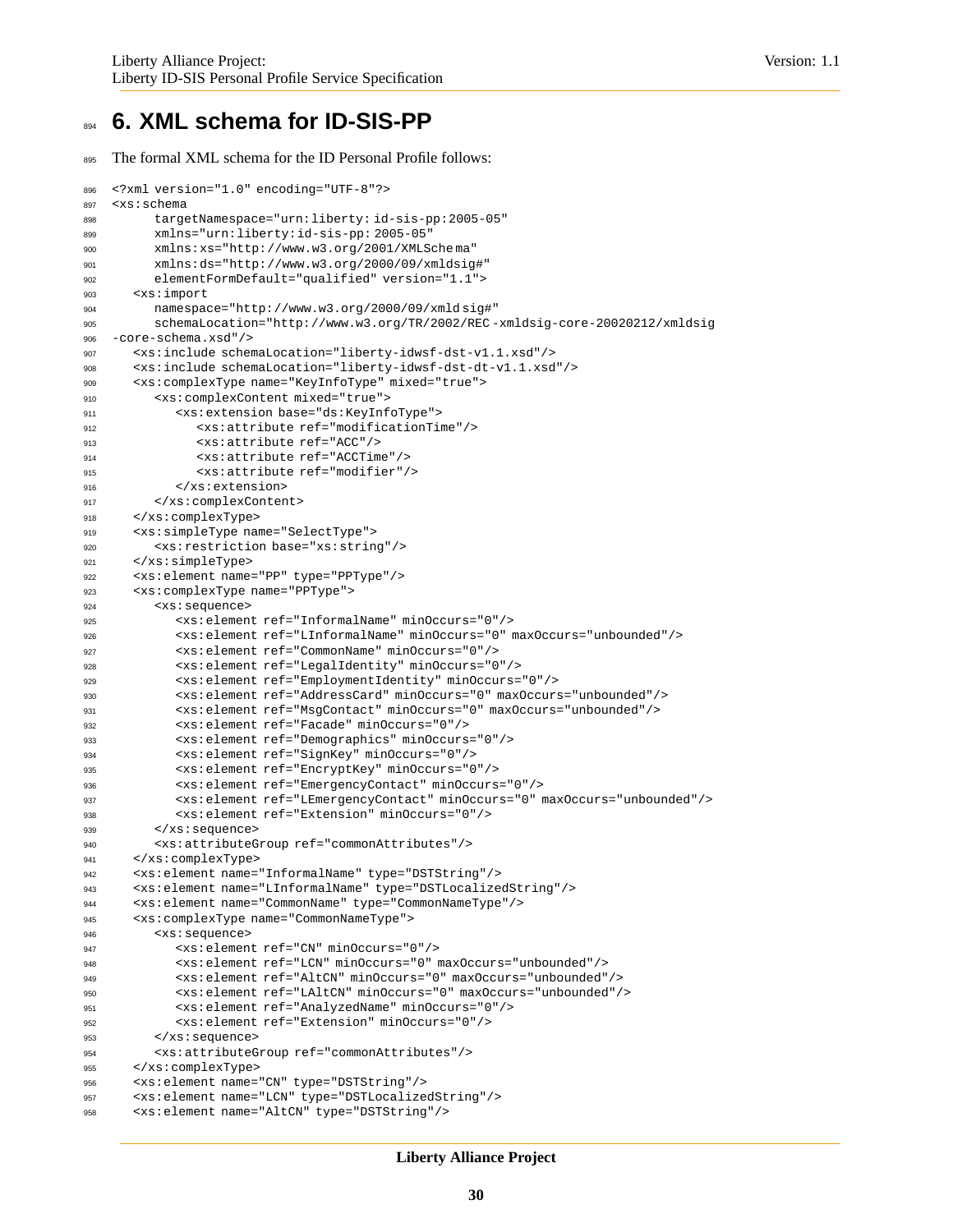```
959 <xs:element name="LAltCN" type="DSTLocalizedString"/>
960 <xs:element name="AnalyzedName" type="AnalyzedNameType"/>
961 <xs:complexType name="AnalyzedNameType">
962 <xs:sequence>
963 <xs:element ref="PersonalTitle" minOccurs="0"/>
964 <xs:element ref="LPersonalTitle" minOccurs="0" maxOccurs="unbounded"/>
965 <xs:element ref="FN" minOccurs="0"/>
966 <xs:element ref="LFN" minOccurs="0" maxOccurs="unbounded"/>
967 <xs:element ref="SN" minOccurs="0"/>
968 <xs:element ref="LSN" minOccurs="0" maxOccurs="unbounded"/>
969 <xs:element ref="MN" minOccurs="0"/>
970 <xs:element ref="LMN" minOccurs="0" maxOccurs="unbounded"/>
971 <xs:element ref="Extension" minOccurs="0"/>
972 </xs:sequence>
973 <xs:attribute name="nameScheme" type="xs:anyURI" use="optional"/>
974 <xs:attributeGroup ref="commonAttributes"/>
975 </xs:complexType>
976 <xs:element name="PersonalTitle" type="DSTString"/>
977 <xs:element name="LPersonalTitle" type="DSTLocalizedString"/>
978 <xs:element name="FN" type="DSTString"/>
979 <xs:element name="LFN" type="DSTLocalizedString"/>
980 <xs:element name="SN" type="DSTString"/>
981 <xs:element name="LSN" type="DSTLocalizedString"/>
982 <xs:element name="MN" type="DSTString"/>
983 <xs:element name="LMN" type="DSTLocalizedString"/>
984 <xs:element name="LegalIdentity" type="LegalIdentityType"/>
985 <xs:complexType name="LegalIdentityType">
986 <xs:sequence>
987 <xs:element ref="LegalName" minOccurs="0"/>
988 <xs:element ref="LLegalName" minOccurs="0" maxOccurs="unbounded"/>
989 <xs:element ref="AnalyzedName" minOccurs="0"/>
990 <xs:element ref="VAT" minOccurs="0"/>
991 <xs:element ref="AltID" minOccurs="0" maxOccurs="unbounded"/>
992 <xs:element ref="DOB" minOccurs="0"/>
993 <xs:element ref="Gender" minOccurs="0"/>
994 <xs:element ref="MaritalStatus" minOccurs="0"/>
995 <xs:element ref="Extension" minOccurs="0"/>
996 </xs:sequence>
997 <xs:attributeGroup ref="commonAttributes"/>
998 </xs:complexType>
999 <xs:element name="LegalName" type="DSTString"/>
1000 <xs:element name="LLegalName" type="DSTLocalizedString"/>
1001 <xs:element name="VAT" type="VATType"/>
1002 <xs:complexType name="VATType">
1003 <xs:sequence>
1004 <xs:element ref="IDValue"/>
1005 <xs:element ref="IDType" minOccurs="0"/>
1006 <xs:element ref="Extension" minOccurs="0"/>
1007 </xs:sequence>
1008 <xs:attributeGroup ref="commonAttributes"/>
1009 </xs:complexType>
1010 <xs:element name="IDValue" type="DSTString"/>
1011 <xs:element name="IDType" type="DSTURI"/>
1012 <xs:element name="AltID" type="AltIDType"/>
1013 <xs:complexType name="AltIDType">
1014 <xs:sequence>
1015 <xs:element ref="IDValue"/>
1016 <xs:element ref="IDType" minOccurs="0"/>
1017 <xs:element ref="Extension" minOccurs="0"/>
1018 </xs:sequence>
1019 <xs:attributeGroup ref="commonAttributes"/>
1020 </xs:complexType>
1021 <xs:element name="DOB" type="DSTDate"/>
1022 <xs:element name="Gender" type="DSTURI"/>
1023 <xs:element name="MaritalStatus" type="DSTURI"/>
1024 <xs:element name="EmploymentIdentity" type="EmploymentIdentityType"/>
1025 <xs:complexType name="EmploymentIdentityType">
```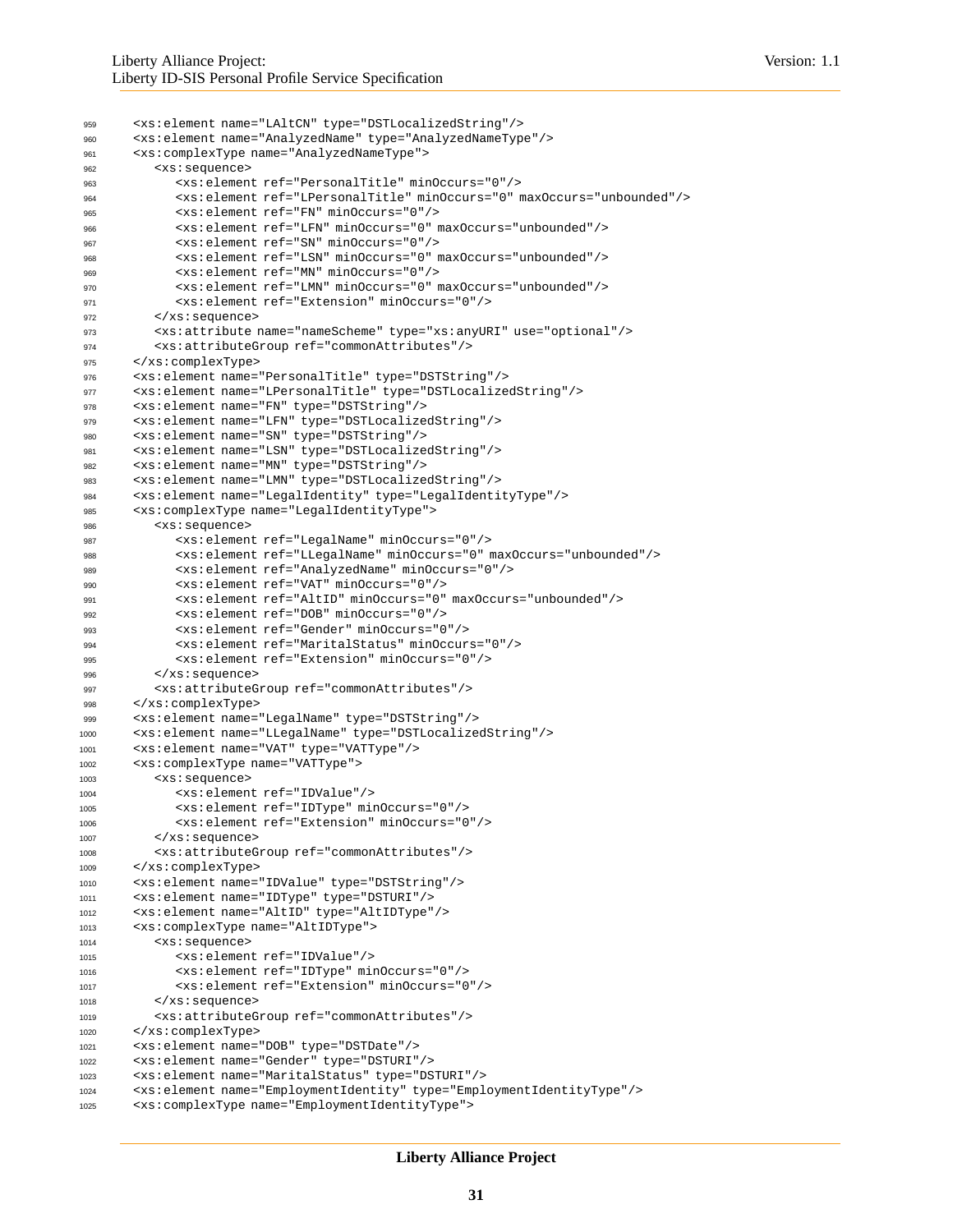```
1026 <xs:sequence>
1027 <xs:element ref="JobTitle" minOccurs="0"/>
1028 <xs:element ref="LJobTitle" minOccurs="0" maxOccurs="unbounded"/>
1029 <xs:element ref="O" minOccurs="0"/>
1030 <xs:element ref="LO" minOccurs="0"/>
1031 <xs:element ref="AltO" minOccurs="0" maxOccurs="unbounded"/>
1032 <xs:element ref="AltLO" minOccurs="0" maxOccurs="unbounded"/>
1033 <xs:element ref="Extension" minOccurs="0"/>
1034 </xs:sequence>
1035 <xs:attributeGroup ref="commonAttributes"/>
1036 </xs:complexType>
1037 <xs:element name="JobTitle" type="DSTString"/>
1038 <xs:element name="LJobTitle" type="DSTLocalizedString"/>
1039 <xs:element name="O" type="DSTString"/>
1040 <xs:element name="LO" type="DSTLocalizedString"/>
1041 <xs:element name="AltO" type="DSTString"/>
1042 <xs:element name="AltLO" type="DSTLocalizedString"/>
1043 <xs:element name="AddressCard" type="AddressCardType"/>
1044 <xs:complexType name="AddressCardType">
1045 <xs:sequence>
1046 <xs:element ref="AddrType" minOccurs="0" maxOccurs="unbounded"/>
1047 <xs:element ref="Address" minOccurs="0"/>
1048 <xs:element ref="Nick" minOccurs="0"/>
1049 <xs:element ref="LNick" minOccurs="0" maxOccurs="unbounded"/>
1050 <xs:element ref="LComment" minOccurs="0"/>
1051 <xs:element ref="Extension" minOccurs="0"/>
1052 </xs:sequence>
1053 <xs:attributeGroup ref="commonAttributes"/>
1054 </xs:complexType>
1055 <xs:element name="AddrType" type="DSTURI"/>
1056 <xs:element name="Address" type="AddressType"/>
1057 <xs:complexType name="AddressType">
1058 <xs:sequence>
1059 <xs:element ref="PostalAddress" minOccurs="0"/>
1060 <xs:element ref="LPostalAddress" minOccurs="0" maxOccurs="unbounded"/>
1061 <xs:element ref="PostalCode" minOccurs="0"/>
1062 <xs:element ref="L" minOccurs="0"/>
1063 <xs:element ref="LL" minOccurs="0" maxOccurs="unbounded"/>
1064 <xs:element ref="St" minOccurs="0"/>
1065 <xs:element ref="LSt" minOccurs="0" maxOccurs="unbounded"/>
1066 <xs:element ref="C" minOccurs="0"/>
1067 <xs:element ref="Extension" minOccurs="0"/>
1068 </xs:sequence>
1069 <xs:attributeGroup ref="commonAttributes"/>
1070 </xs:complexType>
1071 <xs:element name="PostalAddress" type="DSTString"/>
1072 <xs:element name="LPostalAddress" type="DSTLocalizedString"/>
1073 <xs:element name="PostalCode" type="DSTString"/>
1074 <xs:element name="L" type="DSTString"/>
1075 <xs:element name="LL" type="DSTLocalizedString"/>
1076 <xs:element name="St" type="DSTString"/>
1077 <xs:element name="LSt" type="DSTLocalizedString"/>
1078 <xs:element name="C" type="DSTString"/>
1079 <xs:element name="Nick" type="DSTString"/>
1080 <xs:element name="LNick" type="DSTLocalizedString"/>
1081 <xs:element name="LComment" type="DSTString"/>
1082 <xs:element name="MsgContact" type="MsgContactType"/>
1083 <xs:complexType name="MsgContactType">
1084 <xs:sequence>
1085 <xs:element ref="Nick" minOccurs="0"/>
1086 <xs:element ref="LNick" minOccurs="0" maxOccurs="unbounded"/>
1087 <xs:element ref="LComment" minOccurs="0"/>
1088 <xs:element ref="MsgType" minOccurs="0" maxOccurs="unbounded"/>
1089 <xs:element ref="MsgMethod" minOccurs="0" maxOccurs="unbounded"/>
1090 <xs:element ref="MsgTechnology" minOccurs="0" maxOccurs="unbounded"/>
1091 <xs:element ref="MsgProvider" minOccurs="0"/>
1092 <xs:element ref="MsgAccount" minOccurs="0"/>
```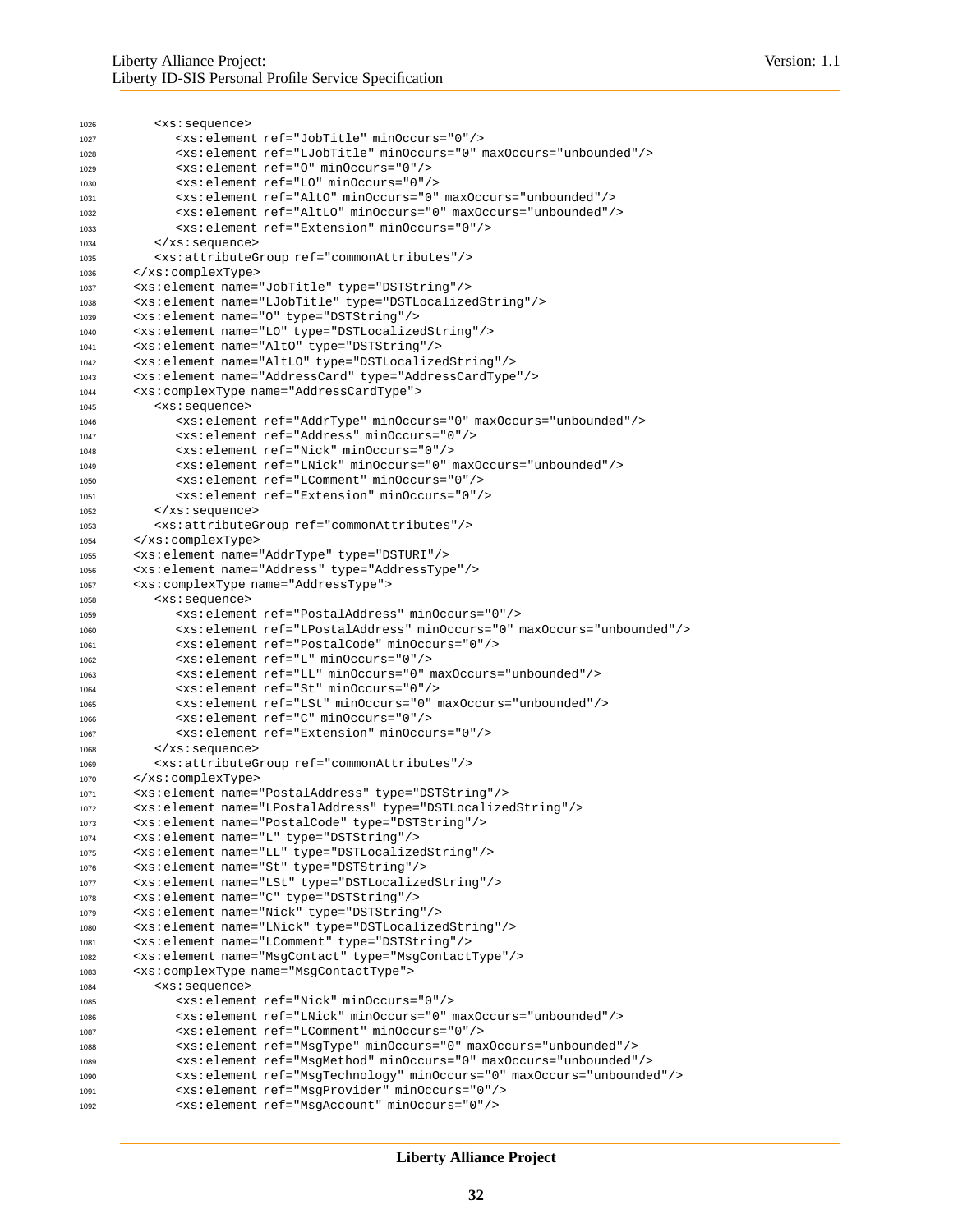```
1093 <xs:element ref="MsgSubaccount" minOccurs="0"/>
1094 <xs:element ref="Extension" minOccurs="0"/>
1095 </xs:sequence>
1096 <xs:attributeGroup ref="commonAttributes"/>
1097 </xs:complexType>
1098 <xs:element name="MsgType" type="DSTURI"/>
1099 <xs:element name="MsgMethod" type="DSTURI"/>
1100 <xs:element name="MsgTechnology">
1101 <xs:complexType>
1102 <xs:complexContent>
1103 <xs:extension base="DSTURI">
1104 <xs:attribute name="msgLimit" type="xs:integer" use="optional"/>
1105 </xs:extension>
1106 </xs:complexContent>
1107 </xs:complexType>
1108 </xs:element>
1109 <xs:element name="MsgProvider" type="DSTString"/>
1110 <xs:element name="MsgAccount" type="DSTString"/>
1111 <xs:element name="MsgSubaccount" type="DSTString"/>
1112 <xs:element name="Facade" type="FacadeType"/>
1113 <xs:complexType name="FacadeType">
1114 <xs:sequence>
1115 <xs:element ref="MugShot" minOccurs="0"/>
1116 <xs:element ref="WebSite" minOccurs="0"/>
1117 <xs:element ref="NamePronounced" minOccurs="0"/>
1118 <xs:element ref="GreetSound" minOccurs="0"/>
1119 <xs:element ref="GreetMeSound" minOccurs="0"/>
1120 <xs:element ref="Extension" minOccurs="0"/>
1121 </xs:sequence>
1122 <xs:attributeGroup ref="commonAttributes"/>
1123 </xs:complexType>
1124 <xs:element name="MugShot" type="DSTURI"/>
1125 <xs:element name="WebSite" type="DSTURI"/>
1126 <xs:element name="NamePronounced" type="DSTURI"/>
1127 <xs:element name="GreetSound" type="DSTURI"/>
1128 <xs:element name="GreetMeSound" type="DSTURI"/>
1129 <xs:element name="Demographics" type="DemographicsType"/>
1130 <xs:complexType name="DemographicsType">
1131 <xs:sequence>
1132 <xs:element ref="DisplayLanguage" minOccurs="0"/>
1133 <xs:element ref="Language" minOccurs="0" maxOccurs="unbounded"/>
1134 <xs:element ref="Birthday" minOccurs="0"/>
1135 <xs:element ref="Age" minOccurs="0"/>
1136 <xs:element ref="TimeZone" minOccurs="0"/>
1137 <xs:element ref="Extension" minOccurs="0"/>
1138 </xs:sequence>
1139 <xs:attributeGroup ref="commonAttributes"/>
1140 </xs:complexType>
1141 <xs:element name="DisplayLanguage" type="DSTString"/>
1142 <xs:element name="Language" type="DSTString"/>
1143 <xs:element name="Birthday" type="DSTMonthDay"/>
1144 <xs:element name="Age" type="DSTInteger"/>
1145 <xs:element name="TimeZone" type="DSTString"/>
1146 <xs:element name="SignKey" type="KeyInfoType"/>
1147 <xs:element name="EncryptKey" type="KeyInfoType"/>
1148 <xs:element name="EmergencyContact" type="DSTString"/>
1149 <xs:element name="LEmergencyContact" type="DSTLocalizedString"/>
1150 \leq x s : \text{schema}
```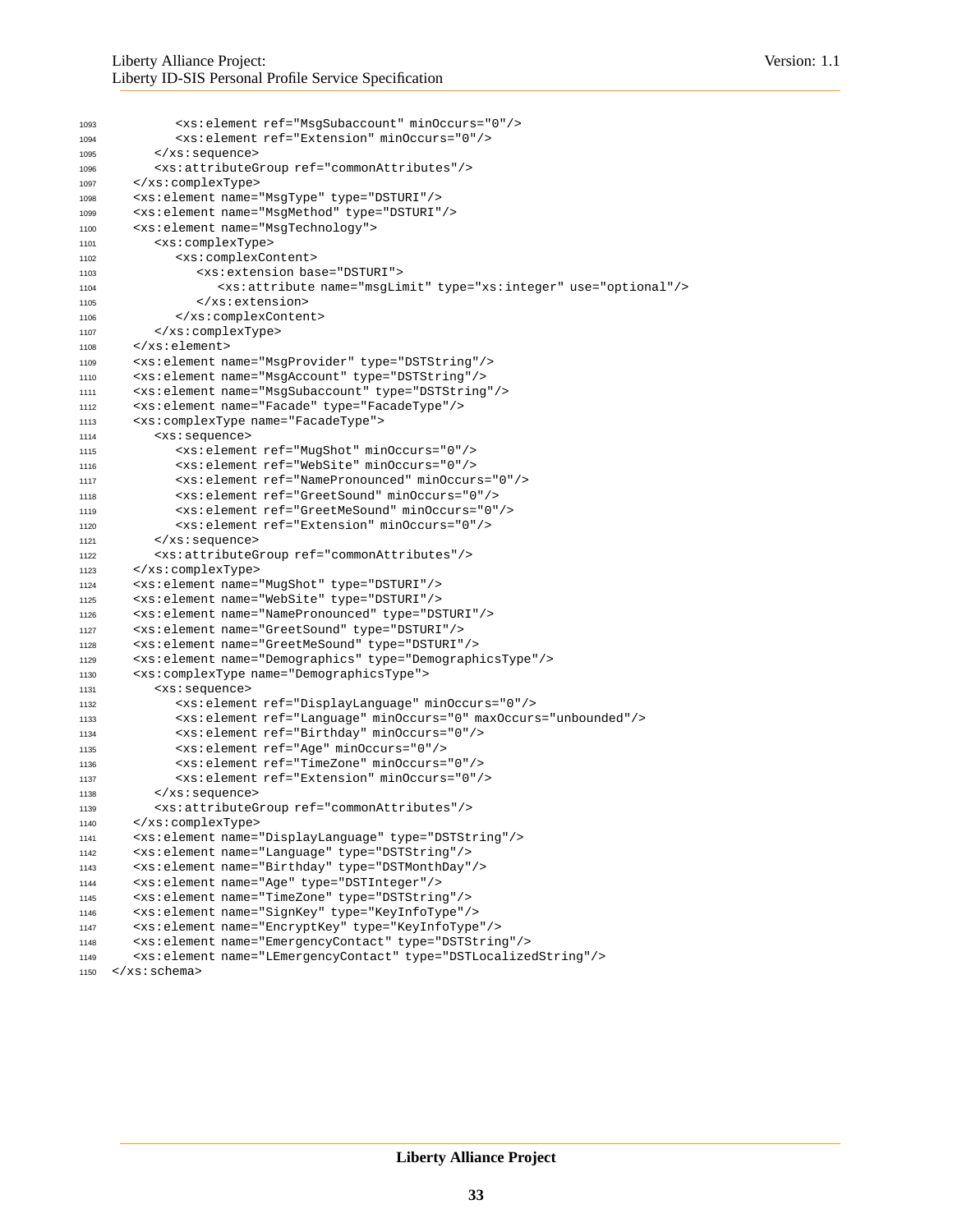## <span id="page-33-0"></span>**7. WSDL for ID-SIS-PP**

 The abstract Web Services Description Language (WSDL) declaration for the ID Personal Profile follows. The 1153 declaration states what is derived from [\[LibertyDST\]](#page-34-2), namely that ID-SIS-PP is characterized by Query and Modify operations cast to namespace of ID-SIS-PP.

```
1155 <?xml version="1.0" encoding="UTF-8"?>
1156 <wsdl:definitions
1157 xmlns:typens="urn:liberty:id-sis-pp:wsdl:2005-05"
1158 xmlns:xsd="http://www.w3.org/2001/XMLSchema"
1159 xmlns:soap="http://schemas.xmlsoap.org/wsdl/soap/"
1160 xmlns:pp="urn:liberty:id-sis-pp:2005-05"
1161 xmlns:wsdl="http://schemas.xml soap.org/wsdl/"
1162 xmlns="http://schemas.xmlsoap.org/w sdl/"
1163 targetNamespace="urn:liberty:id-sis-pp:wsdl :2005-05" name="pp">
1164 <types>
1165 <xsd:schema>
1166 <xsd:import
1167 namespace="urn:liberty:id-sis-pp:2005-05"
1168 schemaLocation="liberty-idsis-pp-v1.1.xsd"/>
1169 </xsd:schema>
1170 </types>
1171 <message name="Query">
1172 <part name="body" element="pp:Query"/>
1173 </message>
1174 <message name="QueryResponse">
1175 <part name="body" element="pp:QueryResponse"/>
1176 </message>
1177 <message name="Modify">
1178 <part name="body" element="pp:Modify"/>
1179 </message>
1180 <message name="ModifyResponse">
1181 <part name="body" element="pp:ModifyResponse"/>
1182 </message>
1183 <portType name="DataServicePort">
1184 <operation name="QueryOperation">
1185 <input message="pp:Query"/>
1186 <output message="pp:QueryResponse"/>
1187 </operation>
1188 <operation name="ModifyOperation">
1189 <input message="pp:Modify"/>
1190 <output message="pp:ModifyResponse"/>
1191 </operation>
1192 </portType>
1193 </wsdl:definitions>
```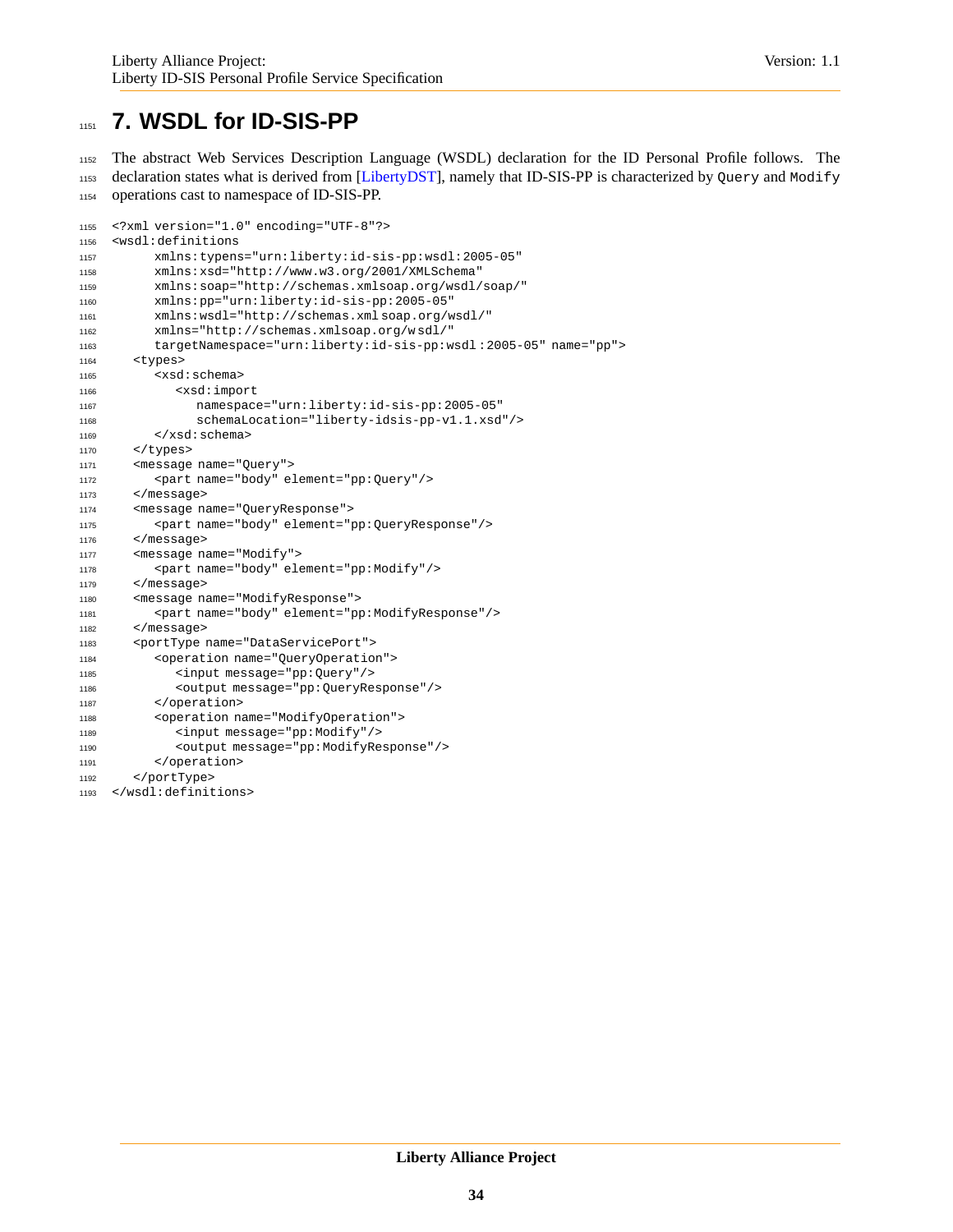# <span id="page-34-0"></span>**References**

# **Normative**

- <span id="page-34-4"></span> [LibertyBindProf] Cantor, Scott, Kemp, John, Champagne, Darryl, eds. "Liberty ID-FF Bindings and Profiles Specification," Version 1.2-errata-v2.0, Liberty Alliance Project (12 September 2004). *<http://www.projectliberty.org/specs>*
- <span id="page-34-7"></span> [LibertyDisco] Sergent, Jonathan, eds. "Liberty ID-WSF Discovery Service Specification," Version 1.2, Liberty Alliance Project (12 December 2004). *<http://www.projectliberty.org/specs>*
- <span id="page-34-2"></span> [LibertyDST] "Liberty ID-WSF Data Services Template Specification," Version 1.1, Liberty Alliance Project (14 December 2004). *<http://www.projectliberty.org/specs>* Kainulainen, Jukka, Ranganathan, Aravindan, eds.
- <span id="page-34-6"></span> [LibertyInteract] Aarts, Robert, eds. "Liberty ID-WSF Interaction Service Specification," Version 1.1, Liberty Alliance Project (14 December 2004). *<http://www.projectliberty.org/specs>*
- <span id="page-34-3"></span> [LibertyProtSchema] Cantor, Scott, Kemp, John, eds. "Liberty ID-FF Protocols and Schema Specification," Version 1.2-errata-v3.0, Liberty Alliance Project (14 December 2004). *<http://www.projectliberty.org/specs>*
- <span id="page-34-11"></span> [LibertyReg] Kemp, John, eds. "Liberty Enumeration Registry Governance," Version 1.1, Liberty Alliance Project (14 December, 2004). *<http://www.projectliberty.org/specs>*
- [LibertySecMech] Ellison, Gary, eds. "Liberty ID-WSF Security Mechanisms," Version 1.2, Liberty Alliance Project (14 December 2004). *<http://www.projectliberty.org/specs>*
- <span id="page-34-5"></span> [LibertySOAPBinding] Hodges, Jeff, Kemp, John, Aarts, Robert, eds. " Liberty ID-WSF SOAP Binding Specification ," Version 1.2, Liberty Alliance Project (14 December 2004). *<http://www.projectliberty.org/specs>*
- <span id="page-34-1"></span> [RFC2119] Bradner, S., eds. "Key words for use in RFCs to Indicate Requirement Levels," RFC 2119, The Internet Engineering Task Force (March 1997). *<http://www.ietf.org/rfc/rfc2119.txt> [March 1997].*
- <span id="page-34-8"></span> [RFC3275] Eastlake , D., Reagle, J., Solo, D., eds. (March 2002). "(Extensible Markup Language) XML-Signature Syntax and Processing," RFC 3275, The Internet Engineering Task Force *<http://www.ietf.org/rfc/rfc3270.txt> [March 2002].*
- <span id="page-34-10"></span> [Schema1] Thompson, Henry S., Beech, David, Maloney, Murray, Mendelsohn, Noah, eds. (May 2002). "XML Schema Part 1: Structures," Recommendation, World Wide Web Consortium *<http://www.w3.org/TR/xmlschema-1/>*
- <span id="page-34-12"></span> [XPATH] Clark , J., DeRose , S., eds. (16 November 1999). "XML Path Language (XPath) Version 1.0 ," Recommendation, W3C *<http://www.w3.org/TR/xpath> [August 2003].*
- <span id="page-34-9"></span> [XML] Bray, Tim, Paoli, Jean, Sperberg-McQueen, C.M., Maler, Eve, eds. (Oct 2000). "Extensible Markup Language (XML) 1.0 (Second Edition)," Recommendation, World Wide Web Consortium *<http://www.w3.org/TR/2000/REC-xml-20001006>*